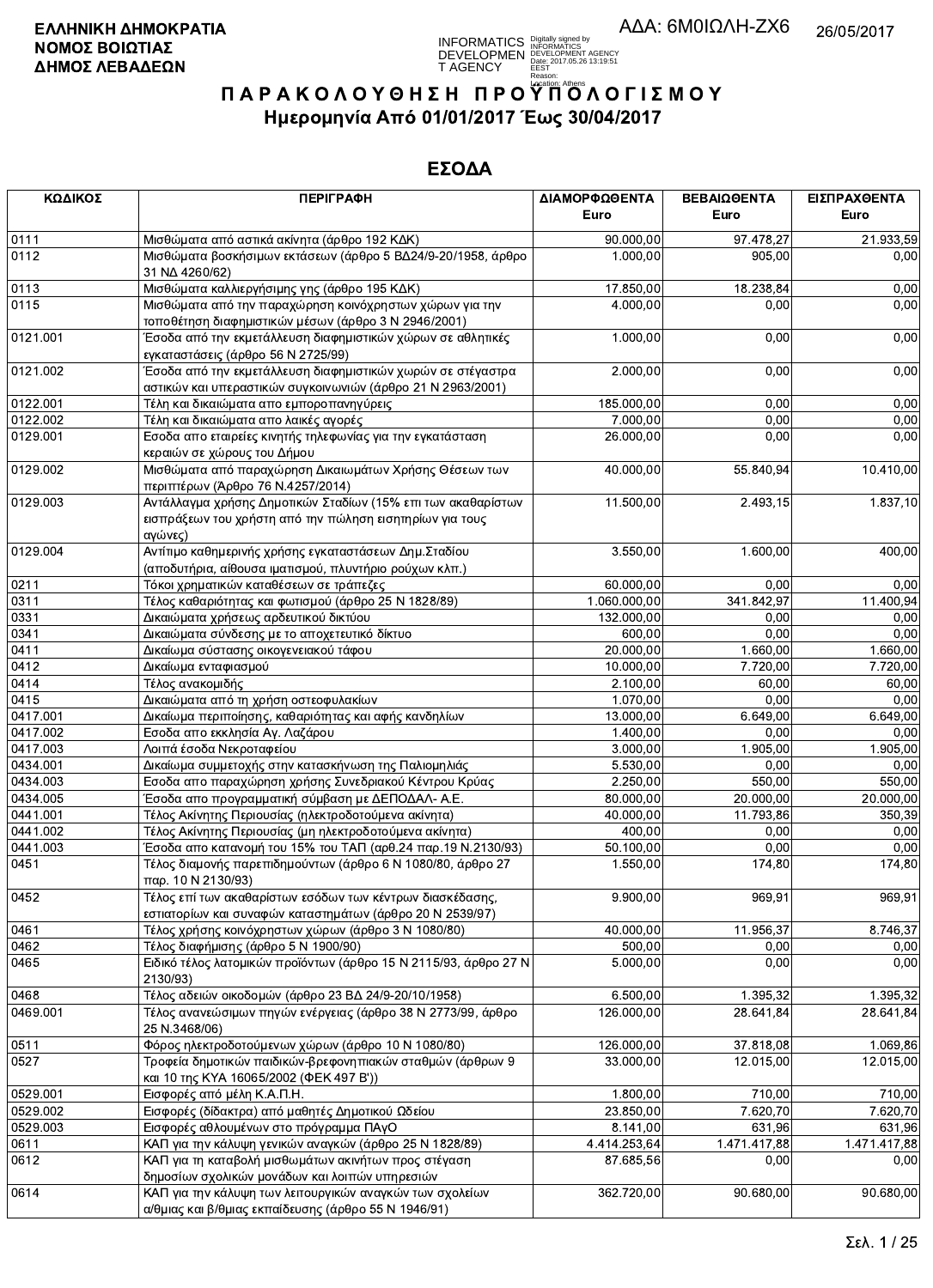| ΚΩΔΙΚΟΣ  | <b>ПЕРІГРАФН</b>                                                                                                                                                          | ΔΙΑΜΟΡΦΩΘΕΝΤΑ<br>Euro | ΒΕΒΑΙΩΘΕΝΤΑ<br>Euro | ΕΙΣΠΡΑΧΘΕΝΤΑ<br>Euro |
|----------|---------------------------------------------------------------------------------------------------------------------------------------------------------------------------|-----------------------|---------------------|----------------------|
| 0621     | Κάλυψη δαπάνης των προνοιακών επιδομάτων (άρθρου 94 ΠΑΡ 3Β<br>περ <sub>1</sub> ππ.17                                                                                      | 3.214.935,00          | 924.758,96          | 924.758,96           |
| 0711     | Έσοδα από μισθώματα δημοσίων λατομείων (άρθρο 21 Ν 2115/93)                                                                                                               | 2.150,00              | 0,00                | 0,00                 |
| 0712     | Μισθώματα θαλασσίων εκτάσεων (άρθρο 15 Ν 2130/93)                                                                                                                         | 4 882,50              | 10.627,50           | 1.500,00             |
| 0713     | Παράβολα για την έκδοση των αδειών ίδρυσης και λειτουργίας                                                                                                                | 10.000,00             | 3.665,00            | 3.665,00             |
| 0715     | επιχειρήσεων υγειονομικού ενδιαφέροντος (άρθρο 80 ΔΚΚ)<br>Τέλος διαφήμισης της κατηγορίας Δ΄ του άρθρου 15 του ΒΔ 24/9-<br>20/10/1958 (άρθρο 9 Ν 2880/2001)               | 60.240,00             | 0,00                | 0,00                 |
| 1212.002 | Επιχορήγηση για υλοποίηση Ευρωπαικού προγράμματος<br>Έναρμόνιση οικογενειακής και επαγγελματικής ζωής"                                                                    | 248.738,00            | 70.369,56           | 70.369,56            |
| 1212.003 | Επιχορήγηση ΟΑΕΔ για εισφορές ωφελούμενων από Προγραμμα<br>Κοινωφελούς Χαρακτήρα (παρ. ΙΔ Ν.4152/2013)                                                                    | 195.000,00            | 7.366,05            | 7.366,05             |
| 1212.004 | Από Γ.Γ.Α. για υλοποίηση ΠΑγΟ                                                                                                                                             | 3.345,00              | 0,00                | 0,00                 |
| 1212.006 | Χρηματοδότηση της πράξης: "Δομή Παροχής Βασικών<br>Αγαθών: Κοινωνικό Παντοπωλείο, Παροχή συσσιτίου, Κοινωνικό<br>Φαρμακείο Δήμου Λεβαδέων" (Ε.Π. Στερεά Ελλάδα 2014-2020) | 118.560,00            | 0,00                | 0,00                 |
| 1212.007 | Χρηματοδότηση της πράξης: "Κέντρο Κοινότητας Δήμου Λεβαδέων"<br>(Ε.Π. Στερεάς Ελλάδας 2014-2020)                                                                          | 28.080,00             | 0,00                | 0,00                 |
| 1214.005 | Επιχορήγηση ΥΠ.ΕΣ για κάλυψη δράσεων πυροπροστασίας                                                                                                                       | 71.960,00             | 0,00                | 0,00                 |
| 1215     | Επιχορηγήσεις για εξόφληση ληξιπρόθεσμων υποχρεώσεων                                                                                                                      | 364.425,38            | 0,00                | 0,00                 |
| 1219.003 | Επιχορήγηση Τ.Π. και Δανείων για το πρόγραμμα "Προώθηση της<br>απασχόλησης μέσω των προγραμμάτων κοινωφελούς χαρακτήρα<br>(Θύλακες ανεργίας)                              | 54.836,00             | 0,00                | 0,00                 |
| 1311.001 | ΚΑΠ επενδυτικών δαπανών των δήμων                                                                                                                                         | 516.150,00            | 0,00                | 0,00                 |
| 1312.001 | Επισκευή και συντήρηση σχολικών κτιρίων (άρθρο 13 Ν 2880/2001)                                                                                                            | 69.000,00             | 0,00                | 0,00                 |
| 1313.001 | Επιχορήγηση ΥΠ.ΕΣ. για κάλυψη δράσεων πυροπροστασίας                                                                                                                      | 11.840,00             | 0,00                | 0,00                 |
| 1321.043 | Ανάδειξη ψηφιδωτών παλαιοχριστιανικού ναού στην οδό<br>Σπυροπούλου Λιβαδειάς                                                                                              | 169.557,00            | 0,00                | 0,00                 |
| 1322.001 | Αναβάθμιση Ενεργητικής Πυροπροστασίας Κλειστού Γυμναστηρίου<br>Λιβαδειάς                                                                                                  | 50.923,33             | 0,00                | 0,00                 |
| 1322.031 | Επιχορήγηση από ΠΔΕ για "Άρση επικινδυνότητας από καταπτώσεις<br>βραχωδών μαζών"                                                                                          | 100.000,00            | 0,00                | 0,00                 |
| 1322.032 | Επιχορήγηση από ΠΔΕ για "Βελτίωση εγκαταστάσεων<br>ανακυκλοφορίας υφιστάμενου ανοικτού κολυμβητηρίου Λιβαδειάς<br>Βοιωτίας"                                               | 76.538,90             | 0,00                | 0,00                 |
| 1328.016 | Βελτίωση και Ανάπλαση Κοινόχρηστων Χώρων Οικισμού Ελικώνα                                                                                                                 | 359.697,51            | 132.257,27          | 132.257,27           |
| 1328.406 | Ανάπλαση Πλατείας Τ.Κ. Αγίου Γεωργίου                                                                                                                                     | 198.124,35            | 147.762,61          | 147.762,61           |
| 1329.003 | Επιχορήγηση από Πράσινο Ταμείο για Αποζημίωση ιδιοκτησιών στο<br>πάρκο της Ερκυνας από την οδό Θουκιδίδου εως την οδό<br>Ξενοφώντος                                       | 90.752,00             | 0,00                | 0,00                 |
| 1511     | Προσαυξήσεις εκπρόθεσμης καταβολής χρεών (άρθρο 6 ΝΔ 356/74,<br>άρθρο 16 Ν 2130/93)                                                                                       | 62.000,00             | 16.690,27           | 16.690,27            |
| 1512     | Πρόστιμα του ΚΟΚ, του ΝΔ 805/71 και του ΑΝ 170/67 (άρθρο 31 Ν<br>2130/93)                                                                                                 | 41.000,00             | 5.020,00            | 5.020,00             |
| 1514     | Πρόστιμα ανέγερσης και διατήρησης αυθαιρέτων κατασκευών                                                                                                                   | 10.000,00             | 1.294,08            | 1.294,08             |
| 1519     | Λοιπά πρόστιμα και χρηματικές ποινές επιβαλλόμενες βάσει ειδικών<br>διατάξεων                                                                                             | 2.000,00              | 8.206,80            | 1.651,58             |
| 1623     | Δαπάνες απομάκρυνσης και φύλαξης εγκαταλελειμμένων οχημάτων<br>(KYA 1002901/67/2002)                                                                                      | 5.000,00              | 2.640,00            | 1.320,00             |
| 1629     | Λοιπά έσοδα από δαπάνες πραγματοποιηθείσες για λογαριασμό<br>τρίτων                                                                                                       | 5.000,00              | 0,00                | 0,00                 |
| 1699.001 | Έσοδα απο κατασκευή παραγκών και ηλεκτροδότησης αυτών στην<br>Εμποροπανήγυρη                                                                                              | 35.000,00             | 0,00                | 0,00                 |
| 1699.006 | Έκτακτα Έσοδα από εράνους της Ιεράς Μητρόπολης Θηβών και<br>Λεβαδείας (2% επί του ακαθαρίστου προιόντος)                                                                  | 1.000,00              | 628,28              | 628,28               |
| 2111     | Τακτικά έσοδα από τέλη καθαριότητας και ηλεκτροφωτισμού                                                                                                                   | 455.000,00            | 530.434,89          | 30.290,30            |
| 2113     | Τακτικά έσοδα από τέλη και δικαίωματα άρδευσης                                                                                                                            | 0,00                  | 43.237,59           | 4.413,29             |
| 2115.001 | Τέλος Ακίνητης περιουσίας (ηλεκτροδοτούμενα ακίνητα)                                                                                                                      | 15.500,00             | 18.015,85           | 1.332,53             |
| 2115.002 | Τέλος Ακίνητης περιουσίας (μη ηλεκτροδοτούμενα ακίνητα)                                                                                                                   | 19.000,00             | 548,00              | 548,00               |
| 2118     | Τακτικά έσοδα επί των ακαθαρίστων εσόδων επιτηδευματιών                                                                                                                   | 9.000,00              | 40.158,26           | 11.120,11            |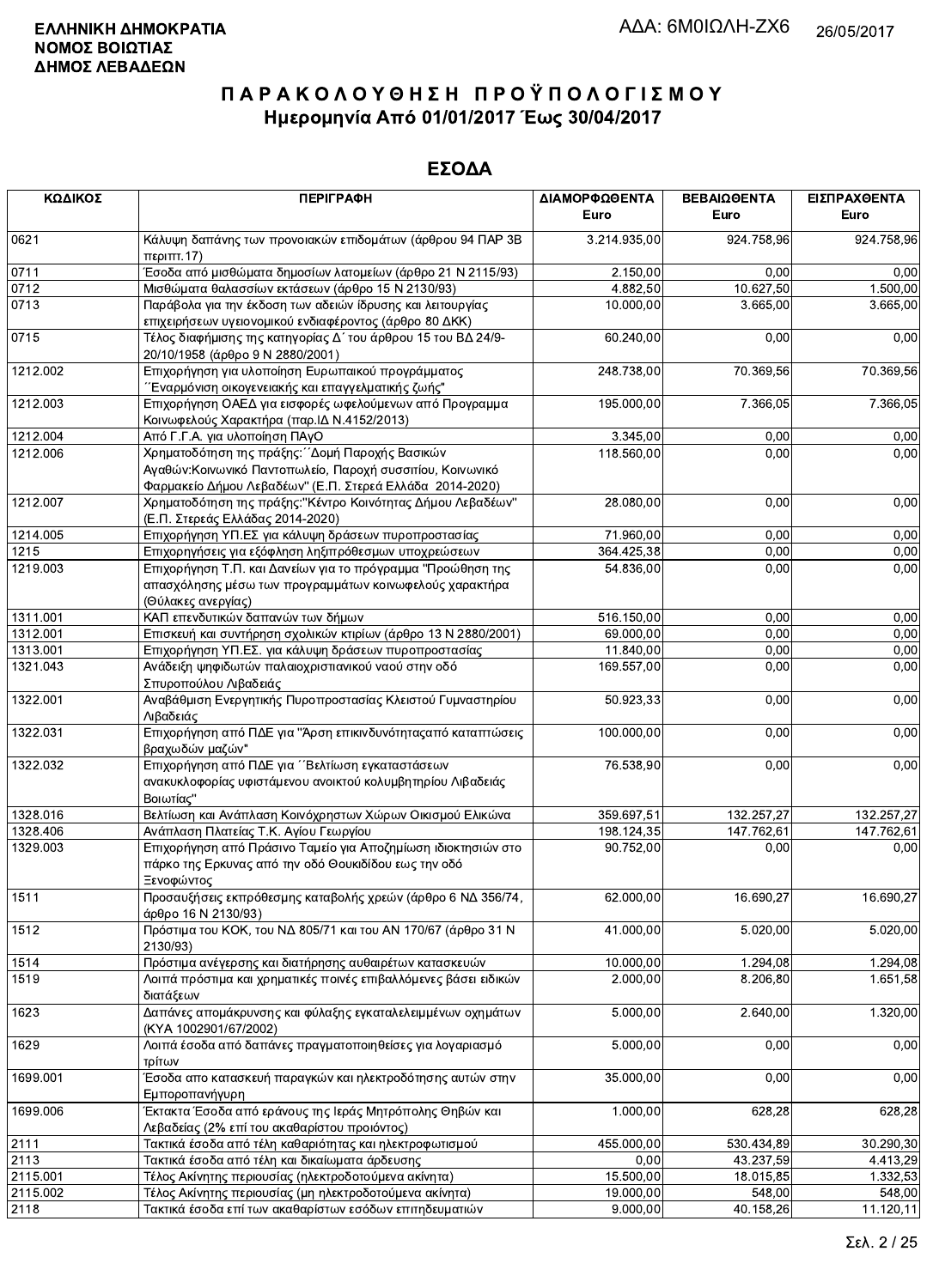| ΚΩΔΙΚΟΣ          | <b>ПЕРІГРАФН</b>                                              | ΔΙΑΜΟΡΦΩΘΕΝΤΑ<br>Euro | ΒΕΒΑΙΩΘΕΝΤΑ<br>Euro | ΕΙΣΠΡΑΧΘΕΝΤΑ<br>Euro |
|------------------|---------------------------------------------------------------|-----------------------|---------------------|----------------------|
| 2119.001         | Φόρος ηλεκτροδούμενων χώρων (άρθ. 10 Ν. 1080/80) Π.Ο.Ε.       | 46.197,00             | 57.130,03           | 2.468,35             |
| 2119.004         | Τέλος χρήσης κοινοχρήστων χώρων Π.Ο.Ε.                        | 7.000,00              | 1.188,00            | 0,00                 |
| 2119.012         | Τέλη και δικαιώματα απο λαική αγορά                           | 5.000,00              | 1.291,44            | 1.291,44             |
| 2119.020         | Αντίτιμο κατανάλωσης ηλεκτρικού ρευματος των πυλώνων του      | 10.000,00             | 0,00                | 0,00                 |
|                  | Δημοτικού Σταδιου για λογαριασμό τριτων (τέλεση αγώνων)       |                       |                     |                      |
| 2119.021         | Αντίτιμο καθημερινής χρήσης εγκαταστάσεων Δημ. Σταδίου        | 600,00                | 100,00              | 100,00               |
|                  | (αποδυτήρια, αίθουσα ιματισμού, πλυντήριο ρούχων κλπ.)        |                       |                     |                      |
| 2119.022         | Έσοδα από εισφορές (δίδακτρα μαθητών Δημ.Ωδείου)              | 5.350,00              | 2.763,50            | 2.763,50             |
| 2211.001         | Πρόστιμα παραβάσεων Κ.Ο.Κ. - Ελεγχόμενης στάθμευσης Π.Ο.Ε.    | 16.000,00             | 28.002,95           | 9.347,95             |
| 2211.002         | Λοιπά πρόστιμα                                                | 2.000,00              | 0,00                | 0,00                 |
| 2212.001         | Πρόστιμα ανέγερσης-διατήρησης αυθαιρέτων                      | 3.200,00              | 2.061,70            | 2.061,70             |
| 3211             | Τέλη καθαριότητας και ηλεκτροφωτισμού                         | 910.772,54            | 910.772,54          | 710.603,78           |
| 3212             | Τέλη και δικαιώματα ύδρευσης                                  | 200.994,80            | 200.994,80          | 1.423,29             |
| 3213             | Τέλη και δικαιώματα άρδευσης                                  | 411.657,33            | 411.657,33          | 100.717,49           |
| 3214             | Τέλη και δικαιώματα αποχέτευσης                               | 16.425,19             | 16.425,19           | 123,04               |
| $\frac{1}{3215}$ | Τέλος ακίνητης περιουσίας                                     | 191.612,78            | 191.612,78          | 27.246,75            |
| 3217             | Εισφορά λόγω ένταξης ή επέκτασης πολεοδομικών σχεδίων         | 5.878,21              | 5.878,21            | 0,00                 |
| 3218             | Τακτικά έσοδα επί των ακαθαρίστων εσόδων επιτηδευματιών       | 865.221,70            | 865.221,70          | 11.144,78            |
| 3219.001         | Απο δικαιώματα και μισθώματα βοσκήσιμων εκτάσεων              | 14.315,35             | 14.315,35           | 0,00                 |
| 3219.002         | Απο τέλη διαφήμισης και απο την εκμετάλλευση διαφημιστικών    | 20.000,00             | 20.000,00           | 0,00                 |
|                  | χώρων                                                         |                       |                     |                      |
| 3219.003         | Απο δικαιώματα νεκροταφείων                                   | 17.144,24             | 17.144,24           | 114,70               |
| 3219.004         | Απο τέλη χρήσης κοινόχρηστων δημοτικών χώρων και απο          | 255.873,31            | 255.873,31          | 9.718,67             |
|                  | παραχώρηση δικαιωμάτων χρήσης θέσεων των περιπτέρων           |                       |                     |                      |
| 3219.005         | Απο δικαιώματα Σφαγείων                                       | 3.543,60              | 3.543,60            | 92,30                |
| 3219.006         | Απο μισθώματα λατομείων                                       | 94.396,63             | 94.396,63           | 25.194,71            |
| 3219.008         | Απο δικαιώματα χρήσης Χ.Υ.Τ.Α.                                | 57.949,35             | 57.949,35           | 272,09               |
| 3219.009         | Απο δικαιώματα συμμετοχής στην Κατασκήνωση                    | 9.637,80              | 9.637,80            | 60,00                |
| 3219.010         | Απο τέλη και δικαιώματα λαικών αγορών                         | 83.558,24             | 83.558,24           | 6.512,95             |
| 3219.011         | Απο φόρο ηλεκτροδοτούμενων χώρων (άρθ. 10 Ν. 1080/80)         | 85.311,82             | 85.311,82           | 80.954,87            |
| 3219.013         | Απο μισθώματα αστικών ακινήτων                                | 367.073,52            | 367.073,52          | 12.600,64            |
| 3219.014         | Απο μισθώματα καλλιεργήσιμης γής                              | 18.334,30             | 18.334,30           | 63,50                |
| 3219.015         | Απο μισθώματα θαλασσίων εκτάσεων                              | 14.554,47             | 14.554,47           | 0,00                 |
| 3219.017         | Λοιπές περιπτώσεις                                            | 14.721,87             | 14.721,87           | 171,02               |
| 3219.018         | Απο εισφορές για τροφεία παιδικών και βρεφονηπιακών σταθμών   | 21.420,25             | 21.420,25           | 357,26               |
| 3219.019         | Απο κρατήσεις υπέρ Δημοσίου                                   | 27.004,17             | 27.004,17           | 352,64               |
| 3219.020         | Απο επιστροφές αχρεωστήτως καταβληθέντων προνοιακών           | 254.343,78            | 254.343,78          | 3.218,94             |
|                  | επιδομάτων                                                    |                       |                     |                      |
| 3219.021         | Από χρήση Δημοτικών Σταδίων (15% επί των ακαθαρίστων          | 49.589,39             | 49.589,39           | 0,00                 |
|                  | εισπράξεων του χρήστη από την πώληση εισητηρίων για τους      |                       |                     |                      |
|                  | αγώνες)                                                       |                       |                     |                      |
| 3219.022         | Από αντίιτιμο κατανάλωσης ηλεκτρικού ρευματος των πυλώνων του | 45.166,03             | 45.166,03           | 0,00                 |
|                  | Δημοτικού Σταδιου για λογαριασμό τρίτων (τέλεση αγώνων)       |                       |                     |                      |
| 3219.023         | Από αντίτιμο καθημερινής χρήσεως εγκαταστάσεων Δημ. Σταδίου   | 535,00                | 535,00              | 0,00                 |
|                  | (αποδυτήρια, αίθουσα ιματισμού, πλυντήριο ρούχων κλπ)         |                       |                     |                      |
| 3221.001         | Απο πρόστιμα παραβάσεων Κ.Ο.Κ.-Ελεγχόμενης στάθμευσης         | 697.817,95            | 697.817,95          | 2.762,85             |
| 3221.002         | Απο διάφορα πρόστιμα κλπ έκτακτα έσοδα                        | 130.783,69            | 130.783,69          | 2.621,23             |
| 3221.003         | Απο αποζημιώσεις καταβληθείσες για λογαριασμό των υπόχρεων,   | 80.335,10             | 80.335,10           | 5.398,28             |
|                  | λόγω προσκύρωσης ή ρυμοτόμησης ακινήτων (άρθρο 26 Ν           |                       |                     |                      |
|                  | 1828/89)                                                      |                       |                     |                      |
| 4111             | Εισφορά υπέρ του Δημοσίου στις αποδοχές και τα έξοδα          | 190.000,00            | 67.772,41           | 67.772,41            |
|                  | παράστασης                                                    |                       |                     |                      |
| 4121             | Φόροι μισθωτών υπηρεσιών                                      | 270.000,00            | 85.806,42           | 85.806,42            |
| 4122             | Φοροί και χαρτόσημο Δημάρχων Αντιδημάρχων μελών Δημοτικών     | 3.500,00              | 593,84              | 593,84               |
|                  | Συμβουλίων και λοιπών συλλογικών οργάνων                      |                       |                     |                      |
| 4123             | Φόρων προμηθευτών εργολάβων ελ. Επαγγελματιών κ.λ.π.          | 130.000,00            | 14.278,82           | 14.278,82            |
| 4124             | Λοιπές κρατήσεις υπέρ του Δημοσίου                            | 95.000,00             | 11.739,01           | 6.554,53             |
| 4131             | Εισφορές σε ασφαλιστικούς οργανισμούς και ταμεία              | 1.425.000,00          | 362.248,69          | 362.248,69           |
| 4132             | Εισφορά για το εφάπαξ βοήθημα του Ν 103/75                    | 2.000,00              | 507,36              | 507,36               |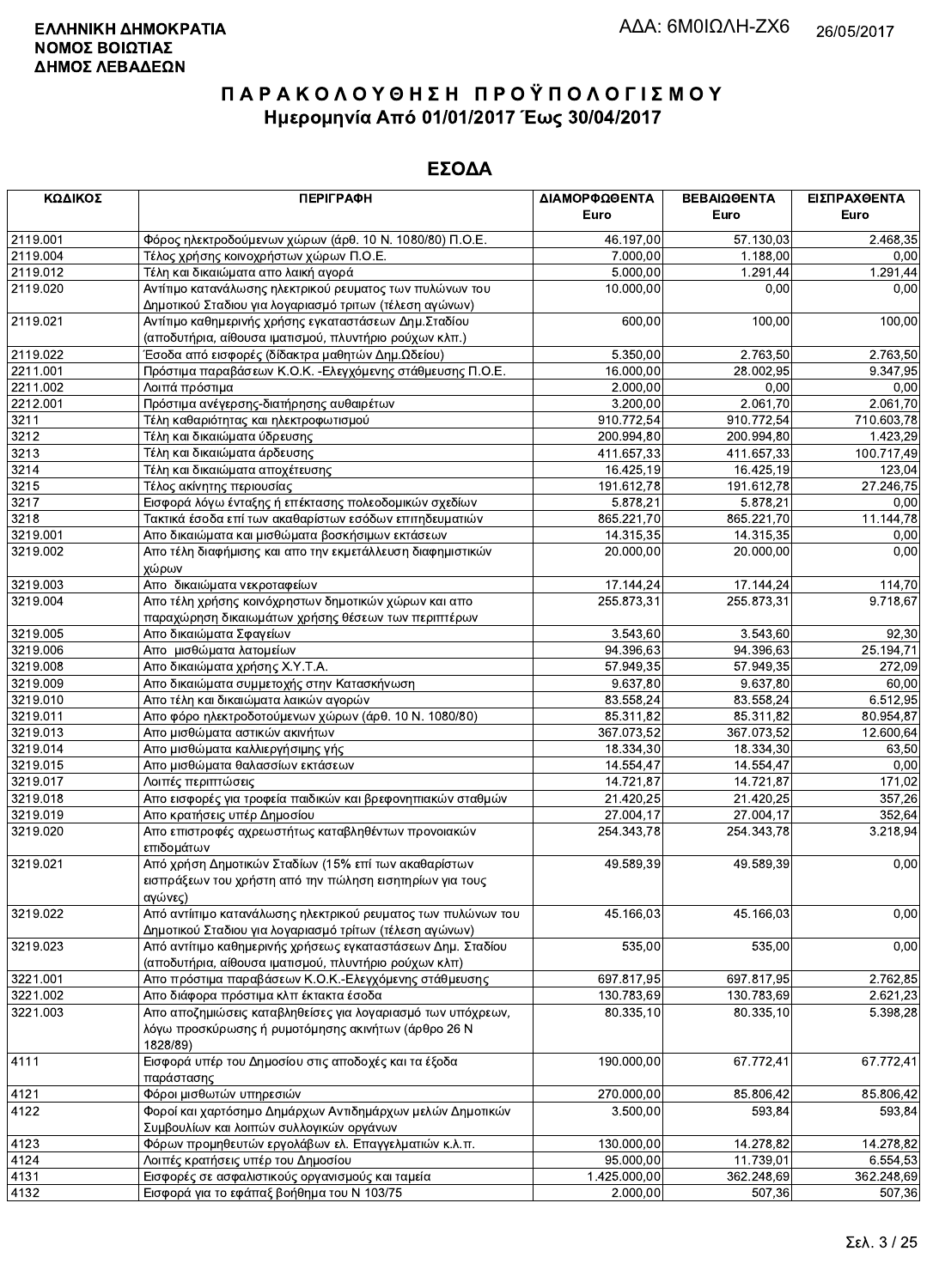| ΚΩΔΙΚΟΣ  | <b>ПЕРІГРАФН</b>                                                                                                 | ΔΙΑΜΟΡΦΩΘΕΝΤΑ<br>Euro | ΒΕΒΑΙΩΘΕΝΤΑ<br>Euro | ΕΙΣΠΡΑΧΘΕΝΤΑ<br>Euro |
|----------|------------------------------------------------------------------------------------------------------------------|-----------------------|---------------------|----------------------|
|          |                                                                                                                  |                       |                     |                      |
| 4141     | Κρατήσεις στις αποδοχές για την εξόφληση δανείων του Τ.Π. &<br>Δανείων.                                          | 75.000,00             | 18.880,25           | 18.880,25            |
| 4142     | Λοιπές κρατήσεις υπέρ τρίτων                                                                                     | 230.000,00            | 46.063,45           | 46.063,45            |
| 4211     | Επιστροφή χρημάτων από υπολόγους χρηματικών ενταλμάτων<br>προπληρωμής                                            | 2.000,00              | 0,00                | 0,00                 |
| 4212.001 | Επιστροφή πάγιας προκαταβολής από υπόλογο υπάλληλο του<br>Δήμου                                                  | 6.000,00              | 0,00                | 0,00                 |
| 4212.101 | Επιστροφή πάγιας προκαταβολής από υπόλογο πρόεδρο Δ.Κ.<br>Λιβαδειάς                                              | 3.000,00              | 0,00                | 0,00                 |
| 4212.102 | Επιστροφή πάγιας προκαταβολής από υπόλογο πρόεδρο Τ.Κ.<br>Λαφυστίου                                              | 1.000,00              | 0,00                | 0,00                 |
| 4212.103 | Επιστροφή πάγιας προκαταβολής από υπόλογο πρόεδρο Τ.Κ.<br>Ρωμαίικου                                              | 1.000,00              | 0,00                | 0,00                 |
| 4212.201 | Επιστροφή πάγιας προκαταβολής από υπόλογο πρόεδρο Τ.Κ.<br>Χαιρώνειας                                             | 1.000,00              | 0,00                | 0,00                 |
| 4212.202 | Επιστροφή πάγιας προκαταβολής από υπόλογο πρόεδρο Τ.Κ.<br>Προφήτη Ηλία                                           | 1.000,00              | 0,00                | 0,00                 |
| 4212.203 | Επιστροφή πάγιας προκαταβολής από υπόλογο πρόεδρο Τ.Κ.<br>Προσηλίου                                              | 1.000,00              | 0,00                | 0,00                 |
| 4212.204 | Επιστροφή πάγιας προκαταβολής από υπόλογο πρόεδρο Τ.Κ.<br>Θουρίου                                                | 1.000,00              | 0,00                | 0,00                 |
| 4212.205 | Επιστροφή πάγιας προκαταβολής από υπόλογο πρόεδρο Τ.Κ.<br>Βασιλικών                                              | 1.000,00              | 0,00                | 0,00                 |
| 4212.206 | Επιστροφή πάγιας προκαταβολής από υπόλογο πρόεδρο Τ.Κ.<br>Ανθοχωρίου                                             | 1.000,00              | 0,00                | 0,00                 |
| 4212.207 | Επιστροφή πάγιας προκαταβολής από υπόλογο πρόεδρο Τ.Κ.<br>Ακοντίου                                               | 1.000,00              | 0,00                | 0,00                 |
| 4212.208 | Επιστροφή πάγιας προκαταβολής από υπόλογο πρόεδρο Τ.Κ.<br>Αγίου Βλασίου                                          | 1.000,00              | 0,00                | 0,00                 |
| 4212.301 | Επιστροφή πάγιας προκαταβολής από υπόλογο πρόεδρο Τ.Κ.<br>Δαυλείας                                               | 1.000,00              | 0,00                | 0,00                 |
| 4212.302 | Επιστροφή πάγιας προκαταβολής από υπόλογο πρόεδρο Τ.Κ.<br>Μαυρονερίου                                            | 1.000,00              | 0,00                | 0,00                 |
| 4212.303 | Επιστροφή πάγιας προκαταβολής από υπόλογο πρόεδρο Τ.Κ.<br>Παρορίου                                               | 1.000,00              | 0,00                | 0,00                 |
| 4212.401 | Επιστροφή πάγιας προκαταβολής από υπόλογο πρόεδρο<br>Τ.Κ.Αγίας Αννας                                             | 1.000,00              | 0,00                | 0,00                 |
| 4212.402 | Επιστροφή πάγιας προκαταβολής από υπόλογο πρόεδρο Τ.Κ.<br>Αγίας Τριάδας                                          | 1.000,00              | 0,00                | 0,00                 |
| 4212.403 | Επιστροφή πάγιας προκαταβολής από υπόλογο πρόεδρο Τ.Κ.<br>Αγίου Γεωργίου                                         | 1.000,00              | 0,00                | 0,00                 |
| 4212.404 | Επιστροφή πάγιας προκαταβολής από υπόλογο πρόεδρο Τ.Κ.<br>Αλαλκομενών                                            | 1.000,00              | 0,00                | 0,00                 |
| 4212.405 | Επιστροφή πάγιας προκαταβολής από υπόλογο πρόεδρο Τ.Κ.<br>Κορώνειας                                              | 1.000,00              | 0,00                | 0,00                 |
| 4212.501 | Επιστροφή πάγιας προκαταβολής από υπόλογο πρόεδρο Δ.Κ.<br>Κυριακίου                                              | 2.000,00              | 0,00                | 0,00                 |
| 4213     | Επιστροφή αχρεωστήτως καταβληθέντων χρηματικών ποσών<br>(άρθρο 26 Ν 318/69, Αποφ. Υπ. Οικον. 2081241/11652/1997) | 140.000,00            | 97.132,44           | 5.556,32             |
| 4219     | Επιστροφή εν γένει χρημάτων                                                                                      | 40.000,00             | 485,00              | 485,00               |
| 5111     | Χρηματικό υπόλοιπο προερχόμενο από τακτικά έσοδα για την<br>κάλυψη υποχρεώσεων παρελθόντων ετών                  | 519.633,23            | 519.633,23          | 519.633,23           |
| 5112     | Χρηματικό υπόλοιπο προερχόμενο από τακτικά έσοδα για<br>πιστώσεις προοριζόμενες για επενδυτικές δαπάνες          | 721.611,17            | 721.611,17          | 721.611,17           |
| 5113     | Χρηματικό υπόλοιπο προερχόμενο απο τακτικά έσοδα για την<br>κάλυψη ειδικευμένων δαπανών                          | 845.243,02            | 845.243,02          | 845.243,02           |
| 5119     | Χρηματικό υπόλοιπο προερχόμενο απο τακτικά έσοδα για την<br>κάλυψη εν γένει δαπανών του Δήμου                    | 300.873,31            | 300.873,31          | 300.873,31           |
| 5121     | Χρηματικό υπόλοιπο προερχόμενο από έκτακτα έσοδα για την<br>κάλυψη υποχρεώσεων παρελθόντων ετών                  | 71.490,88             | 71.490,88           | 71.490,88            |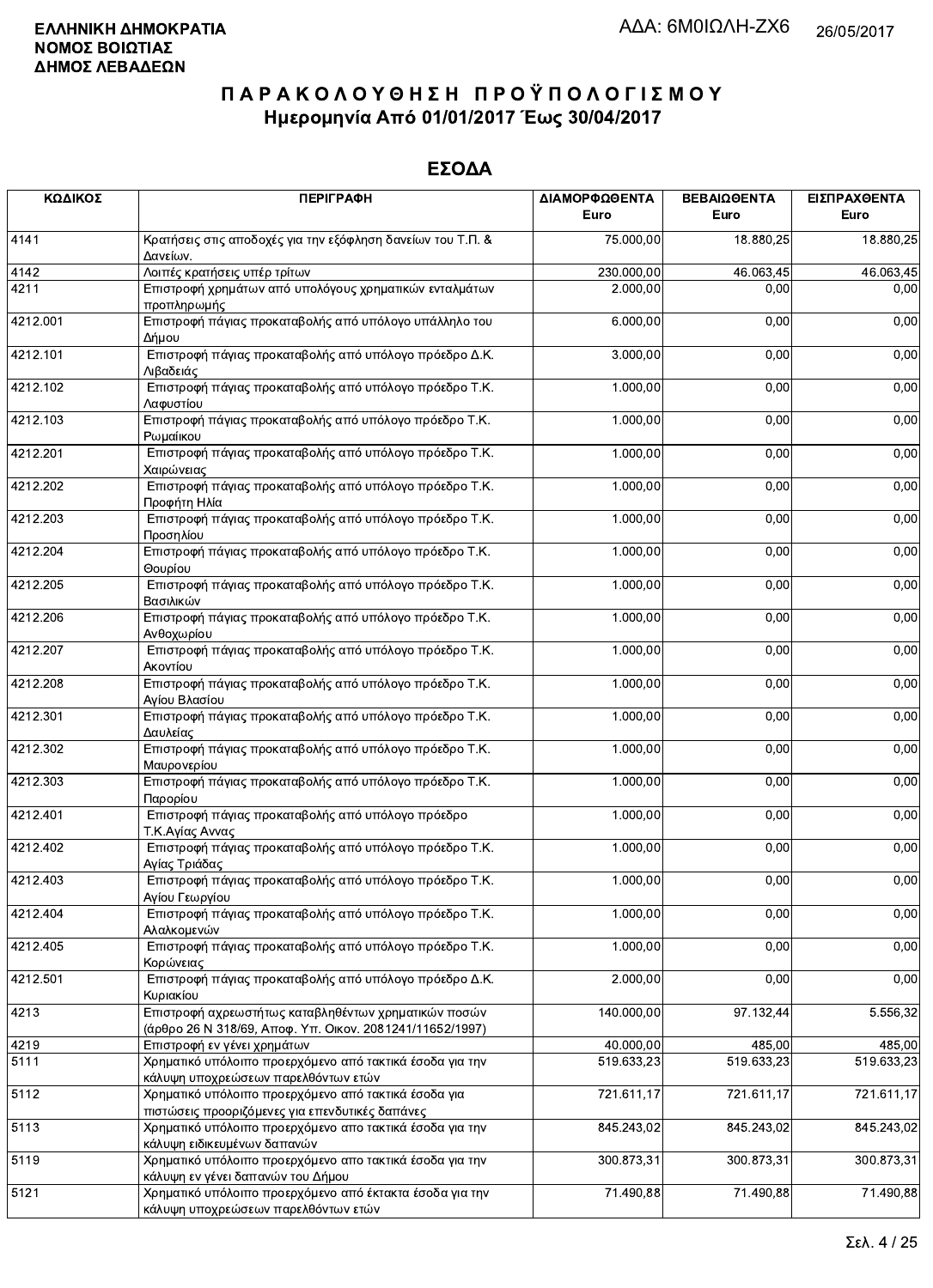#### ΕΣΟΔΑ

| ΚΩΔΙΚΟΣ | <b>ПЕРІГРАФН</b>                                                                                                      | ΔΙΑΜΟΡΦΩΘΕΝΤΑ<br>Euro | <b>ΒΕΒΑΙΩΘΕΝΤΑ</b><br>Euro | ΕΙΣΠΡΑΧΘΕΝΤΑ<br>Euro |
|---------|-----------------------------------------------------------------------------------------------------------------------|-----------------------|----------------------------|----------------------|
| 5122    | Χρηματικό υπόλοιπο προερχόμενο από έκτακτα έσοδα (εκτός ΠΔΕ)<br>' για πιστώσεις προοριζόμενες για επενδυτικές δαπάνες | 1.490.354.47          | 1.490.354.47               | 1.490.354.47         |
| 5123    | ΄ Χρηματικό υπόλοιπο προερχόμενο απο έκτακτα έσοδα για την<br>κάλυψη ειδικευμένων δαπανών                             | 26.501.21             | 26.501.21                  | 26.501,21            |
|         | ΣΥΝΟΛΑΙ                                                                                                               | 25.465.011.87         | 13.936.174.86              | 8.675.150.65         |

|        | ΚΩΔΙΚΟΣ  | <b>ПЕРІГРАФН</b>                                                                             | ΔΙΑΜΟΡ     | ΕΝΤΑΛΘΕΝΤΑ | ΠΛΗΡΩΘΕΝΤΑ |
|--------|----------|----------------------------------------------------------------------------------------------|------------|------------|------------|
|        |          |                                                                                              | ΦΩΘΕΝΤΑ    | Euro       | Euro       |
|        |          |                                                                                              | Euro       |            |            |
| 00     | 6031     | Τακτικές αποδοχές (περιλαμβάνονται βασικός μισθός, δώρα εορτών, γενικά και                   | 99.552,00  | 23.462,00  | 23.462,00  |
|        |          | ειδικά τακτικά επιδόματα)                                                                    |            |            |            |
| 00     | 6053.001 | Εργοδ. εισφορές ΙΚΑ υπαλλήλων ειδικών θέσεων (ΕΦΚΑ)                                          | 8.375,00   | 2.129,12   | 2.129,12   |
| 00     | 6053.002 | Εργοδ. εισφορές Ταμείου Νομικών                                                              | 5.150,00   | 208,20     | 208,20     |
| 00     | 6053.003 | Εργοδ. εισφορές υπέρ ΤΣΜΕΔΕ (ΕΦΚΑ)                                                           | 4.601,00   | 1.139,31   | 1.139,31   |
| 00     | 6053.004 | Εργοδοτικές εισφορές υπέρ ΤΜΕΔΕ (επικουρικό)                                                 | 1.208,00   | 299,16     | 299,16     |
| $00\,$ | 6053.005 | Εργοδοτικές εισφορές υπέρ ΚΥΤ                                                                | 1.575,00   | 381,76     | 381,76     |
| 00     | 6073     | Δαπάνες επιμόρφωσης προσωπικού και συμμετοχής σε συνέδρια και                                | 3.000,00   | 205,00     | 205,00     |
|        |          | σεμινάρια                                                                                    |            |            |            |
| 00     | 6111     | Αμοιβές νομικών και συμβολαιογράφων                                                          | 3.000,00   | 0.00       | 0,00       |
| 00     | 6116     | Αμοιβές δικαστικών επιμελητών                                                                | 3.500,00   | 0.00       | 0,00       |
| 00     | 6117.001 | Ανάθεση παροχής υπηρεσιών Ιατρού Εργασίας του Δήμου                                          | 2.600,00   | 594,00     | 594,00     |
| 00     | 6117.002 | Ανάθεση παροχής υπηρεσιών τεχνικού ασφαλείας του Δήμου                                       | 6.400,00   | 0,00       | 0,00       |
| 00     | 6121.001 | Αντιμισθία δημάρχου, αντιδημάρχων και προέδρου δημοτικού συμβουλίου<br>(Άρθρο92 Ν.3852/2010) | 123.120,00 | 27.588,00  | 27.588,00  |
| 00     | 6123     | Έξοδα κίνησης προέδρων Δ.Σ. (άρθρο 4 Ν 2539/97)                                              | 87.600,00  | 21.900,00  | 21.900,00  |
| 00     | 6126.008 | Εργοδοτικές εισφορές υπέρ ΙΚΑ-ΕΤΕΑ (ΕΦΚΑ)                                                    | 10.285,00  | 2.171,20   | 2.171,20   |
| 00     | 6151     | Δικαιώματα τρίτων (ΔΕΗ κλπ) από την είσπραξη τελών και φόρων                                 | 8.000,00   | 2.500,00   | 2.500,00   |
| 00     | 6154.001 | Έξοδα είσπραξης κλήσεων Τροχαίας από ΕΛΤΑ                                                    | 2.500,00   | 443,70     | 443,70     |
| 00     | 6221     | Ταχυδρομικά τέλη                                                                             | 18.000,00  | 1.137,46   | 1.137,46   |
| 00     | 6222     | Τηλεφωνικά, τηλεγραφικά και τηλετυπία τέλη εσωτερικού                                        | 28.500,00  | 8.096,00   | 8.096,00   |
| 00     | 6331.001 | Λοιποί φόροι και τέλη                                                                        | 15.000,00  | 0,00       | 0,00       |
| $00\,$ | 6331.003 | Φόρος εισοδήματος φορολογικού έτους                                                          | 35.000,00  | 0,00       | 0,00       |
| 00     | 6331.006 | Τέλος επιτηδεύματος από εκπρόθεσμη παύση δραστηριοτήτων                                      | 700,00     | 0,00       | 0,00       |
|        |          | Κ.Α.Ε.Κυριακίου                                                                              |            |            |            |
| 00     | 6421     | Οδοιπορικά έξοδα και αποζημίωση μετακινούμενων αιρετών                                       | 2.500,00   | 0,00       | 0,00       |
| 00     | 6431.001 | Έξοδα ενημέρωσης και προβολής δραστηριοτήτων του Δήμου                                       | 4.000,00   | 0,00       | 0,00       |
| 00     | 6431.002 | Εκτύπωση ενημερωτικού υλικού για το Ιστορικό-Εθνολογικό Μουσείο                              | 3.000,00   | 0,00       | 0,00       |
| 00     | 6431.003 | Έκδοση τουριστικού -ενημερωτικού φυλλαδίου Δήμου Λεβαδέων                                    | 3.000,00   | 0.00       | 0,00       |
| 00     | 6431.004 | Έκδοση ενημερωτικού εντύπου για ευρήματα από τις ανασκαφές στο Σπήλαιο                       | 13.000,00  | 0,00       | 0,00       |
|        |          | της Νύμφης Κορώνειας (Ελικώνας)                                                              |            |            |            |
| $00\,$ | 6431.005 | Διάφορες εκδόσεις για την προβολή του Δήμου (Λεύκωμα Πινακοθήκης<br>Λαζαρή κλπ.)             | 8.500,00   | 0,00       | 0,00       |
| $00\,$ | 6432.001 | Δαπάνες Έκθεσης Πανελλαδικού Φωτογραφικού Διαγωνισμού για την                                | 6.000.00   | 0,00       | 0,00       |
|        |          | προβολή του Δήμου                                                                            |            |            |            |
| 00     | 6433     | Τιμητικές διακρίσεις, αναμνηστικά δώρα και έξοδα φιλοξενίας φυσικών                          | 2.000,00   | 0,00       | 0,00       |
|        |          | προσώπων και αντιπροσωπειών                                                                  |            |            |            |
| 00     | 6434     | Λοιπές δαπάνες δημοσίων σχέσεων                                                              | 1.500,00   | 0,00       | 0,00       |
| 00     | 6443     | Δαπάνες δεξιώσεων και εθνικών ή τοπικών εορτών                                               | 2.500,00   | 0,00       | 0,00       |
| 00     | 6451.002 | Συνδρομή σε νομικές βάσεις δεδομένων                                                         | 5.000,00   | 0,00       | 0,00       |
| $00\,$ | 6463     | Έξοδα λοιπών δημοσιεύσεων                                                                    | 3.000,00   | 606,26     | 606,26     |
| 00     | 6492     | Δικαστικά έξοδα και έξοδα εκτέλεσης δικαστικών αποφάσεων ή                                   | 10.000,00  | 80,00      | 80,00      |
|        |          | συμβιβαστικών πράξεων                                                                        |            |            |            |
| 00     | 6494     | Έξοδα συμβολαιογράφων και δικαστικών επιμελητών                                              | 1.500,00   | 0,00       | 0,00       |
| 00     | 6495.002 | Αμοιβή ΤΕΕ από τακτοποίηση δημοτικών αυθαιρέτων (σχολείων κλπ.)                              | 200,00     | 0,00       | 0,00       |
| 00     | 6495.007 | Δαπάνες για πάγια τέλη κτηματογράφησης ακινήτων του Δήμου                                    | 200,00     | 0,00       | 0,00       |
| 00     | 6495.010 | Δαπάνη για μηχανογραφικό αρχείο ΔΕΗ χρέωσης δημοτικών τελών                                  | 250,00     | 0,00       | 0,00       |
| 00     | 6495.011 | Απόδοση σε Ε.Τ.Α ποσοστού 10% επί των εισπράξεων από ΞΕΝΙΑ                                   | 5.750,00   | 0,00       | 0,00       |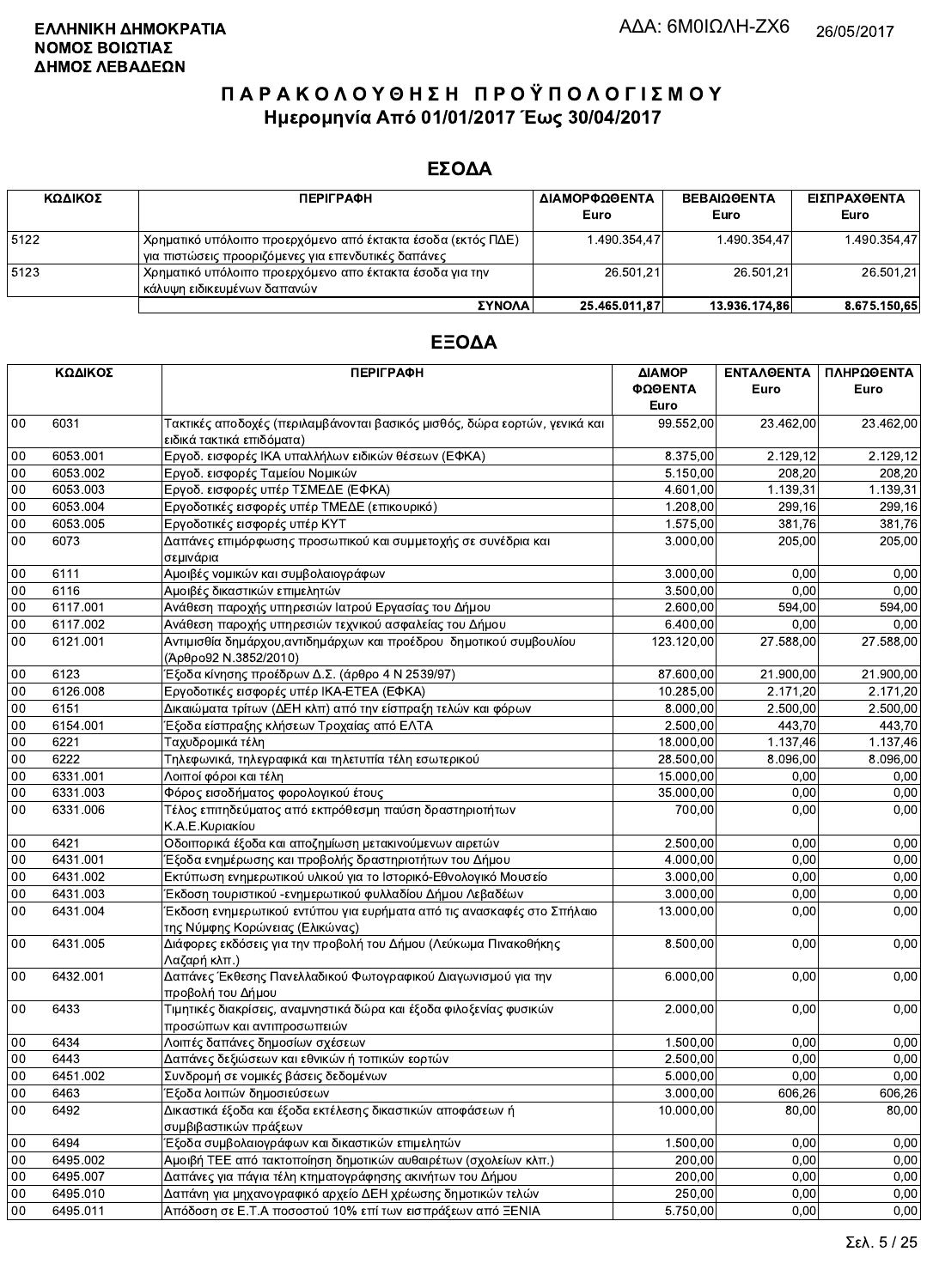|        | ΚΩΔΙΚΟΣ  | <b>ПЕРІГРАФН</b>                                                                                                          | ΔΙΑΜΟΡ     | <b>ENTAΛΘΕΝΤΑ</b>   | ΠΛΗΡΩΘΕΝΤΑ |
|--------|----------|---------------------------------------------------------------------------------------------------------------------------|------------|---------------------|------------|
|        |          |                                                                                                                           | ΦΩΘΕΝΤΑ    | Euro                | Euro       |
|        |          |                                                                                                                           | Euro       |                     |            |
| 00     | 6511     | Τόκοι δανείων εσωτερικού                                                                                                  | 180.768.70 | 65.734,08           | 65.734,08  |
| $00\,$ | 6514     | Συμβολαιογραφικά έξοδα και δαπάνες σύναψης δανείων                                                                        | 12.500,00  | 0,00                | 0,00       |
| 00     | 6515     | Αμοιβές και προμήθειες τραπεζών                                                                                           | 3.000,00   | 0,00                | 0,00       |
| 00     | 6516     | Χρεολύσια δανείων εσωτερικού                                                                                              | 200.580,37 | 72.938,32           | 72.938,32  |
| 00     | 6521     | Τόκοι δανείων εσωτερικού                                                                                                  | 121.284,54 | 44.103,48           | 44.103,48  |
| 00     | 6524     | Συμβολαιογραφικά έξοδα και δαπάνες σύναψης δανείων                                                                        | 2.500,00   | 0,00                | 0,00       |
| $00\,$ | 6526     | Χρεολύσια δανείων εσωτερικού                                                                                              | 150.965,70 | 54.896,60           | 54.896,60  |
| $00\,$ | 6711.001 | Μεταβιβάσεις σε σχολικές επιτροπές για λειτουργικές δαπάνες                                                               | 362.720,00 | 0,00                | 0,00       |
| 00     | 6711.003 | Μεταβιβάσεις σε σχολικές επιτροπές για έργα επισκευής και συντήρησης<br>σχολικών κτιρίων                                  | 20.000,00  | 0.00                | 0,00       |
| $00\,$ | 6721.001 | Εισφορά υπέρ συνδέσμου Δήμων και Κοινοτήτων Προστασίας & Ορθολογικής<br>Ανάπτυξης του Κορινθιακού Κόλπου (ΣΠΟΑΚ) ο 'ΑΡΙΩΝ | 7.184,50   | 7.184,50            | 7.184,50   |
| $00\,$ | 6722     | Εισφορά για την εξασφάλιση μέσων προστασίας άμαχου πληθυσμού                                                              | 9.225,58   | 0.00                | 0,00       |
| 00     | 6723     | Κράτηση 0,50% υπέρ λογαριασμού του άρθρου 68 ΝΔ 3033/54                                                                   | 46.127,90  | 2.357,63            | 2.357,63   |
| 00     | 6725     | Εισφορά υπέρ ΤΠΟΕΚΕ                                                                                                       | 750,00     | 0,00                | 0,00       |
| 00     | 6726.001 | Υπέρ δήμων και κοινοτήτων απο το Τέλος Ακίνητης Περιουσίας (15% επι των<br>εισπράξεων - Ν. 2130/93)                       | 16.000,00  | 3.732,92            | 3.732,92   |
| 00     | 6734     | Καταβολή επιδόματος ένδειας στους δικαιούχους                                                                             | 10.000,00  | 0,00                | 0,00       |
| 00     | 6736     | Επιχορηγήσεις σε πολιτιστικούς συλλόγους και σωματεία                                                                     | 10.100,00  | 0.00                | 0,00       |
| 00     | 6738.001 | Χρηματοδότηση Κοινωφελούς Επιχείρησης Δήμου Λεβαδέων                                                                      | 20.000,00  | 0,00                | 0,00       |
| $00\,$ | 6821.001 | Φορολογικά πρόστιμα και προσαυξήσεις χρήσης                                                                               | 3.000,00   | 0,00                | 0,00       |
| 00     | 6821.004 | Πρόστιμα και προσαυξήσεις από εκπρόθεσμη υποβολή ΦΠΑ της ΔΕΠΑΛ                                                            | 6.500,00   | 0.00                | 0,00       |
| 00     | 6821.005 | Πρόστιμα και προσαυξήσεις από εκπρόθεσμη υποβολή ΦΠΑ της ΔΕΤΕΛ                                                            | 7.000,00   | 0,00                | 0,00       |
| 00     | 6821.006 | Πρόστιμα και προσαυξήσεις από εκπρόθεσμη υποβολή ΦΠΑ της<br>Κ.Α.Ε.Κυριακίου                                               | 5.650.00   | 0,00                | 0,00       |
| 00     | 6821.007 | Πρόστιμα & προσαυξήσεις από εκπρόθεσμη καταβολή τέλους επιτηδεύματος<br>της Κ.Α.Ε.Κυριακίου                               | 370,00     | 0,00                | 0,00       |
| 00     | 6822     | Προσαυξήσεις Ασφαλιστικών ταμείων χρήσης                                                                                  | 2.000,00   | 0.00                | 0,00       |
| 00     | 6823.001 | Τόκοι υπερημερίας χρήσης                                                                                                  | 41.500,00  | 528,80              | 528,80     |
| 10     | 6011     | Τακτικές αποδοχές (περιλαμβάνονται βασικός μισθός, δώρα εορτών, γενικά και<br>ειδικά τακτικά επιδόματα)                   | 960.000,00 | 346.189,94          | 346.189,94 |
| 10     | 6012.001 | Αποζημίωση υπερωριακής εργασίας μονίμων υπαλλήλων                                                                         | 1.000,00   | 0.00                | 0,00       |
| 10     | 6012.002 | Αμοιβή υπαλλήλων που ασκούν καθήκοντα ληξιάρχου                                                                           | 2.500,00   | 100,35              | 0,00       |
| 10     | 6012.003 | Αμοιβή υπαλλήλου που τηρεί τα πρακτικά του Δημοτικού Συμβουλίου                                                           | 1.050,00   | 119,47              | 0,00       |
| 10     | 6012.004 | Αμοιβή υπαλλήλων για την γραμματειακή υποστήριξη των συμβουλίων των<br>τοπικών και δημοτικών κοινοτήτων                   | 2.600,00   | 222,55              | 0,00       |
| 10     | 6021.002 | Τακτικές αποδοχές υπαλλήλων με σύμβαση αορίστου χρόνου                                                                    | 205.000,00 | 49.992.12           | 49.992.12  |
| 10     | 6051.001 | Εργοδοτικές εισφορές ΙΚΑ μονίμων διοικητικών-οικονομικών υπηρεσιών<br>$(E\Phi KA)$                                        | 7.212,00   | 2.243,70            | 2.243,70   |
| 10     | 6051.002 | Εργοδοτικές εισφορές ΤΥΔΚΥ μονίμων διοικητικών-οικονομικών υπηρεσιών                                                      | 45.900,00  | 18.174,70           | 18.154,56  |
| 10     | 6051.003 | Εργοδοτικές εισφορές ΕΤΕΑΕΠ μονίμων διοικητικών-οικονομικών υπηρεσιών                                                     | 33.120,00  | 9.358,09            | 9.342,61   |
| 10     | 6051.004 | Εργοδοτικές εισφορές ΤΣΜΕΔΕ μονίμων διοικητικών-οικονομικών υπηρεσιών<br>$(E\Phi KA)$                                     | 6.060,00   | 2.022,84            | 2.022,84   |
| 10     | 6051.005 | Εργοδοτικές εισφορές ΤΣΜΕΔΕ (ΕΠΙΚΟΥΡΙΚΟ) μονίμων διοικητικών-<br>οικονομικών υπηρεσιών                                    | 1.591,00   | $\overline{5}31,10$ | 531,10     |
| 10     | 6051.006 | Εργοδοτικές εισφορές ΚΥΤ μονίμων διοικητικών-οικονομικών υπηρεσιών                                                        | 2.070,00   | 661,98              | 661,98     |
| 10     | 6051.007 | Εργοδοτικές εισφορές τακτικών υπαλλήλων υπέρ ΚΣΚΥ                                                                         | 15.245,00  | 4.277,02            | 4.277,02   |
| 10     | 6051.008 | Εργοδοτικές εισφορές τακτικών υπαλλήλων υπέρ ΟΠΑΔ                                                                         | 4.864,00   | 1.336,24            | 1.336,24   |
| 10     | 6051.010 | Εργοδοτικές εισφορές υπέρ σύνταξης Δημοσίου (ΕΦΚΑ)                                                                        | 31.150,00  | 4.250,69            | 4.250,69   |
| 10     | 6052.002 | Εργοδοτικές εισφορές ΙΚΑ υπαλλήλων με σύμβαση αορίστου χρόνου (ΕΦΚΑ)                                                      | 51.350,00  | 12.528,03           | 12.528,03  |
| $10$   | 6056     | Εργοδοτικές εισφορές Δήμων Κοινωνικής Ασφάλισης                                                                           | 23.353,00  | 7.830,24            | 7.830,24   |
| 10     | 6142.002 | Ανάθεση εργασίας σε ορκωτούς ελεγκτές για τον έλεγχο των οικονομικών<br>καταστάσεων του Δήμου (Ν. 2880/2001, Ν.3146/2003) | 12.630,00  | 0,00                | 0,00       |
| 10     | 6231.001 | Εκμίσθωση χώρου για λειτουργία εμποροπανήγυρης, εκθέσεων κλπ                                                              | 13.221,60  | 4.007,20            | 4.007,20   |
| 10     | 6232     | Μισθώματα κτιρίων - Τεχνικών έργων ακινήτων                                                                               | 52.026,24  | 17.342,08           | 17.342,08  |
| 10     | 6253     | Ασφάλιστρα μεταφορικών μέσων                                                                                              | 2.000,00   | 0,00                | 0,00       |
| 10     | 6262.001 | Συντήρηση και επισκευή ηλεκτρομηχανολογικιού εξοπλισμού κτιρίων<br>(ανελκυστήρας, κλιματιστικά κλπ)                       | 2.300,00   | 0,00                | 0,00       |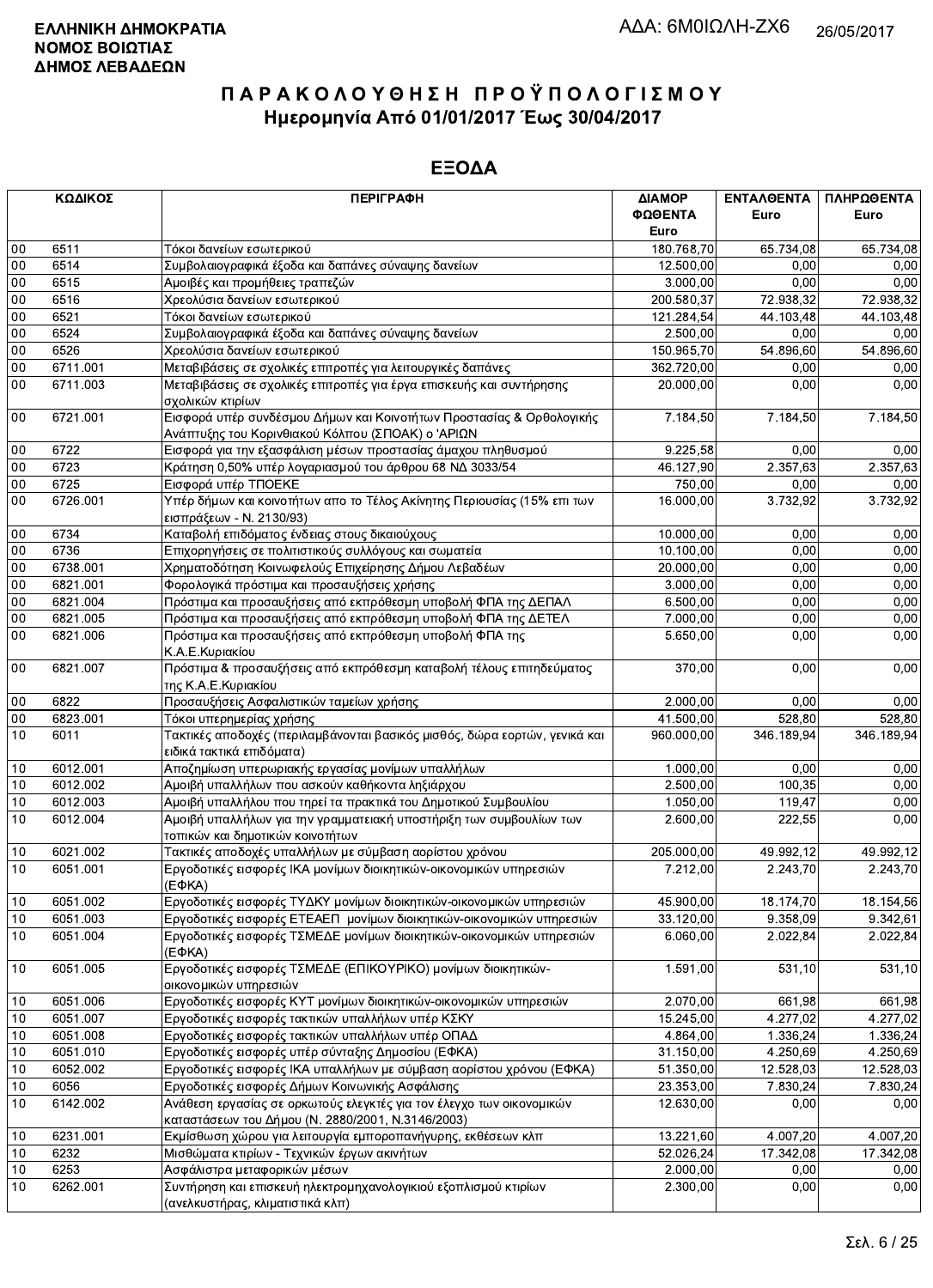|      | ΚΩΔΙΚΟΣ  | <b>ПЕРІГРАФН</b>                                                                                                                       | ΔΙΑΜΟΡ<br>ΦΩΘΕΝΤΑ<br>Euro | <b>ENTAAOENTA</b><br>Euro | ΠΛΗΡΩΘΕΝΤΑ<br>Euro |
|------|----------|----------------------------------------------------------------------------------------------------------------------------------------|---------------------------|---------------------------|--------------------|
| 10   | 6263.001 | Συντήρηση και επισκευή μεταφορικών μέσων                                                                                               | 6.000,00                  | 0.00                      | 0,00               |
| 10   | 6263.002 | Δαπάνες για τεχνικό έλεγχο αυτοκινήτων (Κ.Τ.Ε.Ο.)                                                                                      | 450,00                    | 0,00                      | 0,00               |
| 10   | 6264.001 | Συντήρηση και επισκευή εγκαταστάσεων θέρμανσης, κλιματισμού, αερισμού και<br>λοιπών μηχανημάτων                                        | 6.000,00                  | 0.00                      | 0,00               |
| 10   | 6265.002 | Συντήρηση και επισκευή ηλεκτρονικών υπολογιστών, φωτοτυπικών, fax κλπ                                                                  | 6.460,00                  | 333,56                    | 333,56             |
| 10   | 6266.001 | Συντήρηση Εφαρμογών λογισμικού                                                                                                         | 26.000,00                 | 0,00                      | 0,00               |
| 10   | 6279.001 | Λοιπές δαπάνες για ύδρευση, άρδευση, φωτισμό, καθαριότητα                                                                              | 53.600,00                 | 20.070,00                 | 20.070,00          |
| 10   | 6321     | Τέλη κυκλοφορίας επιβατηγών αυτοκινήτων                                                                                                | 565,00                    | 0,00                      | 0,00               |
| 10   | 6411     | Έξοδα κίνησης ιδιοκτητών μεταφορικών μέσων (καύσιμα, λιπαντικά, διόδια<br>$\kappa\lambda\pi$                                           | 7.000,00                  | 452,48                    | 452,48             |
| 10   | 6422     | Οδοιπορικά έξοδα και αποζημίωση μετακινούμενων υπαλλήλων                                                                               | 1.250,00                  | 0.00                      | 0,00               |
| 10   | 6461     | Έξοδα δημοσίευσης οικονομικών καταστάσεων                                                                                              | 1.000,00                  | 0.00                      | 0,00               |
| 10   | 6462     | Δημοσίευση προκηρύξεων                                                                                                                 | 3.000,00                  | $\overline{405,72}$       | 405,72             |
| 10   | 6611.001 | Προμήθεια βιβλίων, περιοδικών και λοιπών εκδόσεων                                                                                      | 500,00                    | 0,00                      | 0,00               |
| 10   | 6611.002 | Προμήθεια βιβλίων για Τμήμα Δημ.Κατάστασης και Ληξιαρχείου                                                                             | 900,00                    | 0,00                      | 0,00               |
| 10   | 6612     | Προμήθεια γραφικής ύλης και λοιπά υλικά γραφείων                                                                                       | 10.000.00                 | 1.154,09                  | 1.154,09           |
| 10   | 6613.001 | Προμήθεια εντύπων υπηρεσιών                                                                                                            | 850,00                    | 0,00                      | 0,00               |
| 10   | 6613.002 | Προμήθεια υλικών μηχανογράφησης και πολλαπλών εκτυπώσεων (τόνερ,<br>μελανοταινίες-αναλώσιμα fax κλπ)                                   | 15.000,00                 | 1.215,20                  | 1.215,20           |
| 10   | 6614     | Λοιπές προμήθειες ειδών γραφείου                                                                                                       | 1.000,00                  | 0,00                      | 0,00               |
| 10   | 6615.001 | Εργασίες εκτυπώσεων, εκδόσεων, βιβλιοδετήσεων                                                                                          | 2.000,00                  | 0,00                      | 0,00               |
| 10   | 6615.002 | Εργασίες εκτύπωσης φωτοτυπιών                                                                                                          | 2.000,00                  | 0.00                      | 0,00               |
| 10   | 6615.003 | Εκτύπωση Μητρώου Αρρένων (υποχρεωτ. εισφορά ΥΠ.ΕΣ 55327/89)                                                                            | 100.00                    | 0,00                      | 0,00               |
| 10   | 6634     | Προμήθεια ειδών καθαριότητας και ευπρεπισμού                                                                                           | 2.500,00                  | 0,00                      | 0,00               |
| 10   | 6643     | Προμήθεια καυσίμων για θέρμανση και φωτισμό                                                                                            | 38.000,00                 | 12.530,09                 | 12.530,09          |
| 10   | 6662.001 | Προμήθεια υλικών ενεργητικής πυροπροστασίας - συστημάτων συναγερμού-<br>πυρανίχνευσης, αναγομώσεις πυροσβεστήρων                       | 1.000,00                  | 0,00                      | 0,00               |
| 10   | 6662.002 | Προμήθεια ηλεκτρολογικού υλικού κτιριακών εγκαταστάσεων                                                                                | 1.000,00                  | 0,00                      | 0,00               |
| 10   | 6671.002 | Προμήθεια ελαστικών μεταφορικών μέσων                                                                                                  | 1.000,00                  | 0.00                      | 0,00               |
| 10   | 6673.001 | Ανταλλακτικά εγκαταστάσεων θέρμανσης, κλιματισμού, αερισμού και λοιπών<br>μηχανημάτων                                                  | 1.300,00                  | 0,00                      | 0,00               |
| $10$ | 6691     | Προμήθεια ειδών σημαιοστολισμού και φωταγωγήσεων                                                                                       | 1.000,00                  | 0.00                      | 0,00               |
| 15   | 6011     | Τακτικές αποδοχές (περιλαμβάνονται βασικός μισθός, δώρα εορτών, γενικά και<br>ειδικά τακτικά επιδόματα)                                | 395.950,00                | 155.858,55                | 155.858,55         |
| 15   | 6013     | Εφάπαξ βοήθημα του Ν 103/75                                                                                                            | 15.000,00                 | 12.802,60                 | 12.802,60          |
| 15   | 6021.001 | Τακτικές αποδοχές καθαριστριών σχολικών μονάδων (αρθ. 18 Ν.3870/2010)                                                                  | 89.727,00                 | 21.846,23                 | 21.846,23          |
| 15   | 6021.002 | Τακτικές αποδοχές υπαλλήλων Κοινωνικής Προστασίας, Παιδείας, Αθλητισμού<br>και Πολιτισμού (Παιδικοί Σταθμοί, ΚΑΠΗ, Δημοτικό Ωδείο κλπ) | 216.025,00                | 61.640,35                 | 61.640,35          |
| 15   | 6021.003 | Τακτικές αποδοχές σχολικών φυλάκων με σύμβαση Ιδιωτ. Δικαίου Αορίστου<br>Χρόνου                                                        | 106.268,00                | 26.416,83                 | 26.416,83          |
| 15   | 6041.001 | Τακτικές αποδοχές ωρομισθίων γυμναστών ΠΑγΟ                                                                                            | 9.441,40                  | 0,00                      | 0,00               |
| 15   | 6041.004 | Τακτικές αποδοχές εκτάκτων υπαλλήλων Κατασκήνωσης                                                                                      | 14.200,00                 | 0,00                      | 0,00               |
| 15   | 6041.005 | Αμοιβές συμβασιούχων αμιγώς αμοιβομένων από καταβολή αντιτίμου στο<br>Ωδείο Λιβαδειάς                                                  | 13.473,20                 | 4.418,96                  | 4.418,96           |
| 15   | 6051.001 | Εργοδοτικές εισφορές ΙΚΑ μονίμων κοινωνικών υπηρεσιών(ΕΦΚΑ)                                                                            | 25.780,00                 | 8.254,76                  | 8.254,76           |
| 15   | 6051.002 | Εργοδοτικές εισφορες ΤΥΔΚΥ μονίμων κοινωνικών υπηρεσιών                                                                                | 11.720,00                 | 5.196,35                  | 5.196,35           |
| 15   | 6051.003 | Εργοδοτικές εισφορες ΕΤΕΑΕΠ μονίμων υπαλλήλων κοινωνικών υπηρεσιών                                                                     | 7.790,00                  | 2.901,15                  | 2.901,15           |
| 15   | 6051.009 | Εργοδοτικές εισφορές ΟΠΑΔ μονίμων κοινωνικών υπηρεσιών                                                                                 | 8.860,00                  | 3.147,05                  | 3.147,05           |
| 15   | 6051.010 | Εργοδοτικές εισφορές υπέρ σύνταξης Δημοσίου (ΕΦΚΑ)                                                                                     | 12.330,00                 | 1.527,06                  | 1.527,06           |
| 15   | 6052.001 | Εργοδοτικές εισφορές (ΙΚΑ) υπαλλήλων αορίστου. χρόνου (καθαρ. σχολικών<br>μονάδων)                                                     | 24.470,00                 | 5.916,21                  | 5.916,21           |
| 15   | 6052.002 | Εργοδοτικές εισφορές ΙΚΑ (ΕΦΚΑ) υπαλλήλων κοινωνικής προστασίας,<br>πολιτισμού και αθλητισμού (Παιδικοί Σταθμοί, ΚΑΠΗ, Δημ. Ωδείο κλπ) | 51.450,00                 | 14.993,72                 | 14.993,72          |
| 15   | 6052.003 | Εργοδοτικές εισφορές (ΙΚΑ) σχολικών φυλάκων                                                                                            | 25.636,00                 | 6.620,01                  | 6.620,01           |
| 15   | 6054.001 | Εργοδοτικές εισφορές ωρομισθίων γυμναστών ΠΑγΟ                                                                                         | 2.723,00                  | 0,00                      | 0,00               |
| 15   | 6054.004 | Εργοδοτικές εισφορές ΙΚΑ (ΕΦΚΑ) εκτάκτων υπαλλήλων Κατασκήνωσης                                                                        | 3.950,00                  | 0.00                      | 0,00               |
| 15   | 6054.005 | Εργοδοτικές εισφορες συμβασιούχων αμιγώς αμοιβομένων από καταβολή<br>αντιτίμου στο Ωδείο Λιβαδειάς (ΕΦΚΑ)                              | 3.460,00                  | 1.107,39                  | 1.107,39           |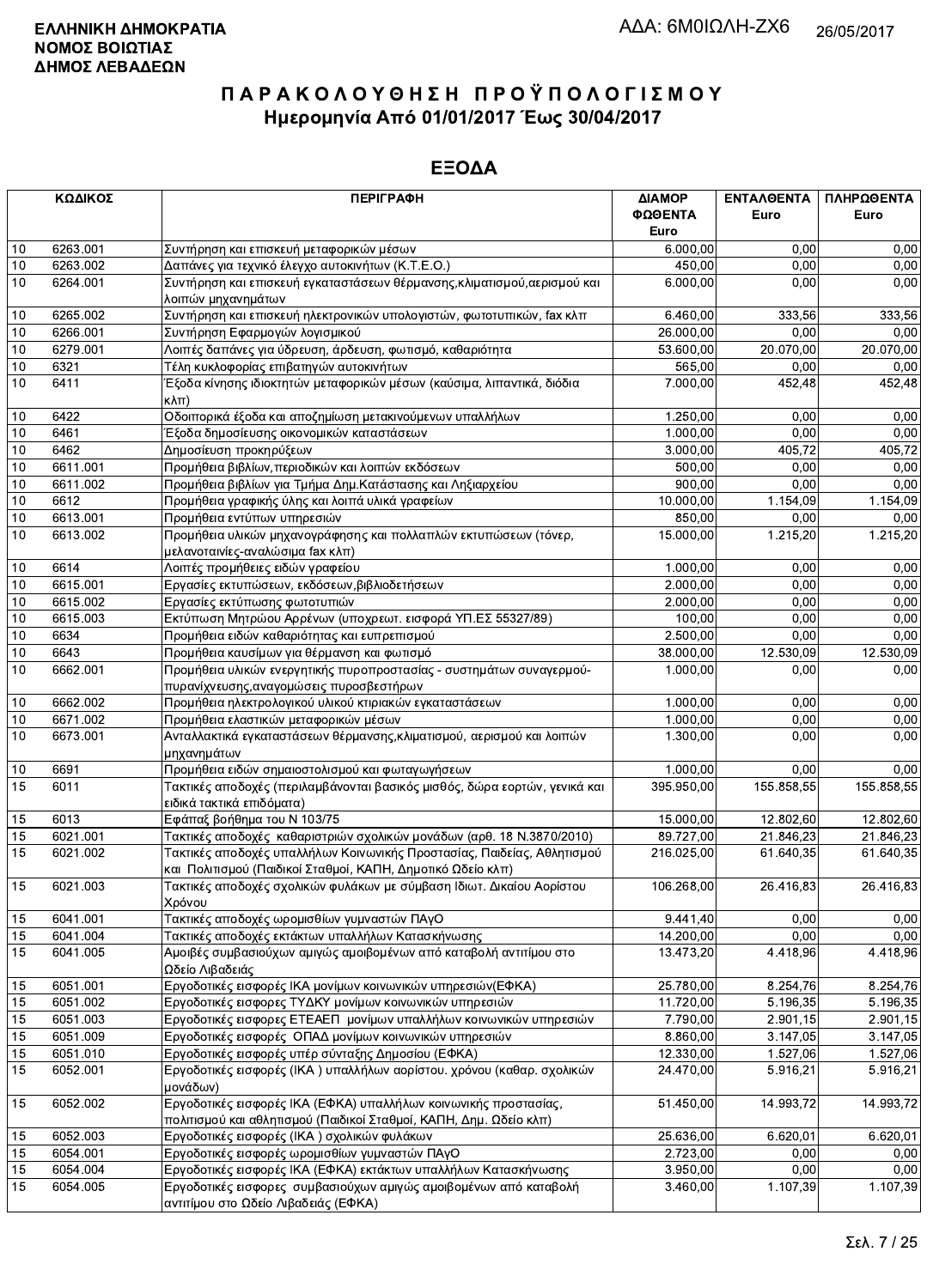|    | ΚΩΔΙΚΟΣ  | <b>ПЕРІГРАФН</b>                                                         | ΔΙΑΜΟΡ    | ΕΝΤΑΛΘΕΝΤΑ | ΠΛΗΡΩΘΕΝΤΑ |
|----|----------|--------------------------------------------------------------------------|-----------|------------|------------|
|    |          |                                                                          | ΦΩΘΕΝΤΑ   | Euro       | Euro       |
|    |          |                                                                          | Euro      |            |            |
| 15 | 6056     | Εργοδοτικές εισφορές Δήμων Κοινωνικής Ασφάλισης                          | 10.811,00 | 3.624,92   | 3.624,92   |
| 15 | 6061.001 | Παροχές σε ειδος- γάλα εργαζόμενων                                       | 10.173,00 | 1.592,29   | 1.592,29   |
| 15 | 6061.002 | Προμήθειες στολών μουσικών Φιλαρμονικής                                  | 1.500,00  | 0,00       | 0,00       |
| 15 | 6117.002 | Εργασίες απολύμανσης-απεντόμωσης                                         | 800,00    | 0,00       | 0,00       |
| 15 | 6117.005 | Ανάθεση παροχής υπηρεσιών σε παιδίατρο για Κατασκήνωση                   | 1.200,00  | 0,00       | 0,00       |
| 15 | 6117.006 | Καθαρισμός εγκαταστάσεων Αθλητισμού, Πολιτισμού και λοιπών υπηρεσιών     | 9.085,00  | 5.449,80   | 5.449,80   |
| 15 | 6117.007 | Ανάθεση εργασίας για χόρδισμα πιάνου Δημοτικού Ωδείου                    | 300,00    | 0,00       | 0,00       |
| 15 | 6117.009 | Σύμβαση έργου με γιατρό για παροχή υπηρεσιών στα μέλη του ΚΑΠΗ           | 6.000,00  | 0,00       | 0,00       |
| 15 | 6211.002 | Δαπάνη ηλεκτρικού ρεύματος για φωτισμό Δημοτικού Σταδίου                 | 23.000,00 | 0.00       | 0,00       |
| 15 | 6232.002 | Μίσθωμα κτιριου Β΄ Παιδικού Σταθμού Λιβαδειάς                            | 15.288,00 | 3.822,00   | 3.822,00   |
| 15 | 6232.003 | Μίσθωμα κτιριου ΚΑΠΗ Δαύλειας                                            | 2.851,20  | 950,40     | 950,40     |
| 15 | 6232.005 | Μίσθωμα κτιρίου ιατρειου (ΚΑΠΗ)                                          | 4.602,00  | 1.534,00   | 1.534,00   |
| 15 | 6232.006 | Μίσθωμα κυλικείου ΚΑΠΗ Λιβαδειάς (καντίνα)                               | 5.831,76  | 1.943,92   | 1.943,92   |
| 15 | 6232.008 | Μίσθωμα για στέγαση Δημοτικού Θεάτρου                                    | 4.560,00  | 1.520,00   | 1.520,00   |
| 15 | 6236.001 | Μισθώματα σχολικών κτιρίων (άρθ.94 Ν.3852/10)                            | 87.685,56 | 23.524,48  | 23.524,48  |
| 15 | 6236.002 | Μίσθωμα κτιρίου "Δια Βίου Μάθηση"                                        | 3.111,00  | 1.036,80   | 1.036,80   |
| 15 | 6253.001 | Ασφάλιστρα μεταφορικών μέσων                                             | 1.500,00  | 0,00       | 0,00       |
| 15 | 6262.001 | Συντήρηση και επισκευή λοιπών μονίμων εγκαταστάσεων Αθλητισμού -         | 5.000.00  | 0,00       | 0,00       |
|    |          | Πολιτισμού                                                               |           |            |            |
| 15 | 6263.002 | Συντήρηση και επισκευή μεταφορικών μέσων                                 | 1.500,00  | 0,00       | 0,00       |
| 15 | 6263.003 | Δαπάνες για τεχνιικό έλεγχο αυτοκινήτων (ΚΤΕΟ)                           | 200,00    | 0,00       | 0,00       |
| 15 | 6264.001 | Συντήρηση και επισκευή εγκαταστάσεων θέρμανσης, κλιματισμού, αερισμού    | 3.500,00  | 0,00       | 0,00       |
|    |          | και λοιπών μηχανημάτων                                                   |           |            |            |
| 15 | 6265.001 | Συντήρηση και επισκευή λοιπού εξοπλισμού Κατασκήνωσης στην Παλιομηλιά    | 1.000,00  | 0,00       | 0,00       |
| 15 | 6265.003 | Συντήρηση συστημάτων κατάσβεσης-πυρόσβεσης                               | 1.500,00  | 0,00       | 0,00       |
| 15 | 6265.004 | Συντήρηση και επισκευή ηλεκτρικών συσκευών                               | 300,00    | 0,00       | 0,00       |
| 15 | 6265.006 | Συντήρηση και επισκευή επίπλων και λοιπού εξοπλισμού υπηρεσιών           | 1.000,00  | 0,00       | 0,00       |
|    |          | Πολιτισμού-Αθλητισμού                                                    |           |            |            |
| 15 | 6271.001 | Ύδρευση Παιδικών Σταθμών και Δημοτικού Ωδείου                            | 2.500,00  | 324,00     | 324,00     |
| 15 | 6279.001 | Λοιπές δαπάνες για ύδρευση, άρδευση, φωτισμό, καθαριότητα                | 57.000,00 | 12.262,00  | 12.262,00  |
| 15 | 6279.002 | Δαπάνη κοινόχρηστων για το κτίριο στέγασης ΄΄Δια Βίου Μάθηση΄΄           | 750,00    | 0,00       | 0,00       |
| 15 | 6279.004 | Επαύξηση ισχύος υπάρχουσας ηλεκτρικής παροχής στο Δημοτικό               | 5.510,00  | 0,00       | 0,00       |
|    |          | Κολυμβητήριο Λιβαδειάς                                                   |           |            |            |
| 15 | 6321     | Τέλη κυκλοφορίας επιβατηγών αυτοκινήτων                                  | 1.360,00  | 0,00       | 0,00       |
| 15 | 6413.001 | Δαπάνη για εκδρομές ΚΑΠΗ                                                 | 2.000,00  | 0,00       | 0,00       |
| 15 | 6422     | Οδοιπορικά έξοδα και αποζημίωση μετακινούμενων υπαλλήλων                 | 1.250,00  | 0,00       | 0,00       |
| 15 | 6462     | Δημοσίευση προκηρύξεων                                                   | 2.250,00  | 0,00       | 0,00       |
| 15 | 6471.001 | Εκδηλώσεις εορτών ΠΑΣΧΑ                                                  | 40.000,00 | 15.000,00  | 15.000,00  |
| 15 | 6471.002 | Πολιτιστικές εκδηλώσεις ΤΡΟΦΩΝΕΙΑ                                        | 30.000,00 | 0,00       | 0,00       |
| 15 | 6471.003 | Πολιτιστικές εκδηλώσεις ΓΑΙΤΑΝΑΚΙ ΛΙΒΑΔΕΙΑΣ                              | 9.500,00  | 7.317,48   | 0,00       |
| 15 | 6471.005 | Επετειακές-εορταστικές εκδηλώσεις και δραστηριότητες όλων των Κοινοτήτων | 20.000,00 | 0,00       | 0,00       |
|    |          | του Δήμου                                                                |           |            |            |
| 15 | 6471.006 | Εκδηλώσεις εορτασμού Χριστουγέννων & Πρωτοχρονιάς                        | 15.000,00 | 0,00       | 0,00       |
| 15 | 6471.007 | Εκδηλώσεις Δημοτικού Ωδείου                                              | 1.500,00  | 0,00       | 0.00       |
| 15 | 6471.008 | Συνδιοργάνωση Πολιτιστικών εκδηλώσεων με φορείς της πόλης                | 3.000,00  | 0,00       | 0,00       |
| 15 | 6472.001 | Εξοδα αθλητικών δραστηριοτήτων και εκδηλώσεων                            | 4.500,00  | 0,00       | 0,00       |
| 15 | 6473.001 | Εκδηλώσεις στα ΚΑΠΗ                                                      | 1.500,00  | 0,00       | 0,00       |
| 15 | 6482.001 | Προμήθεια ειδών παντοπωλείου για Κατασκήνωση                             | 5.150,00  | 0,00       | 0,00       |
| 15 | 6482.002 | Προμήθεια φρούτων και λαχανικών για Κατασκήνωση                          | 5.020,00  | 0,00       | 0,00       |
| 15 | 6482.003 | Προμήθεια ειδών κρεοπωλείου για Κατασκήνωση                              | 4.700,00  | 0,00       | 0,00       |
| 15 | 6482.004 | Προμήθεια γαλακτοκομικών ειδών για Κατασκήνωση                           | 3.200,00  | 0,00       | 0,00       |
| 15 | 6482.005 | Προμήθεια κατεψυγμένων ειδών για Κατασκήνωση                             | 1.250,00  | 0,00       | 0,00       |
| 15 | 6482.006 | Προμήθεια ειδών αρτοποιείου για Κατασκήνωση                              | 4.150,00  | 0,00       | 0,00       |
| 15 | 6482.007 | Προμήθεια ειδών ζαχαροπλαστείου για Κατασκήνωση                          | 1.050,00  | 0,00       | 0,00       |
| 15 | 6611     | Προμήθεια βιβλίων κλπ                                                    | 300,00    | 0,00       | 0,00       |
| 15 | 6612     | Προμήθεια γραφικής ύλης και λοιπά υλικά γραφείων                         | 500,00    | 0,00       | 0,00       |
| 15 | 6613.002 | Προμήθεια εντύπων και υλικών μηχανογράφησης και πολλαπλών                | 1.000,00  | 0,00       | 0,00       |
|    |          | εκτυπώσεων Παιδικών Σταθμών                                              |           |            |            |
|    |          |                                                                          |           |            |            |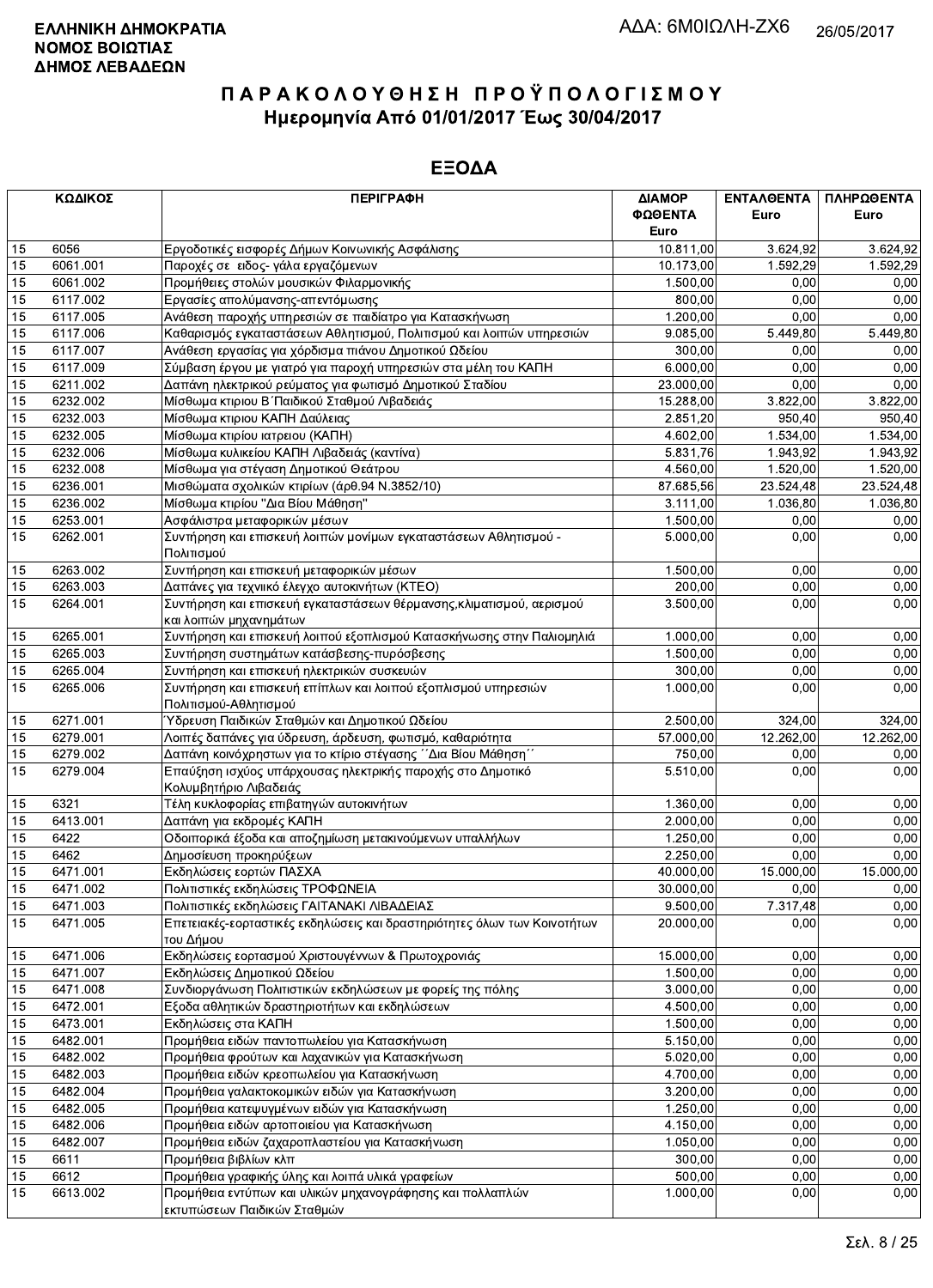|    | ΚΩΔΙΚΟΣ  | <b>ПЕРІГРАФН</b>                                                                                                   | ΔΙΑΜΟΡ<br>ΦΩΘΕΝΤΑ<br>Euro | ΕΝΤΑΛΘΕΝΤΑ<br>Euro | ΠΛΗΡΩΘΕΝΤΑ<br>Euro |
|----|----------|--------------------------------------------------------------------------------------------------------------------|---------------------------|--------------------|--------------------|
| 15 | 6613.003 | Προμήθεια εντύπων και υλικών μηχανογράφησης και πολλαπλών<br>εκτυπώσεων ΚΑΠΗ                                       | 200,00                    | 0.00               | 0,00               |
| 15 | 6615.001 | Διάφορες εκδόσεις για την προβολή του Δήμου                                                                        | 0.00                      | 0.00               | 0,00               |
| 15 | 6615.002 | Εκτύπωση ενημερωτικού υλικού για το Ιστορικό-Εθνολογικό Μουσείο                                                    | 0.00                      | 0,00               | 0,00               |
| 15 | 6615.003 | Εκτύπωση βιβλιαρίων σπουδών για τους μαθητές του Δημοτικού Ωδείου                                                  | 500,00                    | 0,00               | 0,00               |
| 15 | 6622.006 | Προμήθεια παιδικών στρωμάτων για Παιδικούς Σταθμούς                                                                | 1.000,00                  | 0,00               | 0,00               |
| 15 | 6622.007 | Προμήθεια παιδικών στρωμάτων για Κατασκήνωση                                                                       | 2.000,00                  | 0,00               | 0,00               |
| 15 | 6622.008 | Προμήθεια τροφίμων για Κοινωνικό Παντοπωλείο                                                                       | 70.500,00                 | 5.517,89           | 5.517,89           |
| 15 | 6631.001 | Προμήθεια υγειονομικού και φαρμακευτικού υλικού                                                                    | 1.000,00                  | 0,00               | 0,00               |
| 15 | 6631.002 | Προμήθεια υγειονομικού υλικού για Δημοτικό Κλειστό Γυμναστήριο                                                     | 1.200,00                  | 0.00               | 0,00               |
| 15 | 6633     | Προμήθεια χημικού υλικού (απολυμαντικά, χημικά κλπ)                                                                | 2.000,00                  | 0.00               | 0,00               |
| 15 | 6634.001 | Προμήθεια ειδών καθαριότητας και ευπρεπισμού για Παιδικούς Σταθμούς,                                               | 10.000,00                 | 2.846,64           | 2.846,64           |
|    |          | Κατασκήνωση και υπηρεσίες Πολιτισμού, Αθλητισμού                                                                   |                           |                    |                    |
| 15 | 6634.002 | Προμήθεια ειδών καθαριότητας και ευπρεπισμού για Κοινωνικό Παντοπωλείο                                             | 11.500,00                 | 3.482,28           | 3.482,28           |
| 15 | 6641.001 | Προμήθεια καυσίμων και λιπαντικών για κίνηση μεταφορικών μέσων                                                     | 5.700,00                  | 787,74             | 787,74             |
| 15 | 6643     | Προμήθεια καυσίμων για θέρμανση και φωτισμό                                                                        | 43.000,00                 | 14.625,20          | 14.625,20          |
| 15 | 6644.001 | Προμήθεια καυσίμων κίνησης και λιπαντικών για μηχ/τα κίνησης του νερού της<br>πισινας                              | 30.000,00                 | 4.534,19           | 4.534,19           |
| 15 | 6662.001 | Προμήθεια υλικών ενεργητικής πυροπροστασίας-συστημάτων συναγερμού-<br>πυρανίχνευσης, αναγομώσεις πυροσβεστήρων     | 5.000,00                  | 0,00               | 0,00               |
| 15 | 6662.002 | Προμήθεια ηλεκτρολογικού υλικού κτιριακών εγκαταστάσεων                                                            | 1.000,00                  | 0,00               | 0,00               |
| 15 | 6662.003 | Προμήθεια υδραυλικών υλικών και εξαρτημάτων                                                                        | 1.000,00                  | 0.00               | 0,00               |
| 15 | 6673.002 | Ανταλλακτικά εγκαταστάσεων θέρμανσης, κλιματισμού, αερισμού και λοιπών<br>μηχανημάτων                              | 2.000.00                  | 0.00               | 0,00               |
| 15 | 6673.003 | Ανταλλακτικά μουσικών οργάνων Φιλαρμονικής                                                                         | 1.150,00                  | 0,00               | 0,00               |
| 15 | 6681.002 | Προμήθεια ειδων φαρμακείου                                                                                         | 500,00                    | 0,00               | 0,00               |
| 15 | 6699.001 | Διάφορα αναλώσιμα υλικά για τον χώρο του Ιατρείου του ΚΑΠΗ                                                         | 400,00                    | 0,00               | 0,00               |
| 15 | 6699.002 | Διάφορα αναλώσιμα υλικά για τον χώρο του Φυσιοθεραπευτηρίου του ΚΑΠΗ                                               | 300,00                    | 0,00               | 0,00               |
| 15 | 6699.003 | Ταινίες για μηχανήματα μέτρησης σακχάρου και χοληστερίνης                                                          | 500,00                    | 0.00               | 0,00               |
| 15 | 6699.004 | Προμήθεια εκπαιδευτικού υλικού για τμήματα μουσικής προπαιδείας<br>(τυμπανάκια, μεταλλόφωνα, ντέφια, μαράκες κλπ.) | 500,00                    | 0,00               | 0,00               |
| 15 | 6699.005 | Προμήθεια αθλητικού υλικού (μπάλες, κορύνες, δίκτυα κλπ.)                                                          | 2.000,00                  | 0,00               | 0,00               |
| 15 | 6699.006 | Προμήθεια σακουλών ηλεκτρικών σκουπών των Παιδικών Σταθμών                                                         | 400,00                    | 0.00               | 0,00               |
| 15 | 6699.007 | Προμήθεια ιματισμού Παιδικών Σταθμών (σαλιάρες, πετσέτες κουζίνας κλπ.)                                            | 800,00                    | 0.00               | 0,00               |
| 15 | 6741.001 | Ενίσχυση ατόμων με ανάγκες Βαριάς Αναπηρίας                                                                        | 1.751.615,46              | 558.621,53         | 558.621,53         |
| 15 | 6741.002 | Επίδομα αιματολογικών νοσημάτων, αιμολυτική αναιμία, αιμορροφυλία, AIDS                                            | 282.366,33                | 96.031,33          | 96.031,33          |
| 15 | 6741.004 | Επίδομα βαριάς νοητικής καθυστέρησης                                                                               | 462.560,71                | 143.203,46         | 143.203,46         |
| 15 | 6741.005 | Επίδομα κίνησης σε παραπληγικούς/τετραπληγικούς/ακρωτηριασμένους                                                   | 105.110,18                | 34.298,00          | 34.298,00          |
| 15 | 6741.007 | Επίδομα Ανασφάλιστων Παραπληγικών, Τετραπληγικών                                                                   | 31.375,14                 | 10.132,80          | 10.132,80          |
| 15 | 6741.008 | Επίδομα Παραπληγικών, Τετραπληγικών Δημοσίου                                                                       | 76.394,22                 | 21.415,70          | 21.415,70          |
| 15 | 6741.009 | Επίδομα Τυφλότητας                                                                                                 | 406.819,68                | 133.818,17         | 133.818,17         |
| 15 | 6741.010 | Επίδομα σε Κωφάλαλα άτομα                                                                                          | 76.220,83                 | 26.064,00          | 26.064,00          |
| 15 | 6741.012 | Επίδομα απροστάτευτων παιδιών                                                                                      | 17.237,81                 | 5.424,73           | 5.424,73           |
| 15 | 6741.013 | Επίδομα ομογενών-προσφύγων                                                                                         | 5.234,64                  | 1.267,92           | 1.267,92           |
| 20 | 6011     | Τακτικές αποδοχές (περιλαμβάνονται βασικός μισθός, δώρα εορτών, γενικά και<br>ειδικά τακτικά επιδόματα)            | 558.649,00                | 200.415,56         | 200.415,56         |
| 20 | 6012.001 | Αποζημίωση υπερωριακής εργασίας μονίμων υπαλλήλων                                                                  | 16.000,00                 | 0,00               | 0,00               |
| 20 | 6021     | Τακτικές αποδοχές (περιλαμβάνονται βασικός μισθός, δώρα εορτών, γενικά και                                         | 109.431,33                | 25.527,93          | 25.527,93          |
|    |          | ειδικά τακτικά επιδόματα)                                                                                          |                           |                    |                    |
| 20 | 6022.001 | Αποζημίωση υπερωριακής εργασίας υπαλλήλων με σύμβαση Αορ. Χρόνου                                                   | 5.370,00                  | 0,00<br>17.688,00  | 0,00               |
| 20 | 6041     | Τακτικές αποδοχές (περιλαμβάνονται βασικός μισθός, δώρα εορτών, γενικά και<br>ειδικά τακτικά επιδόματα)            | 71.352,00                 |                    | 17.688,00          |
| 20 | 6051.002 | Εργοδοτικές εισφορές ΤΥΔΚΥ μονίμων υπ. καθαριότητας και ηλεκτροφωτισμού                                            | 28.400,00                 | 11.459,18          | 11.459,18          |
| 20 | 6051.003 | Εργοδοτικές εισφορές ΕΤΕΑΕΠ μονίμων υπ. καθαριότητας και<br>ηλεκτροφωτισμού                                        | 22.681,00                 | 6.314,85           | 6.314,85           |
| 20 | 6051.004 | Εργοδοτικές εισφορές ΤΣΜΕΔΕ μονίμων υπηρεσίας καθαριότητας και<br>ηλεκτροφωτισμού (ΕΦΚΑ)                           | 4.005,00                  | 1.334,84           | 1.334,84           |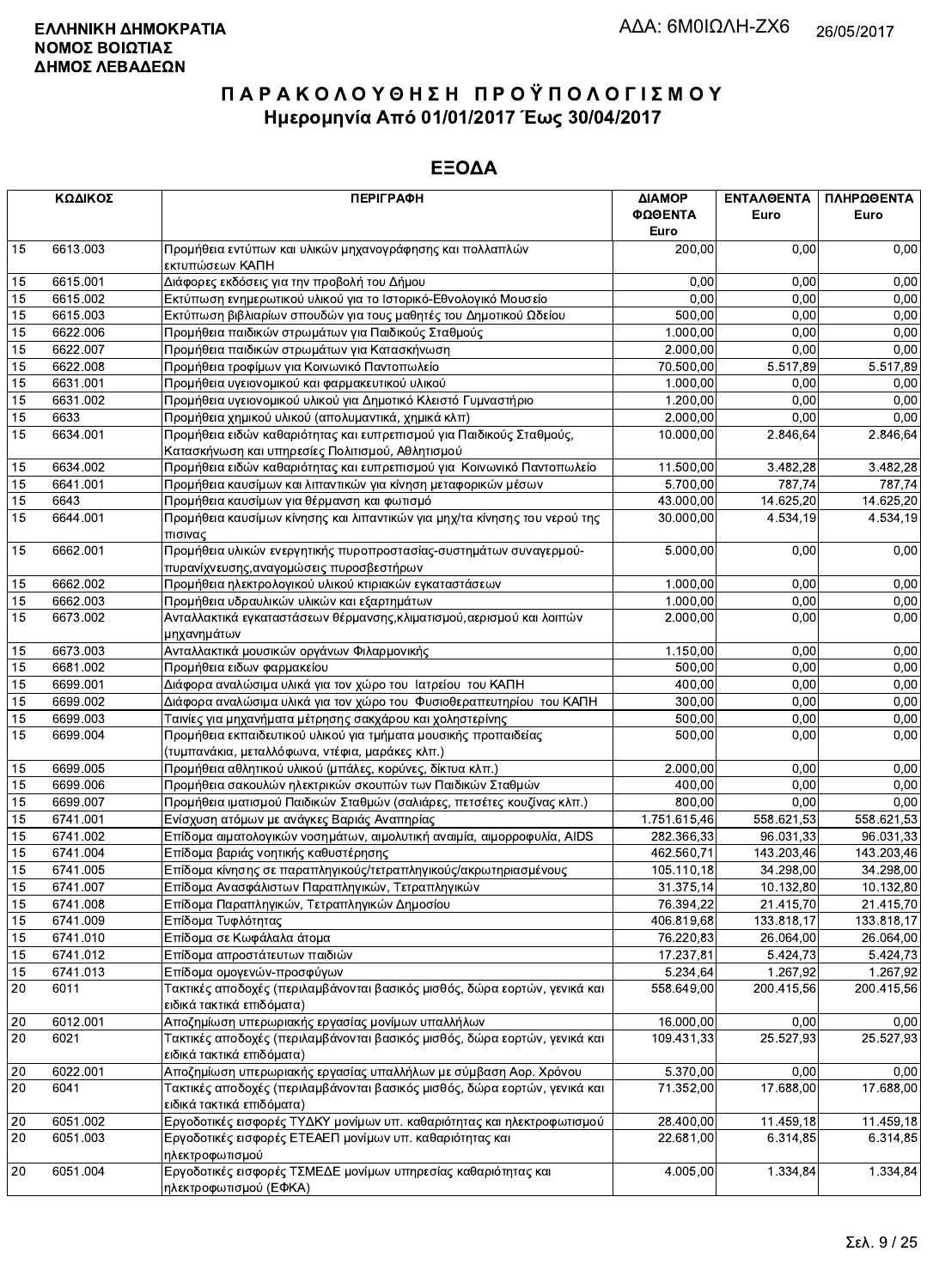|           | ΚΩΔΙΚΟΣ  | <b>ПЕРІГРАФН</b>                                                                                        | ΔΙΑΜΟΡ<br>ΦΩΘΕΝΤΑ<br>Euro | <b>ENTAA@ENTA</b><br>Euro | ΠΛΗΡΩΘΕΝΤΑ<br>Euro |
|-----------|----------|---------------------------------------------------------------------------------------------------------|---------------------------|---------------------------|--------------------|
| 20        | 6051.005 | Εργοδοτικές εισφορές ΤΜΕΔΕ (ΕΠΙΚΟΥΡΙΚΟ) μονίμων υπηρεσίας καθαριότητας<br>και ηλεκτροφωτισμού           | 1.052,00                  | 350,48                    | 350,48             |
| 20        | 6051.006 | Εργοδοτικές εισφορές ΚΥΤ μονίμων υπηρεσίας καθαριότητας και<br>ηλεκτροφωτισμού                          | 1.367,00                  | 436,86                    | 436,86             |
| 20        | 6051.007 | Εργοδοτικές εισφορές υπέρ Τ.Σ.Κ.Υ. (ΕΦΚΑ)                                                               | 2.685,00                  | 691,55                    | 691,55             |
| 20        | 6051.010 | Εργοδοτικές εισφορές υπέρ σύνταξης Δημοσίου (ΕΦΚΑ)                                                      | 17.800,00                 | 2.645,55                  | 2.645,55           |
| 20        | 6052.001 | Εργοδοτικές εισφορές ΙΚΑ (ΕΦΚΑ) υπαλλήλων αορ. χρόνου υπ. καθαριότητας<br>και ηλεκτροφωτισμού           | 33.154, 10                | 7.380,21                  | 7.380,21           |
| 20        | 6054.001 | Εργοδοτικές εισφορές ΙΚΑ (ΕΦΚΑ) εκτάκτων υπ. καθαριότητας και<br>ηλεκτροφωτισμού                        | 21.150,00                 | 5.038,52                  | 5.038,52           |
| 20        | 6056     | Εργοδοτικές εισφορές Δήμων Κοινωνικής Ασφάλισης                                                         | 14.271.00                 | 4.785,04                  | 4.785,04           |
| 20        | 6061.001 | Παροχές σε είδος-είδη ατομικής προστασίας εργαζομένων (ένδυση κλπ)                                      | 3.000,00                  | 0,00                      | 0,00               |
| 20        | 6061.002 | Παροχές σε είδος-γάλα εργαζομένων                                                                       | 15.110,00                 | 1.807,04                  | 1.807,04           |
| 20        | 6063     | Λοιπές παροχές σε είδος (ένδυση εργατοτεχνικού προσωπικού κ.λ.π.)                                       | 2.900,00                  | 0,00                      | 0,00               |
| 20        | 6151     | Δικαιώματα τρίτων (ΔΕΗ κλπ) από την είσπραξη τελών και φόρων                                            | 56.500,00                 | 18.093,13                 | 18.093,13          |
| 20        | 6211.001 | Ηλεκτρικό ρεύμα για φωτισμό οδών, πλατειών και κοινοχρήστων χώρων                                       | 645.000,00                | 241.002,39                | 241.002,39         |
| 20        | 6211.002 | Δαπάνες ηλεκτρικών παροχών, οδικών φωτισμών, αυξήσεις ισχύος κλπ                                        | 2.500,00                  | 0,00                      | 0,00               |
| 20        | 6234.001 | Μισθώματα γερανοφόρων οχημάτων για μεταφορά οχημάτων, κοντέϊνερς κλπ.                                   | 3.000,00                  | 0,00                      | 0,00               |
| 20        | 6253.001 | Ασφάλιστρα μεταφορικών μέσων και αυτοκινούμενων μηχανημάτων                                             | 11.000,00                 | 0,00                      | 0,00               |
| 20        | 6263.001 | Συντηρήσεις-Επισκευές αυτοκινήτων                                                                       | 120.000,00                | 6.912,29                  | 6.912,29           |
| $20\,$    | 6263.002 | Δαπάνες για τεχνικό έλεγχο οχημάτων (ΚΤΕΟ)                                                              | 1.000,00                  | 0,00                      | 0,00               |
| 20        | 6263.010 | Συντήρηση και επισκευή κοντέινερς απορριμμάτων                                                          | 500,00                    | 0,00                      | 0,00               |
| 20        | 6265.002 | Συντήρηση λοιπού εξοπλισμού                                                                             | 500,00                    | 0,00                      | 0,00               |
| 20        | 6265.003 | Επισκευή μεταλλικών κάδων απορριμμάτων                                                                  | 10.000,00                 | 0,00                      | 0,00               |
| 20        | 6265.004 | Επισκευή μεταλλικών καλαθιών απορριμμάτων                                                               | 1.000,00                  | 0,00                      | 0,00               |
| $20\,$    | 6279.001 | Λοιπές δαπάνες για ύδρευση, άρδευση, φωτισμό, καθαριότητα                                               | 13.700,00                 | 7.985,00                  | 7.985,00           |
| 20        | 6322     | Τέλη κυκλοφορίας φορτηγών αυτοκινήτων                                                                   | 1.500,00                  | 0,00                      | 0,00               |
| 20        | 6323     | Λοιπά τέλη κυκλοφορίας                                                                                  | 2.500,00                  | 0,00                      | 0,00               |
| 20        | 6422     | Οδοιπορικά έξοδα και αποζημίωση μετακινούμενων υπαλλήλων                                                | 500,00                    | 0,00                      | 0,00               |
| 20        | 6462     | Δημοσίευση προκηρύξεων                                                                                  | 1.500,00                  | 0.00                      | 0,00               |
| 20        | 6613.001 | Προμήθεια εντύπων υπηρεσιών                                                                             | 750,00                    | 0,00                      | 0,00               |
| 20        | 6615     | Εκτυπώσεις, εκδόσεις, βιβλιοδετήσεις                                                                    | 1.500,00                  | 0,00                      | 0,00               |
| 20        | 6633     | Προμήθεια χημικού υλικού (απολυμαντικά, χημικά κλπ)                                                     | 3.000,00                  | 0,00                      | 0,00               |
| 20        | 6635     | Προμήθεια λοιπών ειδών υγιεινής και καθαριότητας                                                        | 1.000,00                  | 0,00                      | 0,00               |
| 20        | 6641.001 | Προμήθεια καυσίμων και λιπαντικών για κίνηση μεταφ. μέσων υπ.<br>καθαριότητας και ηλεκτροφωτισμού       | 133.000,00                | 17.545,07                 | 17.120,42          |
| 20        | 6662.001 | Προμήθεια ηλεκτρολογικού υλικού για τη συντήρηση ηλεκτροφωτισμού<br>Λιβαδειάς και τοπικών διαμερισμάτων | 30.000,00                 | 0,00                      | 0,00               |
| <b>20</b> | 6671.002 | Προμήθεια και τοποθέτηση ελαστικών μεταφορικών μέσων                                                    | 12.000,00                 | 0,00                      | 0,00               |
| 20        | 6673.001 | Ανταλλακτικά επίπλων και σκευών και λοιπού εξοπλισμού                                                   | 1.500,00                  | 0,00                      | 0,00               |
| 20        | 6691.001 | Προμήθεια εορταστικού φωτιζόμενου διάκοσμου                                                             | 4.000,00                  | 0,00                      | 0,00               |
| 20        | 6699.001 | Προμήθεια σάκκων απορριμμάτων                                                                           | 8.000,00                  | 0,00                      | 0,00               |
| 20        | 6699.002 | Κάρτες ταχογράφου οδηγών                                                                                | 1.800,00                  | 0,00                      | 0,00               |
| 20        | 6699.003 | Προμήθεια λοιπών αναλωσίμων                                                                             | 500,00                    | 0,00                      | 0,00               |
| 20        | 6699.004 | Προμήθεια διάφορων εργαλείων                                                                            | 3.000,00                  | 0,00                      | 0,00               |
| 20        | 6721.001 | Ετήσια εισφορά σε ΔΕΠΟΔΑΛ-Α.Ε. (ΦΟΔΣΑ) 1ης Διαχειριστικής Ενότητας Ν.<br>Βοιωτίας                       | 347.238,00                | 86.809,42                 | 86.809,42          |
| 25        | 6041     | Τακτικές αποδοχές (περιλαμβάνονται βασικός μισθός, δώρα εορτών, γενικά και<br>ειδικά τακτικά επιδόματα) | 22.800,00                 | 0.00                      | 0,00               |
| $\mid$ 25 | 6054.001 | Εργοδοτικές εισφορές Ι.Κ.Α. (ΕΦΚΑ) εκτάκτου προσωπικού                                                  | 5.968,00                  | 0,00                      | 0,00               |
| 25        | 6211.001 | Αντίτιμο ηλεκτρικού ρεύματος για την κίνηση των αντλιοστασίων άρδευσης                                  | 272.422,00                | 1.982,51                  | 1.982,51           |
| 25        | 6262.005 | Συντήρηση και επισκευή αντλιοστασίων άρδευσης                                                           | 15.000,00                 | 0,00                      | 0,00               |
| 25        | 6673.001 | Προμήθεια ηλεκτρολογικού υλικού για αντλιοστάσια                                                        | 5.000,00                  | 0,00                      | 0,00               |
| 25        | 6673.002 | Προμήθεια ανταλλακτικών και σωλήνων άρδευσης                                                            | 15.000,00                 | 0,00                      | 0,00               |
| 30        | 6011     | Τακτικές αποδοχές (περιλαμβάνονται βασικός μισθός, δώρα εορτών, γενικά και<br>ειδικά τακτικά επιδόματα) | 468.879,00                | 169.834,33                | 169.834,33         |
| 30        | 6012.001 | Αποζημίωση υπερωριακής εργασίας                                                                         | 2.000,00                  | 0,00                      | 0,00               |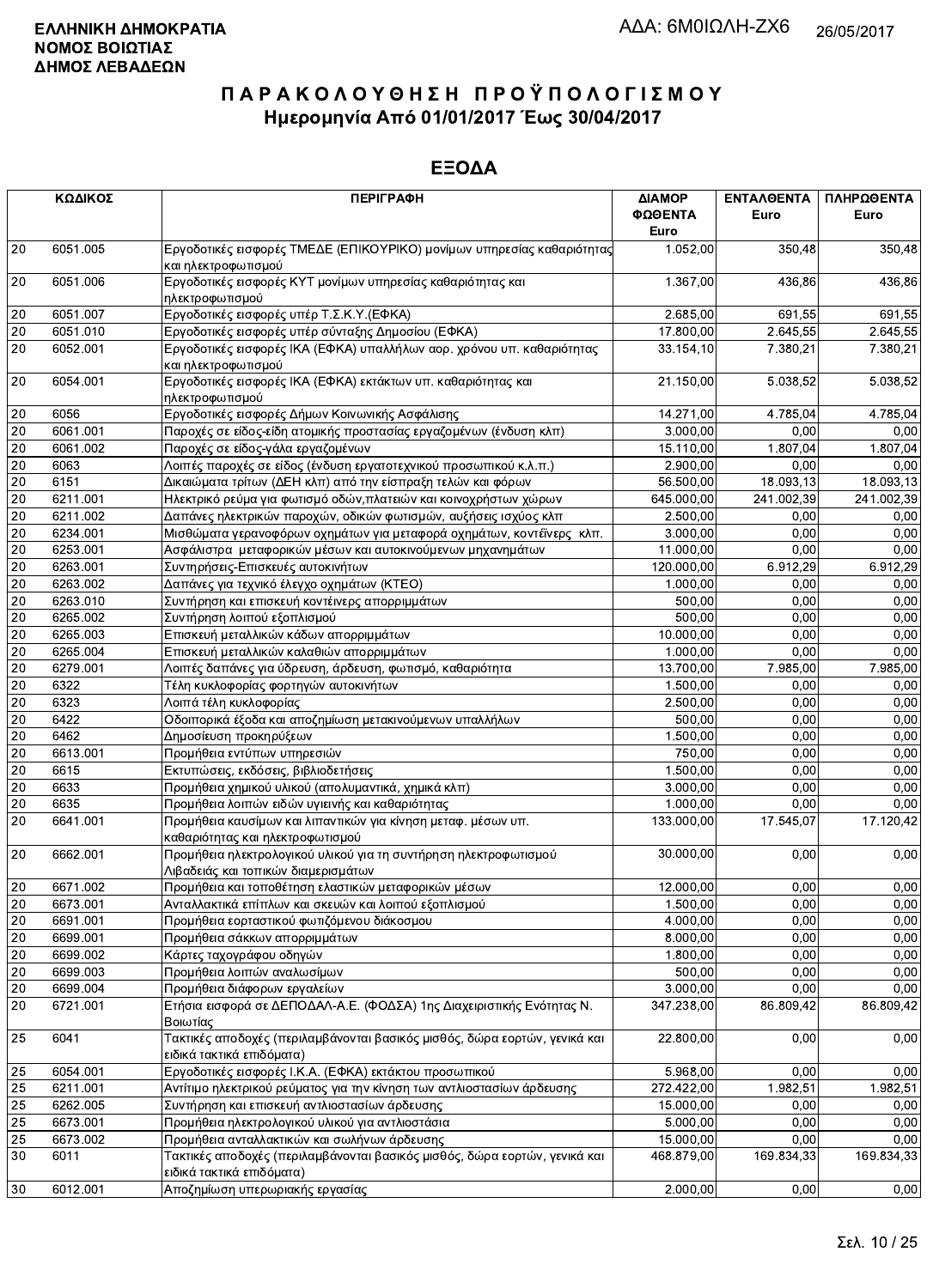|    | ΚΩΔΙΚΟΣ  | <b>ПЕРІГРАФН</b>                                                                                                                                                                                             | ΔΙΑΜΟΡ    | ΕΝΤΑΛΘΕΝΤΑ | ΠΛΗΡΩΘΕΝΤΑ |
|----|----------|--------------------------------------------------------------------------------------------------------------------------------------------------------------------------------------------------------------|-----------|------------|------------|
|    |          |                                                                                                                                                                                                              | ΦΩΘΕΝΤΑ   | Euro       | Euro       |
|    |          |                                                                                                                                                                                                              | Euro      |            |            |
| 30 | 6021     | Τακτικές αποδοχές (περιλαμβάνονται βασικός μισθός, δώρα εορτών, γενικά και<br>ειδικά τακτικά επιδόματα)                                                                                                      | 47.350,00 | 11.819,10  | 11.819,10  |
| 30 | 6022.001 | Αποζημίωση υπερωριακής εργασίας και για εξαιρέσιμες ημέρες και νυκτερινές<br>ώρες και λοιπές πρόσθετες αμοιβές                                                                                               | 500,00    | 0,00       | 0,00       |
| 30 | 6051.001 | Εργοδοτικές εισφορές Ι.Κ.Α. (ΕΦΚΑ) μονίμων υπαλλήλων                                                                                                                                                         | 9.990,00  | 3.181,38   | 3.181,38   |
| 30 | 6051.002 | Εργοδοτικές εισφορές ΤΥΔΚΥ μονίμων υπαλλήλων                                                                                                                                                                 | 22.300,00 | 9.063,98   | 9.063,98   |
| 30 | 6051.003 | Εργοδοτικές εισφορές ΕΤΕΑΕΠ μονίμων υπαλλήλων                                                                                                                                                                | 14.580,00 | 4.347,60   | 4.347,60   |
| 30 | 6051.004 | Εργοδοτικές εισφορές ΤΣΜΕΔΕ μονίμων υπαλλήλων (ΕΦΚΑ)                                                                                                                                                         | 22.100,00 | 7.230,96   | 7.230,96   |
| 30 | 6051.005 | Εργοδοτικές εισφορές ΤΣΜΕΔΕ (ΕΠΙΚΟΥΡΙΚΟ) μονίμων υπαλλήλων                                                                                                                                                   | 760,00    | 215,76     | 215,76     |
| 30 | 6051.006 | Εργοδοτικές εισφορές ΚΥΤ μονίμων υπαλλήλων                                                                                                                                                                   | 980,00    | 268,90     | 268,90     |
| 30 | 6051.010 | Εργοδοτικές εισφορές υπέρ σύνταξης Δημοσίου (ΕΦΚΑ)                                                                                                                                                           | 13.955,00 | 1.433,22   | 1.433,22   |
| 30 | 6052.001 | Εργοδοτικές εισφορές Ι.Κ.Α. (ΕΦΚΑ) υπαλλήλων με σχέση Αορ. Χρόνου                                                                                                                                            | 12.050,00 | 2.961,87   | 2.961,87   |
| 30 | 6056     | Εργοδοτικές εισφορές Δήμων Κοινωνικής Ασφάλισης                                                                                                                                                              | 10.811,00 | 3.624,92   | 3.624,92   |
| 30 | 6061.001 | Παροχές σε είδος-είδη ατομικής προστασίας εργαζομένων (ένδυση κλπ)                                                                                                                                           | 3.500,00  | 0,00       | 0,00       |
| 30 | 6061.002 | Παροχές σε είδος-γάλα εργαζομένων                                                                                                                                                                            | 4.595,00  | 622,91     | 622,91     |
| 30 | 6117.001 | Δαπάνη για την εναλλακτική διαχείριση αποβλήτων από εκσκαφές,<br>κατεδαφίσεις κλπ. (ΑΕΚΚ) βάσει του Φ1312Β/24-8-2010 έργων με<br>αυτεπιστασία                                                                | 3.000,00  | 0,00       | 0,00       |
| 30 | 6117.002 | Κατεδάφιση κτιρίων (σε κοινόχρηστους χώρους, ετοιμόρροπα και επικίνδυνα)                                                                                                                                     | 10.000,00 | 0,00       | 0,00       |
| 30 | 6117.003 | Απεντόμωση-μυοκτονία-απολύμανση αμαξοστασίου                                                                                                                                                                 | 700,00    | 0,00       | 0,00       |
| 30 | 6142.001 | Αμοιβή για ανάθεση διαμόρφωσης-κατασκευής των παραγκών της<br>εμποροπανήγυρης                                                                                                                                | 25.000,00 | 0,00       | 0,00       |
| 30 | 6142.002 | Παροχή υπηρεσιών για πιστοποίηση-καταχώρηση ανελκυστήρων                                                                                                                                                     | 650,00    | 0,00       | 0,00       |
| 30 | 6142.003 | Αμοιβή αξιολόγησης συμμόρφωσης απαιτήσεων ασφαλείας παιδικών χαρών                                                                                                                                           | 2.749,00  | 0.00       | 0,00       |
| 30 | 6142.005 | Αμοιβή για εργαστηριακές δοκιμές αντοχής υλικών                                                                                                                                                              | 500,00    | 0,00       | 0,00       |
| 30 | 6142.006 | Αμοιβή για έλεγχο πιστοποίησης για αλεξικέραυνα                                                                                                                                                              | 2.000,00  | 0,00       | 0,00       |
| 30 | 6142.008 | Ολοκλήρωση σύνταξης του ΣΔΑΕ του Δήμου Λεβαδέων και εκπαίδευση των                                                                                                                                           | 4.848,00  | 0,00       | 0,00       |
|    |          | αρμόδιων στελεχών του στις διαδικασίες εφαρμογής του                                                                                                                                                         |           |            |            |
| 30 | 6142.009 | Σύνταξη πρότασης χρηματοδότησης για την βελτιστοποίηση της διαχείρισης<br>των ΑΣΑ σύμφωνα με το Τοπικό σχέδιο διαχείρισης του Δήμου Λεβαδέων στα<br>πλαίσιο τηςς Ολοκληρωμένης Διαχείρισης Αστικών Αποβλήτων | 5.210,00  | 0,00       | 0,00       |
| 30 | 6211.001 | Ηλεκτροδότηση προσωρινών τριφασικών παροχών Εμποροπανήγυρης                                                                                                                                                  | 2.300,00  | 0,00       | 0,00       |
| 30 | 6232     | Λιβαδειάς<br>Μισθώματα κτιρίων - Τεχνικών έργων ακινήτων                                                                                                                                                     | 3.015,36  | 1.005,12   | 1.005,12   |
| 30 | 6233.001 | Μίσθωση μηχανημάτων για καθαρισμό ρεμάτων                                                                                                                                                                    | 15.000,00 | 0,00       | 0,00       |
| 30 | 6253.001 | Ασφάλιστρα μεταφορικών μέσων                                                                                                                                                                                 | 5.500,00  | 0,00       | 0,00       |
| 30 | 6262.002 | Συντήρηση-επισκευή φωτεινών σηματοδοτών ρύθμισης κυκλοφορίας                                                                                                                                                 | 8.000,00  | 0.00       | 0,00       |
| 30 | 6262.003 | Εργασίες ανύψωσης και επανατοποθέτησης ρόδας Νερόμυλου                                                                                                                                                       | 900,00    | 0,00       | 0,00       |
| 30 | 6262.101 | Έκτακτες και επείγουσες δαπάνες για επισκευή και αποκατάσταση ακινήτων,                                                                                                                                      | 3.000,00  | 0,00       | 0,00       |
|    |          | εγκαταστάσεων, κοινόχρηστων χώρων και λοιπών χώρων Δ.Κ. Λιβαδειάς                                                                                                                                            |           |            |            |
| 30 | 6262.102 | Έκτακτες και επείγουσες δαπάνες για επισκευή και αποκατάσταση ακινήτων,                                                                                                                                      | 1.000,00  | 0,00       | 0,00       |
|    |          | εγκαταστάσεων, κοινόχρηστων χώρων και λοιπών χώρων Τ.Κ.Λαφυστίου                                                                                                                                             |           |            |            |
| 30 | 6262.103 | Έκτακτες και επείγουσες δαπάνες για επισκευή και αποκατάσταση ακινήτων,                                                                                                                                      | 1.000,00  | 0,00       | 0,00       |
|    |          | εγκαταστάσεων, κοινόχρηστων χώρων και λοιπών χώρων Τ.Κ. Ρωμαίικου                                                                                                                                            |           |            |            |
| 30 | 6262.201 | Έκτακτες και επείγουσες δαπάνες για επισκευή και αποκατάσταση ακινήτων,                                                                                                                                      | 1.000,00  | 0,00       | 0,00       |
|    |          | εγκαταστάσεων, κοινόχρηστων χώρων και λοιπών χώρων Τ.Κ. Χαιρώνειας                                                                                                                                           |           |            |            |
| 30 | 6262.202 | Έκτακτες και επείγουσες δαπάνες για επισκευή και αποκατάσταση ακινήτων,                                                                                                                                      | 1.000,00  | 0,00       | 0,00       |
|    |          | εγκαταστάσεων, κοινόχρηστων χώρων και λοιπών χώρων Τ.Κ. Προφήτη Ηλία                                                                                                                                         |           |            |            |
| 30 | 6262.203 | Έκτακτες και επείγουσες δαπάνες για επισκευή και αποκατάσταση ακινήτων,<br>εγκαταστάσεων, κοινόχρηστων χώρων και λοιπών χώρων Τ.Κ. Προσηλίου                                                                 | 1.000,00  | 0,00       | 0,00       |
| 30 | 6262.204 | Έκτακτες και επείγουσες δαπάνες για επισκευή και αποκατάσταση ακινήτων,<br>εγκαταστάσεων, κοινόχρηστων χώρων και λοιπών χώρων Τ.Κ.Θουρίου                                                                    | 1.000,00  | 0,00       | 0,00       |
| 30 | 6262.205 | Έκτακτες και επείγουσες δαπάνες για επισκευή και αποκατάσταση ακινήτων,<br>εγκαταστάσεων, κοινόχρηστων χώρων και λοιπών χώρων Τ.Κ.Βασιλικών                                                                  | 1.000,00  | 0,00       | 0,00       |
| 30 | 6262.206 | Έκτακτες και επείγουσες δαπάνες για επισκευή και αποκατάσταση ακινήτων,                                                                                                                                      | 1.000,00  | 0,00       | 0,00       |
|    |          | εγκαταστάσεων, κοινόχρηστων χώρων και λοιπών χώρων Τ.Κ.Ανθοχωρίου                                                                                                                                            |           |            |            |
| 30 | 6262.207 | Έκτακτες και επείγουσες δαπάνες για επισκευή και αποκατάσταση ακινήτων,                                                                                                                                      | 1.000,00  | 0,00       | 0,00       |
|    |          | εγκαταστάσεων, κοινόχρηστων χώρων και λοιπών χώρων Τ.Κ. Ακοντίου                                                                                                                                             |           |            |            |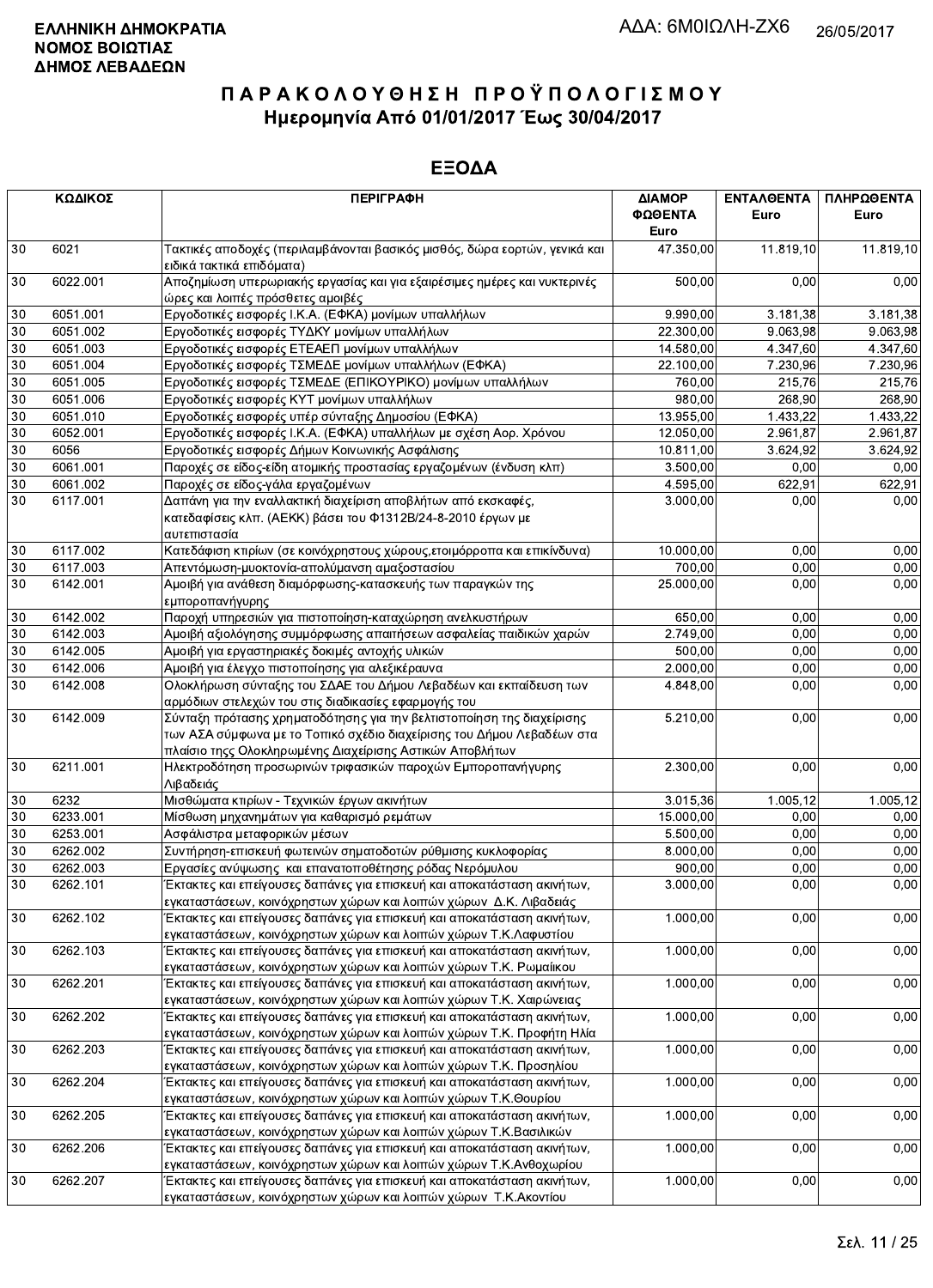|    | ΚΩΔΙΚΟΣ  | <b>ПЕРІГРАФН</b>                                                                                                                                                                           | ΔΙΑΜΟΡ<br>ΦΩΘΕΝΤΑ<br>Euro | <b>ENTAAOENTA</b><br>Euro | ΠΛΗΡΩΘΕΝΤΑ<br>Euro |
|----|----------|--------------------------------------------------------------------------------------------------------------------------------------------------------------------------------------------|---------------------------|---------------------------|--------------------|
| 30 | 6262.208 | Έκτακτες και επείγουσες δαπάνες για επισκευή και αποκατάσταση ακινήτων,                                                                                                                    | 1.000,00                  | 0,00                      | 0,00               |
|    |          | εγκαταστάσεων, κοινόχρηστων χώρων και λοιπών χώρων Τ.Κ.Αγίου Βλασίου                                                                                                                       |                           |                           |                    |
| 30 | 6262.301 | Επείγουσες εργασίες επισκευής και γενικά εγκαταστάσεων κοινοχρήστων<br>χώρων Τ.Κ.Δαυλείας                                                                                                  | 1.000,00                  | 0,00                      | 0,00               |
| 30 | 6262.302 | Έκτακτες και επείγουσες δαπάνες για επισκευή και αποκατάσταση ακινήτων,<br>εγκαταστάσεων, κοινόχρηστων χώρων και λοιπών χώρων Τ.Κ.Μαυρονερίου                                              | 1.000,00                  | 0,00                      | 0,00               |
| 30 | 6262.303 | Έκτακτες και επείγουσες δαπάνες για επισκευή και αποκατάσταση ακινήτων,<br>εγκαταστάσεων, κοινόχρηστων χώρων και λοιπών χώρων Τ.Κ.Παρορίου                                                 | 1.000,00                  | 0,00                      | 0,00               |
| 30 | 6262.401 | Έκτακτες και επείγουσες δαπάνες για επισκευή και αποκατάσταση ακινήτων,<br>εγκαταστάσεων, κοινόχρηστων χώρων και λοιπών χώρων Τ.Κ.Αγίας Αννας                                              | 1.000,00                  | 0,00                      | 0,00               |
| 30 | 6262.402 | Έκτακτες και επείγουσες δαπάνες για επισκευή και αποκατάσταση ακινήτων,<br>εγκαταστάσεων, κοινόχρηστων χώρων και λοιπών χώρων Τ.Κ Αγίας Τριάδας                                            | 1.000,00                  | 0,00                      | 0,00               |
| 30 | 6262.403 | Έκτακτες και επείγουσες δαπάνες για επισκευή και αποκατάσταση ακινήτων,<br>εγκαταστάσεων, κοινόχρηστων χώρων και λοιπών χώρων Τ.Κ.Αγίου Γεωργίου                                           | 1.000,00                  | 0.00                      | 0,00               |
| 30 | 6262.404 | Έκτακτες και επείγουσες δαπάνες για επισκευή και αποκατάσταση ακινήτων,<br>εγκαταστάσεων, κοινόχρηστων χώρων και λοιπών χώρων Τ.Κ.Αλαλκομενών                                              | 1.000,00                  | 0,00                      | 0,00               |
| 30 | 6262.405 | Έκτακτες και επείγουσες δαπάνες για επισκευή και αποκατάσταση ακινήτων,<br>εγκαταστάσεων, κοινόχρηστων χώρων και λοιπών χώρων Τ.Κ.Κορώνειας                                                | 1.000,00                  | 0,00                      | 0,00               |
| 30 | 6262.501 | Έκτακτες και επείγουσες δαπάνες για επισκευή και αποκατάσταση ακινήτων,<br>εγκαταστάσεων, κοινόχρηστων χώρων και λοιπών χώρων Δ.Κ. Κυριακίου                                               | 2.000,00                  | 0,00                      | 0,00               |
| 30 | 6263.001 | Συντήρηση και επισκευή μεταφορικών μέσων και μηχανημάτων                                                                                                                                   | 58.000,00                 | 6.398,07                  | 6.398,07           |
| 30 | 6263.002 | Δαπάνες για τεχνικό έλεγχο οχημάτων (ΚΤΕΟ)                                                                                                                                                 | 600,00                    | 0,00                      | 0,00               |
| 30 | 6266     | Συντήρηση Εφαρμογών λογισμικού                                                                                                                                                             | 2.000,00                  | 0,00                      | 0,00               |
| 30 | 6322     | Τέλη κυκλοφορίας φορτηγών αυτοκινήτων                                                                                                                                                      | 1.255,00                  | 0,00                      | 0,00               |
| 30 | 6323     | Λοιπά τέλη κυκλοφορίας                                                                                                                                                                     | 2.045,00                  | 0,00                      | 0,00               |
| 30 | 6411.001 | Έξοδα κίνησης ιδιόκτητων μεταφορικών μέσων (καύσιμα, λιπαντικά, διόδια<br>$\kappa\lambda\pi$                                                                                               | 1.800,00                  | 0,00                      | 0,00               |
| 30 | 6422     | Οδοιπορικά έξοδα και αποζημίωση μετακινούμενων υπαλλήλων                                                                                                                                   | 1.300,00                  | 0,00                      | 0,00               |
| 30 | 6462     | Δημοσίευση προκηρύξεων                                                                                                                                                                     | 4.200,00                  | 0.00                      | 0,00               |
| 30 | 6611.001 | Προμήθεια βιβλίων, περιοδικών και λοιπών εκδόσεων                                                                                                                                          | 500,00                    | 0,00                      | 0,00               |
| 30 | 6615.001 | Εργασίες εκτύπωσης φωτοτυπιών                                                                                                                                                              | 3.000,00                  | 0,00                      | 0,00               |
| 30 | 6635     | Προμήθεια λοιπών ειδών υγιεινής και καθαριότητας                                                                                                                                           | 150,00                    | 0,00                      | 0,00               |
| 30 | 6641.001 | Προμήθεια καυσίμων και λιπαντικών για κίνηση μεταφορικών μέσων και<br>μηχανημάτων                                                                                                          | 50.000,00                 | 9.480,41                  | 9.209,94           |
| 30 | 6651     | Προμήθεια υλικού τοπογραφήσεων και σχεδιάσεων                                                                                                                                              | 1.000,00                  | 0,00                      | 0,00               |
| 30 | 6661.002 | Προμήθεια χρωμάτων για συντήρηση δημοτικών κτιρίων                                                                                                                                         | 30.000,00                 | 0,00                      | 0,00               |
| 30 | 6661.004 | Προμήθεια υαλοπινάκων-κουφωμάτων                                                                                                                                                           | 3.000,00                  | 0,00                      | 0,00               |
| 30 | 6661.005 | Προμήθεια υλικών για ΄ Συντήρηση κτιριακών υποδομών του Δήμου<br>Λεβαδέων "(Τ.Π. & Δανείων για προώθηση της απασχόλησης μέσω των<br>προγραμμάτων κοινωφελούς χαρακτήρα άρθ.61 Ν.4414/2016) | 29.900,00                 | 0,00                      | 0,00               |
| 30 | 6662.001 | Προμήθεια ξυλείας                                                                                                                                                                          | 5.000,00                  | 0.00                      | 0,00               |
| 30 | 6662.002 | Προμήθεια χρωμάτων για κοινόχρηστους χώρους, διαγράμμιση οδών κλπ.                                                                                                                         | 10.000,00                 | 0,00                      | 0,00               |
| 30 | 6662.004 | Προμήθεια ειδών κιγκαλερίας                                                                                                                                                                | 2.500,00                  | 0,00                      | 0,00               |
| 30 | 6662.007 | Προμήθεια σκυροδέματος                                                                                                                                                                     | 20.000,00                 | 0,00                      | 0,00               |
| 30 | 6662.008 | Προμήθεια ασφαλτομίγματος και ψυχρής ασφάλτου                                                                                                                                              | 24.800,00                 | 0,00                      | 0,00               |
| 30 | 6662.009 | Προμήθεια υδραυλικών υλικών και εξαρτημάτων                                                                                                                                                | 20.000,00                 | 0,00                      | 0,00               |
| 30 | 6662.010 | Προμήθεια σιδηρών κιγκλιδωμάτων και φρεατίων                                                                                                                                               | 8.000,00                  | 0,00                      | 0,00               |
| 30 | 6662.011 | Προμήθεια αδρανών υλικών λατομείου                                                                                                                                                         | 20.000,00                 | 0,00                      | 0,00               |
| 30 | 6662.012 | Προμήθεια οικοδομικών υλικών                                                                                                                                                               | 30.000,00                 | 0,00                      | 0,00               |
| 30 | 6662.013 | Προμήθεια μονωτικών-στεγανωτικών υλικών                                                                                                                                                    | 1.000,00                  | 0,00                      | 0,00               |
| 30 | 6662.014 | Προμήθεια χυτοσιδηρών οριοδεικτών                                                                                                                                                          | 3.000,00                  | 0,00                      | 0,00               |
| 30 | 6662.015 | Προμήθεια υλικών για "Συντήρηση κοινόχρηστων χώρων του Δήμου<br>Λεβαδέων" (Τ.Π. & Δανείων για προώθηση της απασχόλησης μέσω<br>προγραμμάτων κοινωφελούς χαρακτήρα άρθ.61Ν.4414/2016)       | 5.500,00                  | 0,00                      | 0,00               |
| 30 | 6662.016 | Προμήθεια υλικών για "Συντήρηση οδοποιίας του Δήμου Λεβαδέων" (Τ.Π. &<br>Δανείων για προώθηση της απασχόλησης μέσω των προγραμμάτων<br>κοινωφελούς χαρακτήρα-άρθ.61 Ν.4414/2016)           | 19.436,60                 | 0,00                      | 0,00               |
| 30 | 6671.002 | Προμήθεια ελαστικών οχημάτων και μηχανημάτων                                                                                                                                               | 15.000,00                 | 0,00                      | 0,00               |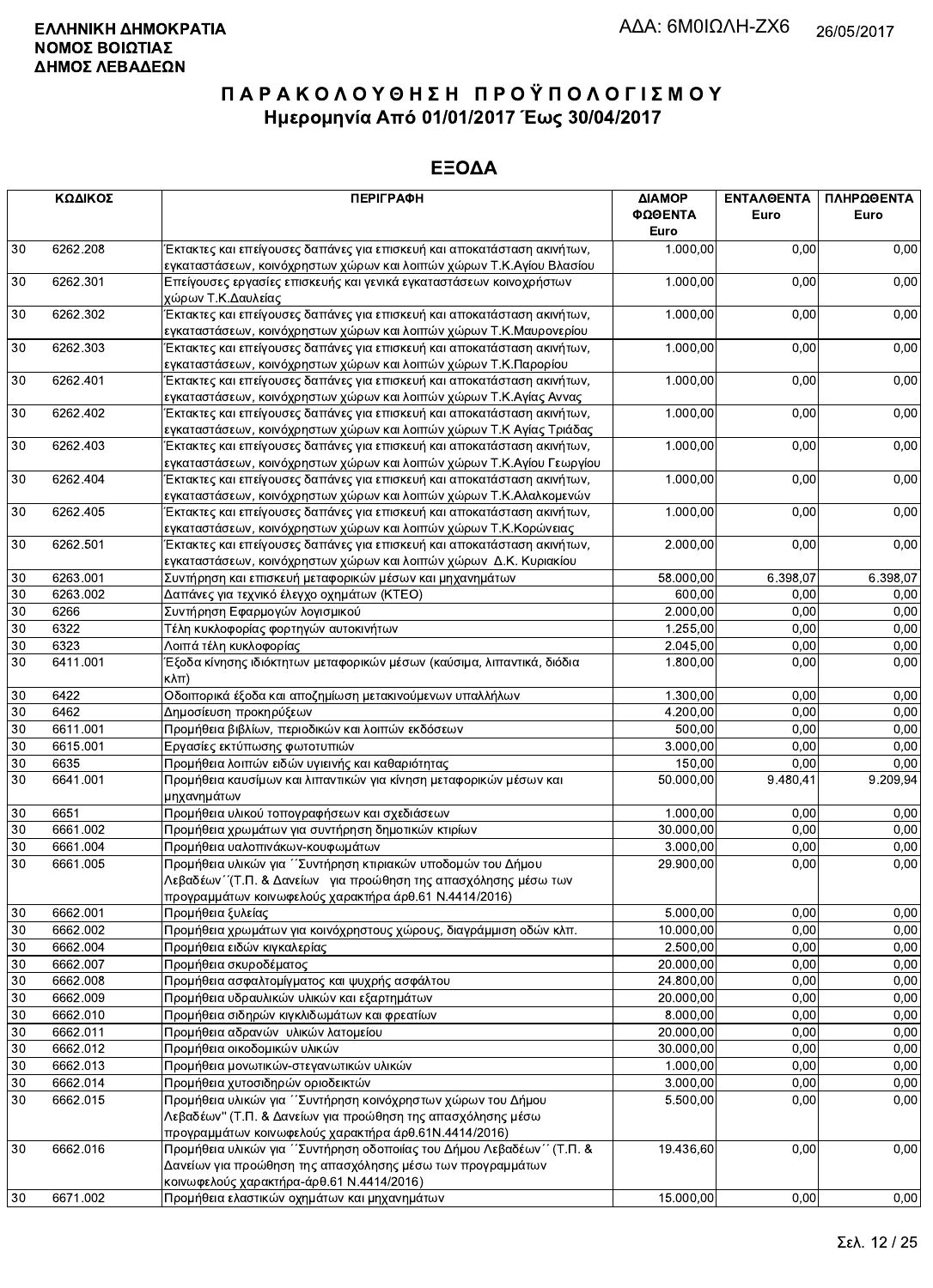| ΚΩΔΙΚΟΣ         |          | <b>ПЕРІГРАФН</b>                                                                                                              | ΔΙΑΜΟΡ     | ΕΝΤΑΛΘΕΝΤΑ | ΠΛΗΡΩΘΕΝΤΑ |
|-----------------|----------|-------------------------------------------------------------------------------------------------------------------------------|------------|------------|------------|
|                 |          |                                                                                                                               | ΦΩΘΕΝΤΑ    | Euro       | Euro       |
|                 |          |                                                                                                                               | Euro       |            |            |
| 30              | 6673.002 | Ανταλλακτικά φωτεινών σηματοδοτών                                                                                             | 3.000,00   | 0,00       | 0,00       |
| 30              | 6673.003 | Ανταλλακτικά αντικεραυνικής προστασίας                                                                                        | 4.000,00   | 0.00       | 0,00       |
| 30              | 6699.001 | Προμήθεια διάφορων εργαλείων                                                                                                  | 5.000,00   | 0,00       | 0,00       |
| 30              | 6699.007 | Προμήθεια αλατιού για αντιμετώπιση επιπτώσεων από έκτακτα καιρικά<br>φαινόμενα (χιονοπτώσεις κ.λ.π.)                          | 22.000,00  | 6.996,65   | 6.996,65   |
| 35              | 6011     | Τακτικές αποδοχές (περιλαμβάνονται βασικός μισθός, δώρα εορτών, γενικά και<br>ειδικά τακτικά επιδόματα)                       | 133.125,00 | 48.158,04  | 48.158,04  |
| 35              | 6012.001 | Αποζημίωση υπερωριακής εργασίας μονίμων υπαλλήλων                                                                             | 600,00     | 0,00       | 0,00       |
| 35              | 6021     | Τακτικές αποδοχές (περιλαμβάνονται βασικός μισθός, δώρα εορτών, γενικά και                                                    | 13.800.00  | 3.299,76   | 3.299,76   |
|                 |          | ειδικά τακτικά επιδόματα)                                                                                                     |            |            |            |
| 35              | 6022.001 | Αποζημίωση υπερωριακής εργασίας και για εξαιρέσιμες ημέρες και νυκτερινές<br>ώρες                                             | 500,00     | 0,00       | 0,00       |
| 35              | 6041     | Τακτικές αποδοχές (περιλαμβάνονται βασικός μισθός, δώρα εορτών, γενικά και<br>8.120,00<br>ειδικά τακτικά επιδόματα)           |            | 0,00       | 0,00       |
| 35              | 6051.001 | Εργοδοτικές εισφορές Ι.Κ.Α. μονίμων υπαλλήλων(ΕΦΚΑ)                                                                           | 5.918,00   | 1.700,22   | 1.700,22   |
| 35              | 6051.002 | Εργοδοτικές εισφορές ΤΥΔΚΥ μονίμων υπαλλήλων                                                                                  | 5.960,00   | 2.474,80   | 2.474,80   |
| 35              | 6051.003 | Εργοδοτικές εισφορές ΕΤΕΑΕΠ μονίμων υπαλλήλων                                                                                 | 4.000,00   | 1.233,22   | 1.233,22   |
| 35              | 6051.010 | Εργοδοτικές εισφορές υπέρ σύνταξης Δημοσίου (ΕΦΚΑ)                                                                            | 3.794,00   | 606,46     | 606,46     |
| $\overline{35}$ | 6052.001 | Εργοδοτικές εισφορές Ι.Κ.Α. (ΕΦΚΑ) υπαλλήλων με σχέση Αορ. Χρόνου                                                             | 3.495,00   | 826,92     | 826,92     |
| 35              | 6054.001 | Εργοδοτικές εισφορές Ι.Κ.Α. (ΕΦΚΑ) εκτάκτου προσωπικού                                                                        | 2.200,00   | 0,00       | 0,00       |
| $\overline{35}$ | 6056     | Εργοδοτικές εισφορές Δήμων Κοινωνικής Ασφάλισης                                                                               | 3.460,00   | 1.160,12   | 1.160,12   |
| 35              | 6061.001 | Παροχές σε είδος-είδη ατομικής προστασίας εργαζομένων (ένδυση κλπ)                                                            | 2.000,00   | 0,00       | 0,00       |
| 35              | 6061.002 | Παροχές σε είδος- γάλα εργαζομένων                                                                                            | 1.645,00   | 217,13     | 217,13     |
| 35              | 6117.002 | Κλάδεμα ψηλών και επικίνδυνων δένδρων                                                                                         | 20.000,00  | 0,00       | 0,00       |
| 35              | 6233.001 | Μίσθωση μηχανημάτων για αντιμετώπιση εκτάκτων αναγκών για δράσεις                                                             | 0,00       | 0,00       | 0,00       |
| 35              | 6233.002 | πυροπροστασίας<br>Μίσθωση μηχανημάτων για Αποχιονισμό, αντιπλημμυρική προστασία και                                           | 24.800,00  | 8.094,72   | 4.372,24   |
|                 |          | λοιπές δράσεις πολιτικής προστασίας                                                                                           |            |            |            |
| 35              | 6233.003 | Μίσθωση γερανοφόρου οχήματος για την κοπή επικίνδυνων και ψηλών<br>δένδρων                                                    | 4.000,00   | 0,00       | 0,00       |
| 35              | 6233.010 | Μίσθωση μηχανημάτων για την αντιμετώπιση εκτάκτων αναγκών για δράσεις<br>πολιτικής προστασίας στην Δημοτική Ενότητα Λιβαδειάς | 15.040,00  | 0,00       | 0,00       |
| 35              | 6233.201 | Μίσθωση μηχανημάτων για την αντιμετώπιση εκτάκτων αναγκών για δράσεις                                                         | 8.000,00   | 0,00       | 0,00       |
|                 | 6233.302 | πολιτικής προστασίας στην Δημοτική Ενότητα Χαιρώνειας                                                                         |            |            |            |
| 35              |          | Μίσθωση μηχανημάτων για αντιμετώπιση εκτάκτων αναγκών για δράσεις<br>πολιτιικής προστασίας στην Δημοτική Ενότητα Δαύλειας     | 8.000,00   | 0,00       | 0,00       |
| 35              | 6233.402 | Μίσθωση μηχανημάτων για αντιμετώπιση εκτάκτων αναγκών για δράσεις                                                             | 8.000,00   | 0,00       | 0,00       |
|                 |          | πολιτικής προστασίας στην Δημοτική Ενότητας Κορωνείας                                                                         |            |            |            |
| 35              | 6233.503 | Μίσθωση μηχανημάτων για αντιμετώπιση εκτάκτων αναγκών για δράσεις<br>πολιτικής προστασίας στην Δημοτική Ενότητα Κυριακίου     | 8.000,00   | 0,00       | 0,00       |
| 35              | 6262.002 | Συντήρηση και επισκευή συντριβανιών                                                                                           | 1.000,00   | 0,00       | 0,00       |
| 35              | 6263.001 | Συντήρηση και επισκευή οχημάτων και μηχανημάτων                                                                               | 10.000,00  | 0,00       | 0,00       |
| 35              | 6264.001 | Συντήρηση και επισκευή λοιπών μηχανημάτων                                                                                     | 1.000,00   | 0,00       | 0,00       |
| 35              | 6265     | Συντήρηση και επισκευή επίπλων και λοιπού εξοπλισμού σκευών και λοιπού<br>εξοπλισμού                                          | 300,00     | 0,00       | 0,00       |
| 35              | 6411.001 | Έξοδα κίνησης ιδιόκτητων μεταφορικών μέσων (καύσιμα, λιπαντικά, διόδια<br>$K\lambda\pi$ )                                     | 1.800,00   | 0,00       | 0,00       |
| 35              | 6635     | Προμήθεια λοιπών ειδών υγιεινής και καθαριότητας                                                                              | 200,00     | 0,00       | 0,00       |
| 35              | 6641.001 | Προμήθεια καυσίμων και λιπαντικών για την κίνηση μεταφορικών μέσων και<br>μηχανημάτων                                         | 8.000,00   | 1.349,39   | 490,77     |
| 35              | 6641.002 | Προμήθεια καυσίμων και λιπαντικών για την κίνηση μεταφορικών μέσων και                                                        | 9.000,00   | 0,00       | 0,00       |
| 35              | 6644     | μηχανημάτων για τις ανάγκες της πυροπροστασίας<br>Προμήθεια καυσίμων και λιπαντικών για λοιπές ανάγκες                        | 3.000,00   | 372,30     | 372,30     |
|                 |          |                                                                                                                               |            |            |            |
| 35              | 6673.001 | Προμήθεια ανταλλακτικών για αυτόματα συστήματα ποτίσματος                                                                     | 3.500,00   | 0,00       | 0,00       |
| 35              | 6673.002 | Προμήθεια ανταλλακτικών λοιπού εξοπλισμού                                                                                     | 4.000,00   | 0,00       | 0,00       |
| 35              | 6673.003 | Προμήθεια ανταλλακτικών για εγκαταστάσεις Η/Μ συντριβανιών                                                                    | 1.000,00   | 0,00       | 0,00       |
| 35              | 6692.001 | Προμήθεια σπόρων, φυτών, δενδρυλλίων                                                                                          | 250,00     | 0,00       | 0,00       |
| 35              | 6692.002 | Προμήθεια καλλωπιστικών φυτών                                                                                                 | 6.000,00   | 0,00       | 0,00       |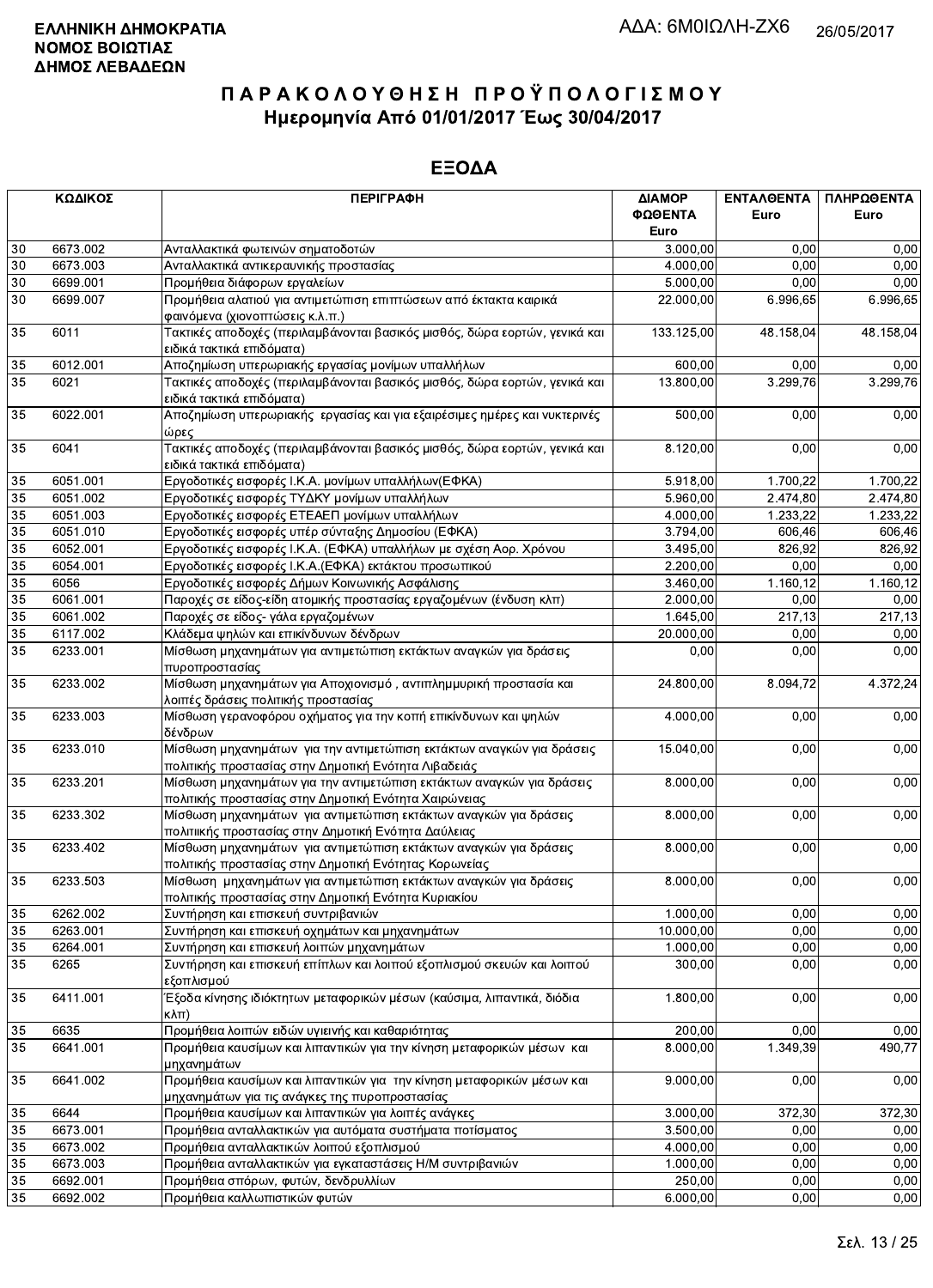| ΚΩΔΙΚΟΣ |          | <b>ПЕРІГРАФН</b>                                                                                                                                | ΔΙΑΜΟΡ<br>ΦΩΘΕΝΤΑ | <b>ENTAAGENTA</b><br>Euro | ΠΛΗΡΩΘΕΝΤΑ<br>Euro |
|---------|----------|-------------------------------------------------------------------------------------------------------------------------------------------------|-------------------|---------------------------|--------------------|
|         |          |                                                                                                                                                 | Euro              |                           |                    |
| 35      | 6692.003 | Προμήθεια δένδρων                                                                                                                               | 4.500,00          | 0,00                      | 0,00               |
| 35      | 6693.001 | Προμήθεια λιπασμάτων, φαρμάκων, ζιζανιοκτόνων κλπ                                                                                               | 2.000,00          | 0.00                      | 0,00               |
| 35      | 6699.001 | Προμήθεια διάφορων εργαλείων                                                                                                                    | 3.000,00          | 0.00                      | 0,00               |
| 40      | 6011     | Τακτικές αποδοχές (περιλαμβάνονται βασικός μισθός, δώρα εορτών, γενικά και<br>ειδικά τακτικά επιδόματα)                                         | 213.780,00        | 77.529,08                 | 77.529,08          |
| 40      | 6012     | Αποζημίωση υπερωριακής εργασίας και για εξαιρέσιμες ημέρες και νυκτερινές                                                                       | 600,00            | 0,00                      | 0,00               |
|         |          | ώρες και λοιπές πρόσθετες αμοιβές                                                                                                               |                   |                           |                    |
| 40      | 6051.001 | Εργοδοτικές εισφορές Ι.Κ.Α. μονίμων υπαλλήλων (ΕΦΚΑ)                                                                                            | 4.650,00          | 1.840,50                  | 1.840,50           |
| 40      | 6051.002 | Εργοδοτικές εισφορές ΤΥΔΚΥ μονίμων υπαλλήλων                                                                                                    | 1.005,00          | 408,92                    | 408,92             |
| 40      | 6051.003 | Εργοδοτικές εισφορές ΕΤΕΑΕΠ μονίμων υπαλλήλων                                                                                                   | 3.968,00          | 1.078,86                  | 1.078,86           |
| 40      | 6051.004 | Εργοδοτικές εισφορές ΤΣΜΕΔΕ μονίμων υπαλλήλων (ΕΦΚΑ)                                                                                            | 16.015,00         | 5.315,20                  | 5.315,20           |
| 40      | 6051.005 | Εργοδοτικές εισφορές ΤΜΕΔΕ (ΕΠΙΚΟΥΡΙΚΟ) μονίμων υπαλλήλων                                                                                       | 3.195,00          | 1.058,76                  | 1.058,76           |
| 40      | 6051.006 | Εργοδοτικές εισφορές ΚΥΤ μονίμων υπαλλήλων                                                                                                      | 4.155,00          | 1.319,66                  | 1.319,66           |
| 40      | 6051.007 | Εργοδοτικές εισφορες τακτικών υπαλλήλων υπέρ ΟΠΑΔ                                                                                               | 4.475,00          | 1.441,81                  | 1.441,81           |
| 40      | 6051.010 | Εργοδοτικές εισφορές υπέρ σύνταξης (ΕΦΚΑ)                                                                                                       | 3.548,00          | 417,68                    | 417,68             |
| 40      | 6056     | Εργοδοτικές εισφορές Δήμων Κοινωνικής Ασφάλισης                                                                                                 | 4.324,00          | 1.449,80                  | 1.449,80           |
| 40      | 6331.001 | Παράβολα για την νομιμοποίηση αυθαιρέτων                                                                                                        | 3.000,00          | 0,00                      | 0,00               |
| 40      | 6422     | Οδοιπορικά έξοδα και αποζημίωση μετακινούμενων υπαλλήλων                                                                                        | 4.963,40          | 0,00                      | 0,00               |
| 40      | 6462     | Δημοσίευση προκηρύξεων                                                                                                                          | 650,00            | 0.00                      | 0,00               |
| 40      | 6612     | Προμήθεια γραφικής ύλης και λοιπά υλικά γραφείων                                                                                                | 1.000,00          | 0.00                      | 0,00               |
| 40      | 6613.001 | Προμήθεια εντύπων υπηρεσιών                                                                                                                     | 500,00            | 0,00                      | 0,00               |
| 40      | 6615.002 | Εργασίες εκτύπωσης φωτοτυπιών                                                                                                                   | 1.200,00          | 0,00                      | 0,00               |
| $40\,$  | 6634     | Προμήθεια ειδών καθαριότητας και ευπρεπισμού                                                                                                    | 500,00            | 0,00                      | 0,00               |
| 45      | 6011     | Τακτικές αποδοχές (περιλαμβάνονται βασικός μισθός, δώρα εορτών, γενικά και<br>ειδικά τακτικά επιδόματα)                                         | 44.442,00         | 15.132,87                 | 15.132,87          |
| 45      | 6051.002 | Εργοδοτικές εισφορές ΤΥΔΚΥ μονίμων υπαλλήλων                                                                                                    | 2.356,00          | 931,83                    | 931,83             |
| 45      | 6051.003 | Εργοδοτικές εισφορές ΕΤΕΑΕΠ μονίμων υπαλλήλων                                                                                                   | 1.786,00          | 562,15                    | 562,15             |
| 45      | 6051.010 | Εργοδοτικές εισφορές υπέρ σύνταξης Δημοσίου (ΕΦΚΑ)                                                                                              | 1.485,00          | 222,22                    | 222,22             |
| 45      | 6056     | Εργοδοτικές εισφορές Δήμων Κοινωνικής Ασφάλισης                                                                                                 | 1.297,00          | 434,88                    | 434,88             |
| 45      | 6061.001 | Παροχές σε είδος-είδη ατομικής προστασίας εργαζομένων (ένδυση κλπ)                                                                              | 600,00            | 0,00                      | 0,00               |
| 45      | 6061.002 | Παροχές σε είδος-γάλα εργαζομένων                                                                                                               | 660,00            | 92,55                     | 92,55              |
| 45      | 6279     | Λοιπές δαπάνες για ύδρευση, άρδευση, φωτισμό, καθαριότητα                                                                                       | 2.500,00          | 484,00                    | 484,00             |
| 45      | 6635     | Προμήθεια λοιπών ειδών υγιεινής και καθαριότητας                                                                                                | 150,00            | 0,00                      | 0,00               |
| 45      | 6693.001 | Προμήθεια φαρμάκων, ζιζανιοκτόνων κλπ                                                                                                           | 300,00            | 0,00                      | 0,00               |
| 45      | 6699.001 | Προμήθεια λαδιού για τις ανάγκες του Νεκροταφείου                                                                                               | 6.000,00          | 0,00                      | 0,00               |
| 45      | 6699.002 | Προμήθεια κεριών για τις ανάγκες του Νεκροταφείου                                                                                               | 1.500,00          | 0,00                      | 0,00               |
| 45      | 6699.003 | Προμήθεια διάφορων εργαλείων                                                                                                                    | 1.000,00          | 0,00                      | 0,00               |
| 60      | 6011     | Τακτικές αποδοχές μονίμων υπαλλήλων Παιδικών Σταθμών (περιλαμβάνονται                                                                           | 33.180,00         | 0,00                      | 0,00               |
| 60      | 6021     | βασικός μισθός, δώρα εορτών, γενικά και ειδικά τακτικά επιδόματα)<br>Τακτικές αποδοχές (περιλαμβάνονται βασικός μισθός, δώρα εορτών, γενικά και | 72.100,00         | 12.769,35                 | 12.769,35          |
|         |          | ειδικά τακτικά επιδόματα)                                                                                                                       |                   |                           |                    |
| 60      | 6041.000 | Τακτικές αποδοχές εκτάκτων υπαλλήλων Παιδικών Σταθμών                                                                                           | 147.132,27        | 36.139,53                 | 36.139,53          |
| 60      | 6041.001 | Τακτικές αποδοχές εκτάκτων υπαλλήλων του υποέργου ΄΄Κοινωνικό<br>Παντοπωλείο΄                                                                   | 16.720,00         | 0,00                      | 0,00               |
| 60      | 6041.002 | Τακτικές αποδοχές εκτάκτων υπαλλήλων του υποέργου ΄΄Παροχή συσσιτίου΄΄                                                                          | 38.992,00         | 0,00                      | 0,00               |
| 60      | 6041.003 | Τακτικές αποδοχές εκτάκτων υπαλλήλων του υποέργου "Κοινωνικό<br>Φαρμακείο"                                                                      | 16.720,00         | 0,00                      | 0,00               |
| 60      | 6041.004 | Τακτικές αποδοχές εκτάκτων υπαλλήλων της πράξης ΄΄Κέντρο Κοινότητας΄΄                                                                           | 18.592,00         | 0,00                      | 0,00               |
| 60      | 6051.001 | Εργοδοτικές εισφορές Ι.Κ.Α.(Ε.Φ.Κ.Α.) μονίμων υπαλλήλων Παιδικών Σταθμών                                                                        | 1.300,00          | 0,00                      | 0,00               |
| 60      | 6051.002 | Εργοδοτικές εισφορές ΤΥΔΚΥ μονίμων υπαλλήλων Παιδικών Σταθμών                                                                                   | 735,00            | 0,00                      | 0,00               |
| 60      | 6051.003 | Εργοδοτικές εισφορές ΕΤΕΑΕΠ μονίμων υπαλλήλων Παιδικών Σταθμών                                                                                  | 925,00            | 0,00                      | 0,00               |
| 60      | 6051.009 | Εργοδοτικές εισφορές ΟΠΑΔ μονίμων υπαλλήλων Παιδικών Σταθμών<br>$(E.\Phi.K.A.)$                                                                 | 880,00            | 0,00                      | 0,00               |
| 60      | 6051.010 | Εργοδοτικές εισφορές υπέρ σύνταξης Δημοσίου μονίμων υπαλλήλων<br>Παιδικών Σταθμών (ΕΦΚΑ)                                                        | 1.120,00          | 0,00                      | 0,00               |
| 60      | 6052.001 | Εργοδοτικές εισφορές Ι.Κ.Α. υπαλλήλων με σχέση Αορ. Χρόνου (Ε.Φ.Κ.Α.)                                                                           | 18.360,00         | 3.199,99                  | 3.199,99           |
| 60      | 6054.001 | Εργοδοτικές εισφορες ΙΚΑ (ΕΦΚΑ) εκτάκτων υπαλλήλων Παιδικών Σταθμών                                                                             | 38.099,00         | 9.287,20                  | 9.287,20           |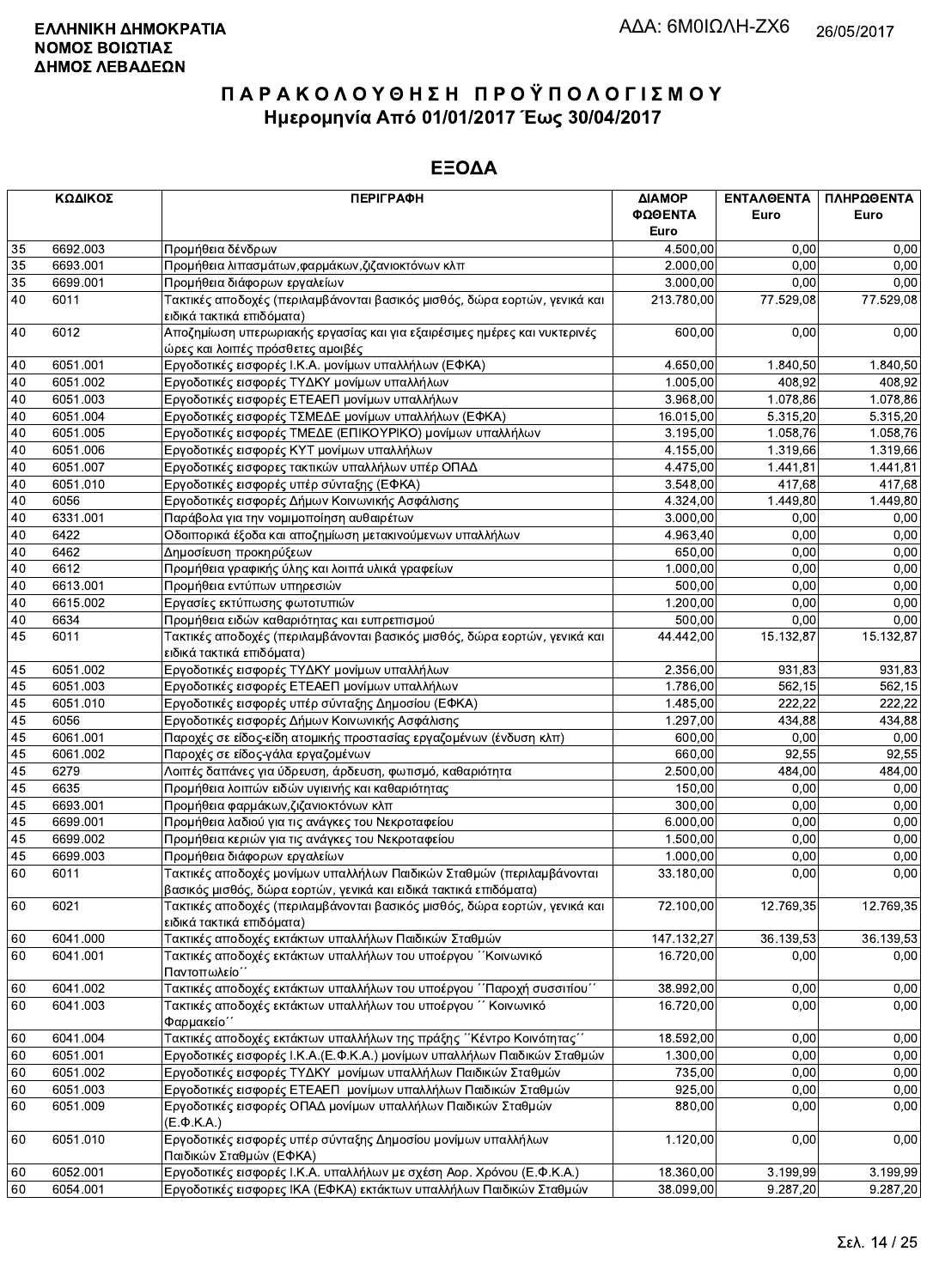|                 | ΚΩΔΙΚΟΣ                                                                                     | <b>ПЕРІГРАФН</b>                                                                                                     | ΔΙΑΜΟΡ<br>ΦΩΘΕΝΤΑ<br>Euro | <b>ENTAAGENTA</b><br>Euro | ΠΛΗΡΩΘΕΝΤΑ<br>Euro |
|-----------------|---------------------------------------------------------------------------------------------|----------------------------------------------------------------------------------------------------------------------|---------------------------|---------------------------|--------------------|
| 60              | 6054.002                                                                                    | Εργοδοτικές εισφορες εκτάκτων υπαλλήλων του υποέργου Κοινωνικό<br>Παντοπωλείο (ΕΦΚΑ)                                 | 3.280,00                  | 0,00                      | 0,00               |
| 60              | 6054.003<br>Εργοδοτικές εισφορες εκτάκτων υπαλλήλων του υποέργου Παροχή συσσιτίου<br>(EФKA) |                                                                                                                      | 10.608,00                 | 0,00                      | 0,00               |
| 60              | 6054.004                                                                                    | Εργοδοτικές εισφορες εκτάκτων υπαλλήλων του υποέργου Κοινωνικό<br>Φαρμακείο (ΕΦΚΑ)                                   | 4.880,00                  | 0.00                      | 0,00               |
| 60              | 6054.005<br>Εργοδοτικές εισφορες εκτάκτων υπαλλήλων της πράξης Κέντρο Κοινότητας<br>(E¢KA)  |                                                                                                                      | 4.808,00                  | 0,00                      | 0,00               |
| 60              | 6481.001                                                                                    | Προμήθεια ειδών παντοπωλείου για Παιδικούς Σταθμούς                                                                  | 13.000,00                 | 3.764,36                  | 3.764,36           |
| 60              | 6481.002                                                                                    | Προμήθεια φρούτων και λαχανικών για Παιδικούς Σταθμούς                                                               | 10.200,00                 | 2.178.93                  | 2.178,93           |
| 60              | 6481.003                                                                                    | Προμήθεια ειδών κρεοπωλείου για Παιδικούς Σταθμούς                                                                   | 13.000,00                 | 2.913,94                  | 2.913,94           |
| 60              | 6481.004                                                                                    | Προμήθεια γαλακτομικών ειδών για Παιδικούς Σταθμούς                                                                  | 7.500,00                  | 1.464,58                  | 1.464,58           |
| 60              | 6481.005                                                                                    | Προμήθεια κατεψυγμένων ειδών για Παιδικούς Σταθμούς                                                                  | 3.000,00                  | 385,87                    | 385,87             |
| 60              | 6481.006                                                                                    | Προμήθεια ειδών αρτοποιείου για Παιδικούς Σταθμούς                                                                   | 8.000,00                  | 2.167,98                  | 2.167,98           |
| 60              | 6495.001                                                                                    | Λοιπές δαπάνες γενικής φύσεως του υποέργου " Κοινωνικό Παντοπωλείο"                                                  | 6.000,00                  | 0,00                      | 0,00               |
| 60              | 6495.002                                                                                    | Λοιπές δαπάνες γενικής φύσεως του υποέργου "Παροχή συσσιτίου"                                                        | 14.880,00                 | 0,00                      | 0,00               |
| 60              | 6495.003                                                                                    | Λοιπές δαπάνες γενικής φύσεως του υποέργου " Κοινωνικό Φαρμακείο"                                                    | 6.480,00                  | 0,00                      | 0,00               |
| 60              | 6495.004                                                                                    | Λοιπές δαπάνες γενικής φύσεως της πράξης "Κέντρο Κοινότητας"                                                         | 4.680,00                  | 0,00                      | 0,00               |
| 60              | 6613.001                                                                                    | Προμήθεια εντύπων και υλικών μηχανογράφησης και πολλαπλών<br>εκτυπώσεων                                              | 750,00                    | 0,00                      | 0,00               |
| 60              | 6622.001                                                                                    | Προμήθεια ειδών ψυχαγωγίας για Παιδικούς Σταθμούς                                                                    | 2.000,00                  | 0,00                      | 0,00               |
| 60              | 6622.002                                                                                    | Προμήθεια ειδών δημιουργικής απασχόλησης για τους παιδικούς σταθμούς<br>(χαρτικά, μπογιές, εκπαιδευτικό υλικό, κλπ.) | 2.000,00                  | 0,00                      | 0,00               |
| 60              | 6726.001                                                                                    | Εισφορές (ωφελούμενων και εργοδότη) μέσω Προγραμμάτων Κοινωφελούς<br>Χαρακτήρα (παρ.ΙΔ Ν.4152/2013)                  | 195.000,00                | 7.388,36                  | 7.388,36           |
| 70              | 6011                                                                                        | Τακτικές αποδοχές (περιλαμβάνονται βασικός μισθός, δώρα εορτών, γενικά και<br>ειδικά τακτικά επιδόματα)              | 34.587,00                 | 12.519,99                 | 12.519,99          |
| 70              | 6021                                                                                        | Τακτικές αποδοχές υπαλλήλων (περιλαμβάνονται βασικός μισθός, δώρα<br>εορτών, γενικά και ειδικά τακτικά επιδόματα)    | 33.269,00                 | 8.196,51                  | 8.196,51           |
| $70\,$          | 6051.002                                                                                    | Εργοδοτικές εισφορές ΤΥΔΚΥ μονίμων υπαλλήλων                                                                         | 1.810,00                  | 753,70                    | 753,70             |
| 70              | 6051.003                                                                                    | Εργοδοτικές εισφορές ΕΤΕΑΕΠ μονίμων υπαλλήλων                                                                        | 1.231,00                  | 374,48                    | 374,48             |
| 70              | 6051.010                                                                                    | Εργοδοτικές εισφορές υπέρ σύνταξης Δημοσίου (ΕΦΚΑ)                                                                   | 1.176,00                  | 187,52                    | 187,52             |
| 70              | 6052.001                                                                                    | Εργοδοτικές εισφορές Ι.Κ.Α. (ΕΦΚΑ) εργαζομένων με σχέση Αορ. Χρόνου<br>(τοπ. οικονομ. ανάπτυξης)                     | 8.377,00                  | 2.054,04                  | 2.054,04           |
| 70              | 6056                                                                                        | Εργοδοτικές εισφορές Δήμων Κοινωνικής Ασφάλισης                                                                      | 865,00                    | 290,08                    | 290,08             |
| $70\,$          | 6117.001                                                                                    | Δαπάνη για στείρωση σκύλων                                                                                           | 12.000,00                 | 5.261,32                  | 5.261,32           |
| 70              | 6236.001                                                                                    | Μίσθωση χημικών τουαλετών για την Εμποροπανήγυρη                                                                     | 5.000,00                  | 0,00                      | 0,00               |
| 70              | 6262.002                                                                                    | Συντήρηση Ρολογιών Δήμου Λεβαδέων                                                                                    | 5.000.00                  | 0,00                      | 0,00               |
| $\overline{70}$ | 6263                                                                                        | Συντήρηση και επισκευή μεταφορικών μέσων                                                                             | 6.000,00                  | 0.00                      | 0,00               |
| 70              | 6279.001                                                                                    | Λοιπές δαπάνες για ύδρευση, άρδευση, φωτισμό, καθαριότητα                                                            | 120.000,00                | 49.708,25                 | 49.708,25          |
| $70\,$          | 6321                                                                                        | Τέλη κυκλοφορίας επιβατηγών αυτοκινήτων                                                                              | 1.350,00                  | 0.00                      | 0,00               |
| 70              | 6613                                                                                        | Προμήθεια εντύπων και υλικών μηχανογράφησης και πολλαπλών<br>εκτυπώσεων                                              | 500,00                    | 0,00                      | 0,00               |
| $70\,$          | 6615.001                                                                                    | Εκτύπωση ενημερωτικών εντύπων για την ευαισθητοποίηση πολιτών στο<br>θέμα των αδέσποτων ζώων του Δήμου               | 500,00                    | 0,00                      | 0,00               |
| $70\,$          | 6641                                                                                        | Προμήθεια καυσίμων και λιπαντικών για κίνηση μεταφορικών μέσων                                                       | 7.000,00                  | 1.047,65                  | 1.047,65           |
| 70              | 6671.002                                                                                    | Προμήθεια ελαστικών μεταφορικών μέσων                                                                                | 1.500,00                  | 0,00                      | 0,00               |
| $70\,$          | 6699.001                                                                                    | Προμήθεια ζωοτροφών σκύλων                                                                                           | 1.700,00                  | 0,00                      | 0,00               |
| 10              | 7133                                                                                        | Έπιπλα σκεύη                                                                                                         | 6.000,00                  | 0,00                      | 0,00               |
| 10              | 7134.001                                                                                    | Μηχανογραφικός εξοπλισμός                                                                                            | 10.000,00                 | 0,00                      | 0,00               |
| $10$            | 7134.002                                                                                    | Προμήθεια λογισμικού ηλεκτρονικών υπολογιστών                                                                        | 12.000,00                 | 0,00                      | 0,00               |
| 10              | 7134.004                                                                                    | Προμήθεια Ασφαλών Διατάξεων Δημιουργίας Υπογραφής (ΑΔΔΥ)                                                             | 6.200,00                  | 0,00                      | 0,00               |
| 10              | 7135.003                                                                                    | Προμήθεια συστήματος τηλεματικής διαχείρισης στόλου αυτοκινήτων                                                      | 500,00                    | 0,00                      | 0,00               |
| 15              | 7131.002                                                                                    | Προμήθεια ηλεκτρικής κουζίνας για παιδικούς σταθμούς                                                                 | 4.000,00                  | 0,00                      | 0,00               |
| 15              | 7131.003                                                                                    | Προμήθεια μηχανημάτων φυσιοθεραπείας                                                                                 | 2.500,00                  | 0,00                      | 0,00               |
| 15              | 7131.009                                                                                    | Προμήθεια ηλεκτρικών σκουπών για τους Παιδικούς Σταθμούς                                                             | 800,00                    | 0,00                      | 0,00               |
| 15              | 7131.011                                                                                    | Προμήθεια ρομποτικής σκούπας καθαρισμού κολυμβητικών δεξαμενών του<br>Δημοτικού Κολυμβητηρίου                        | 10.000,00                 | 0,00                      | 0,00               |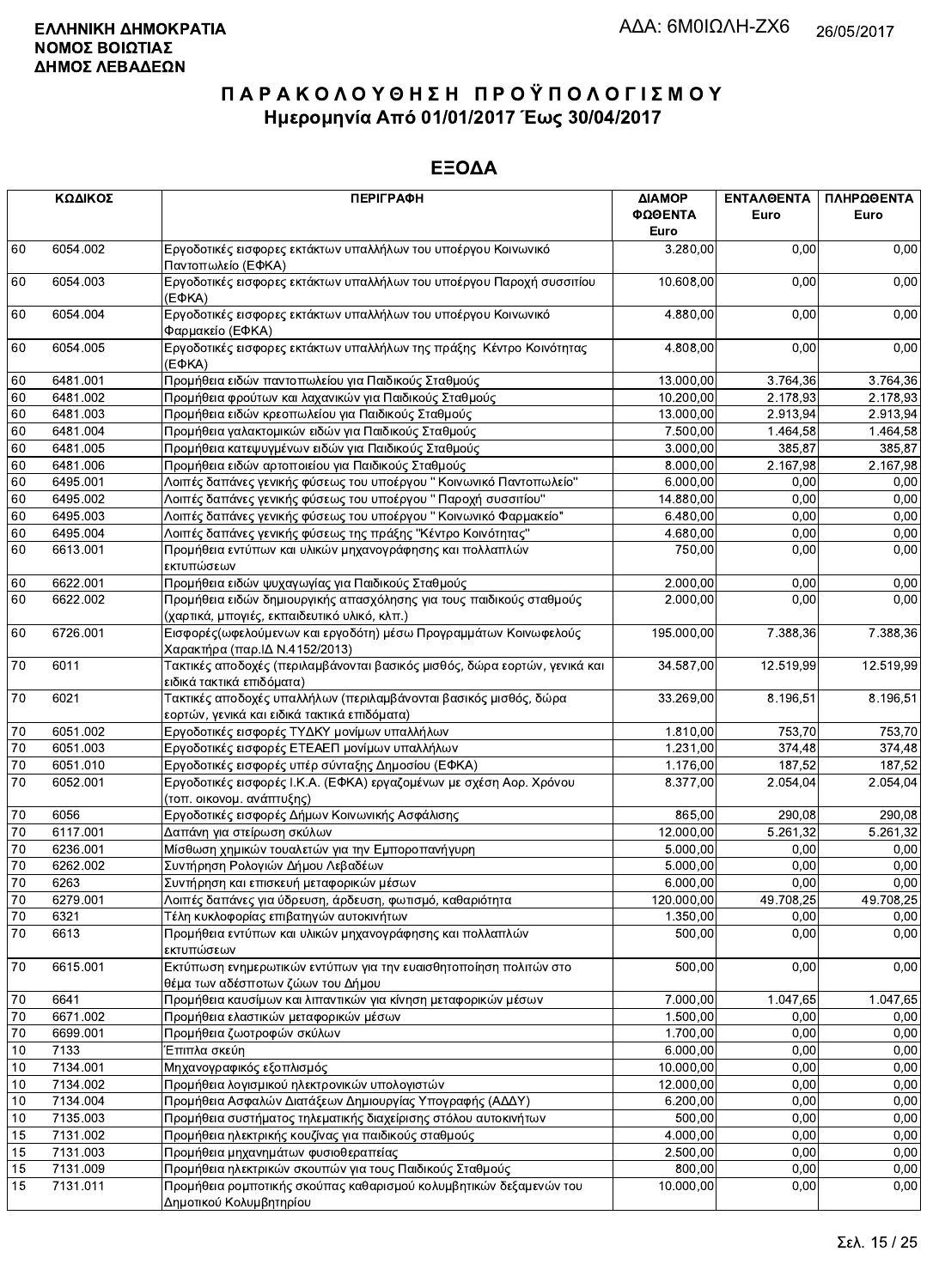| ΚΩΔΙΚΟΣ |          | <b>ПЕРІГРАФН</b>                                                                                   | ΔΙΑΜΟΡ     | ΕΝΤΑΛΘΕΝΤΑ | ΠΛΗΡΩΘΕΝΤΑ |
|---------|----------|----------------------------------------------------------------------------------------------------|------------|------------|------------|
|         |          |                                                                                                    | ΦΩΘΕΝΤΑ    | Euro       | Euro       |
|         |          |                                                                                                    | Euro       |            |            |
| 15      | 7131.012 | Σύστημα ασφαλείας Μουσείου Αγροτικής Κληρονομιάς στον οικισμό Ελικώνα                              | 3.296,66   | 0,00       | 0,00       |
| 15      | 7131.013 | Προμήθεια επαγγελματικού ψυγείου για τις ανάγκες συντήρησης                                        | 4.000,00   | 0.00       | 0,00       |
|         |          | προιόντων "Κοινωνικού Παντοπωλείου"                                                                |            |            |            |
| 15      | 7131.015 | Προμήθεια ηχητικού συστήματος για Κατασκήνωση                                                      | 1.500,00   | 0,00       | 0,00       |
| 15      | 7131.016 | Προμήθεια ανυψωτικού μηχανήματος για το Δημοτικό Κλειστό Γυμναστήριο                               | 12.000,00  | 0,00       | 0,00       |
| 15      | 7131.017 | Προμήθεια ειδικού αναβατορίου πισίνας για το Δημοτικό Κολυμβητήριο                                 | 8.000,00   | 0,00       | 0,00       |
| 15      | 7131.018 | Προμήθεια πιεστικού μηχανήματος για το Δημοτικό Κολυμβητήριο                                       | 500,00     | 0,00       | 0,00       |
| 15      | 7132.001 | Προμήθεια αυτοκινήτου μεταφοράς παρασκευασμένου φαγητού για κοινωνικές                             | 30.000,00  | 0,00       | 0,00       |
|         |          | δομές του Δήμου                                                                                    |            |            |            |
| 15      | 7133.002 | Προμήθεια επίπλων και σκευών για Παιδικούς Σταθμούς και ΚΑΠΗ                                       | 2.000,00   | 0,00       | 0,00       |
| 15      | 7133.004 | Προμήθεια επίπλων για το Δημοτικό Ωδείο                                                            | 1.500,00   | 0,00       | 0,00       |
| 15      | 7133.005 | Προμήθεια καθισμάτων για το Συνεδριακό Κέντρο "Χρήστος Παλαιολόγος"                                | 1.000,00   | 0,00       | 0,00       |
| 15      | 7135.002 | Προμήθεια σκευών μαγειρικής                                                                        | 600,00     | 0,00       | 0,00       |
| 15      | 7135.010 | Προμήθεια μηχανημάτων μέτρησης χοληστερίνης και σακχάρου                                           | 200,00     | 0,00       | 0,00       |
| 15      | 7135.012 | Προμήθεια μουσικών οργάνων Φιλαρμονικής                                                            | 2.000,00   | 0,00       | 0,00       |
| 15      | 7135.013 | Προμήθεια μουσικών οργάνων Δημοτικού Ωδείου                                                        | 2.500,00   | 0,00       | 0,00       |
| 15      | 7135.021 | Προμήθεια CD PLAYER με δυνατότητα αναπαραγωγής MP3 για Συνεδριακό<br>Κέντρο                        | 150,00     | 0,00       | 0,00       |
| 15      | 7135.022 | Προμήθεια μηχανήματος μέτρησης καταλληλότητας νερού Δημοτικού<br>Κολυμβητηρίου                     | 200,00     | 0,00       | 0,00       |
| 15      | 7135.023 | Προμήθεια οθόνης προβολής για το Συνεδριακό Κέντρο Χρήστος Παλαιολόγος                             | 600,00     | 0,00       | 0,00       |
| 15      | 7135.024 | Προμήθεια υποστηρικτικού εξοπλισμού για Δημοτικό Ωδείο (αναλόγια,                                  | 600,00     | 0,00       | 0,00       |
|         |          | υποπόδια, μετρονόμοι κλπ)                                                                          |            |            |            |
| 15      | 7311.101 | Παρεμβάσεις εκσυγχρονισμού κτιριακού αποθέματος αρχιτεκτονικής αξίας και                           | 200.614,00 | 0,00       | 0,00       |
|         |          | περιβάλλοντος χώρου για την χρήση πολιτιστικών δραστηριοτήτων                                      |            |            |            |
| 15      | 7311.102 | Δημιουργία Μουσικού Σχολείου                                                                       | 12.000,00  | 0,00       | 0,00       |
| 15      | 7311.105 | Επισκευή στεγών-στεγάστρων σχολικών συγκροτημάτων                                                  | 21.277,74  | 0,00       | 0,00       |
| 15      | 7326.001 | Αναβάθμιση αθλητικών εγκαταστάσεων                                                                 | 436.208,31 | 0,00       | 0,00       |
| 15      | 7331.001 | Επισκευή Σχολικών Συγκροτημάτων                                                                    | 52.000,00  | 0,00       | 0,00       |
| 15      | 7411.001 | Σύνταξη τευχων δημοπράτησης για την πράξη "Παρεμβάσεις                                             | 72.000,00  | 0,00       | 0,00       |
|         |          | εκσυγχρονισμού κτιριακού αποθέματος αρχιτεκτονικής αξίας (πρώην κτίριο                             |            |            |            |
|         |          | Πανεπιστημίου) και περιβάλλοντος χώρου, με εφαρμογές ενεργειακής                                   |            |            |            |
|         |          | αναβάθμισης για την χρήση δημοτικών υπηρεσιών και Πολιτιστικών                                     |            |            |            |
|         |          | δραστηριοτήτων»                                                                                    |            |            |            |
| 15      | 7413.001 | Μελέτη αποκατάστασης ρηγματώσεων πέτρινου θεάτρου Λιβαδειάς                                        | 5.500,00   | 0,00       | 0,00       |
| 15      | 7413.003 | Μελέτη συντήρησης και στερέωσης τοξωτού γεφυριού στην θέση Πηγές Κρύας                             | 10.000,00  | 0,00       | 0,00       |
| 15      | 7413.004 | Μελέτη ανάδειξης και αποκατάστασης του μνημείου "Τζαμί Γαζί Ομέρ"                                  | 20.000,00  | 0,00       | 0,00       |
| 20      | 7135.001 | Προμήθεια κάδων απορριμμάτων για κομποστοποίηση                                                    | 5.000,00   | 0,00       | 0,00       |
| 20      | 7135.002 | Προμήθεια κάδων απορριμμάτων διαφόρων τύπων                                                        | 20.000,00  | 0,00       | 0,00       |
| 20      | 7135.006 | Σύστημα αντιεμπλοκής ABS στα οχήματα                                                               | 8.100,00   | 0,00       | 0,00       |
| 20      | 7135.007 | Προμήθεια συστήματος τηλεματικής διαχείρησης στόλου οχημάτων                                       | 3.500,00   | 0,00       | 0,00       |
| 20      | 7135.008 | Προμήθεια αυτοματοποιημένου συστήματος υπόγειων κάδων απορριμμάτων                                 | 20.000,00  | 0,00       | 0,00       |
| $20\,$  | 7325.001 | Επεκτάσεις Ηλεκτροφωτισμού                                                                         | 15.000,00  | 0,00       | 0,00       |
| 20      | 7326.001 | Κατασκευή προστατευτικών κιγκλιδωμάτων κάδων                                                       | 2.000,00   | 0,00       | 0,00       |
| 30      | 7131.001 | Ανακαίνιση Παιδικών Χαρών                                                                          | 174.592,00 | 0,00       | 0,00       |
| 30      | 7134.001 | Προμήθεια λογισμικού ηλεκτρονικών υπολογιστών                                                      | 2.500,00   | 0,00       | 0,00       |
| 30      | 7135.001 | Σύστημα αντιεμπλοκής ABS σε οχήματα                                                                | 5.400,00   | 0,00       | 0,00       |
| 30      | 7135.003 | Προμήθεια διαφόρων εργαλείων                                                                       | 1.500,00   | 0,00       | 0,00       |
| 30      | 7135.004 | Προμήθεια συστήματος τηλεματικής διαχείρισης στόλου αυτοκινήτων                                    | 2.000,00   | 0,00       | 0,00       |
| 30      | 7135.007 | Προμήθεια πληροφοριακών πινακίδων και κυκλοφοριακών ρυθμίσεων και                                  | 6.000,00   | 0,00       | 0,00       |
|         |          | ιστών                                                                                              |            |            |            |
| 30      | 7135.008 | Προμήθεια κατόπτρων ρύθμισης κυκλοφορίας                                                           | 4.000,00   | 0,00       | 0,00       |
| 30      | 7135.009 | Προμήθεια πληροφοριακών πινακίδων σήμανσης, ονοματοθεσίας και                                      | 2.000,00   | 0,00       | 0,00       |
|         |          | ∣αρίθμησης                                                                                         |            |            |            |
| 30      | 7135.010 | Προμήθεια υδροφρακτών, ρουλεμάν και λοιπά εξαρτήματα ρύθμισης νερού<br>καναλιών στην περιοχή Κρύας | 6.000,00   | 0,00       | 0,00       |
| 30      | 7311.001 | Ανακαίνιση κτιρίων και διαμόρφωση περιβάλλοντος χώρου αμαξοστασίου                                 | 400.000,00 | 0,00       | 0,00       |
| 30      | 7311.002 | Ανακατασκευή κτιρίου του Πνευματικού Κέντρου σε Νέο Δημαρχείο                                      | 146.735,14 | 0,00       | 0,00       |
|         |          |                                                                                                    |            |            |            |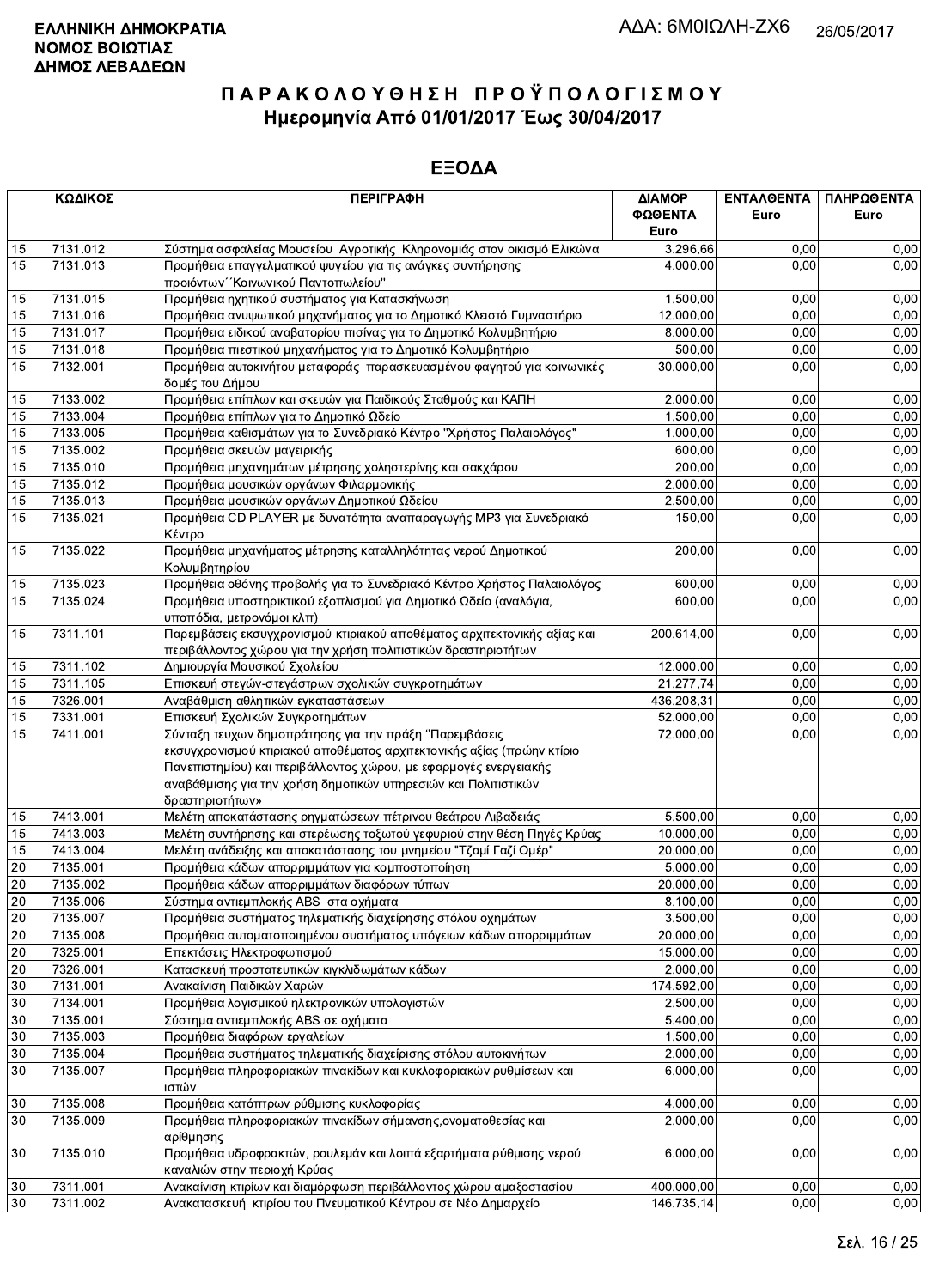|                 | ΚΩΔΙΚΟΣ  | <b>ПЕРІГРАФН</b>                                                      | ΔΙΑΜΟΡ<br>ΦΩΘΕΝΤΑ | ΕΝΤΑΛΘΕΝΤΑ<br>Euro | ΠΛΗΡΩΘΕΝΤΑ<br>Euro |
|-----------------|----------|-----------------------------------------------------------------------|-------------------|--------------------|--------------------|
|                 |          |                                                                       | Euro              |                    |                    |
| 30              | 7322.003 | Βελτίωση παιδικών χαρών (Δημ. Κοιν. Λιβαδειάς)                        | 30.000,00         | 0,00               | 0,00               |
| 30              | 7323.001 | Κατασκευή κόμβου επί της συμβολής των οδών Χαιρωνείας και Αισχύλου    | 129.451,00        | 0,00               | 0,00               |
| $\overline{30}$ | 7323.022 | Βελτίωση Δημοτικής Οδοποιίας (2016)                                   | 393.824,99        | 0,00               | 0,00               |
| 30              | 7323.023 | Βελτίωση οδικής ασφάλειας                                             | 78.557,59         | 0,00               | 0,00               |
| 30              | 7323.417 | Βελτιωση δασικού δρόμου από οικισμό Κορώνειας έως στροφή Νταούμη      | 69.557,76         | 0,00               | 0,00               |
| 30              | 7323.419 | Βελτίωση οδού από Τ.Κ. Κορώνειας έως Κεφαλόβρυσο                      | 100.000,00        | 0,00               | 0,00               |
| $30\,$          | 7323.420 | Ανάπλαση εισόδου Τ.Κ. Αγίας Άννας                                     | 44.915,89         | 0,00               | 0,00               |
| 30              | 7324.001 | Συντήρηση πεζόδρομων                                                  | 26.000,00         | 0,00               | 0,00               |
| 30              | 7325.003 | Κατασκευή φωτισμού επί της οδού Γεωργαντά                             | 32.635,11         | 0,00               | 0,00               |
| 30              | 7331.001 | Συντήρηση Δημοτικών Κτιρίων                                           | 39.113,34         | 0,00               | 0,00               |
| 30              | 7333.001 | Συντήρηση οδών-πεζοδρόμων και κοινόχρηστων χώρων                      | 20.016,75         | 15.272,55          | 15.272,55          |
| $30\,$          | 7333.003 | Συντήρηση Αγροτικής Οδοποιίας                                         | 32.321,31         | 5.404.72           | 5.404,72           |
| 30              | 7333.010 | Αποκαταστάσεις βλαβών οδοστρωμάτων                                    | 54.275,97         | 12.380,21          | 12.380,21          |
| $30\,$          | 7413.001 | Τεχνικές Μελέτες Προστασίας από Βραχοπτώσεις                          | 74.908,34         | 0,00               | 0,00               |
| 35              | 7131.001 | Προμήθεια μικρού εκσκαφέα (τσαπάκι)                                   | 23.000,00         | 0,00               | 0,00               |
| $\overline{35}$ | 7132.001 | Προμήθεια ανοιχτού ημιφορτηγού αυτοκινήτου 4 Χ 4 για τις ανάγκες της  | 29.800,00         | 0.00               | 0,00               |
|                 |          | πυροπροστασίας                                                        |                   |                    |                    |
| 35              | 7135.002 | Προμήθεια εξοπλισμού (χλοοκοπτικών μηχανημάτων κλπ) για την           | 2.600,00          | 0,00               | 0,00               |
|                 |          | αντιμετώπιση δράσεων πολιτικής προστασίας                             |                   |                    |                    |
| 35              | 7135.004 | Προμήθεια συστήματος τηλεματικής διαχείρισης στόλου αυτοκινήτων       | 1.000,00          | 0,00               | 0,00               |
| 35              | 7135.005 | Σύστημα αντιεμπλοκής ABS στα οχήματα                                  | 2.700,00          | 0,00               | 0,00               |
| 40              | 7111.001 | Αποζημίωση ιδιοκτησιών στο πάρκο της Έρκυνας από την οδό Θουκυδίδου   | 90.752,00         | 0,00               | 0,00               |
|                 |          | έως την οδο Ξενοφώντος                                                |                   |                    |                    |
| 40              | 7111.003 | Αποζημίωση ιδιοκτησίων για την διάνοιξη της οδού Ρούμελης από την οδό | 13.744,34         | 0,00               | 0,00               |
|                 |          | Χαιρωνείας εως την οδό Ορχομενού (1/2012 πράξη αναλογισμού)           |                   |                    |                    |
| 40              | 7112.001 | Αγορά ρυμοτομούμενου τμήματος επί της οδού Αισχύλου και Πλαταιών      | 15.000,00         | 0,00               | 0,00               |
| 40              | 7112.002 | Αγορά οικοπέδου επι της οδού Ζητουνιάτη ιδιοκτησίας Λ. Κεφαλά         | 20.000,00         | 0,00               | 0,00               |
| 40              | 7112.003 | Αγορά οικοπέδου επί της οδού Ανδρούτσου ιδιοκτησίας Κουνούκλα Ιωάν.   | 7.000,00          | 0,00               | 0,00               |
| 40              | 7112.401 | Αγορά ακινήτου Τ.Κ. Αγίας Άννας                                       | 0.00              | 0,00               | 0,00               |
| 40              | 7122.401 | Αγορά ακινήτου Τ.Κ. Αγίας Αννας                                       | 10.000,00         | 0,00               | 0,00               |
| 40              | 7134.001 | Προμήθεια μηχανογραφικού εξοπλισμού                                   | 3.000,00          | 0,00               | 0,00               |
| 40              | 7134.002 | Προμήθεια λογισμικού τύπου CAD                                        | 4.500,00          | 0,00               | 0,00               |
| 40              | 7413.001 | Εκπόνηση μελέτης Βιώσιμης Αστικής Ανάπτυξης                           | 15.040,98         | 0,00               | 0,00               |
| 45              | 7326.401 | Αποπεράτωση νεκροταφείου Τ.Κ. Αγίου Γεωργίου                          | 40.000,00         | 0,00               | 0,00               |
| 45              | 7413.001 | Τεχνικές μελέτες επέκτασης Κοιμητηρίου Δ.Κ. Λιβαδειάς                 | 75.611,82         | 0,00               | 0,00               |
| 45              | 7413.002 | Περιβαλλοντική Μελέτη Επέκτασης Κοιμητηρίου Δ.Κ. Λιβαδειάς            | 17.780,00         | 0,00               | 0,00               |
| 45              | 7413.401 | Τεχνικές μελέτες ίδρυσης Νέου Κοιμητηρίου Τ.Κ.Αγίου Γεωργίου          | 74.000,00         | 0,00               | 0,00               |
| 60              | 7131.001 | Προμήθεια ψυγείου για τον Α΄ Παιδικό Σταθμό                           | 800,00            | 0,00               | 0,00               |
| 60              | 7131.002 | Προμήθεια κλιματιστικού για τις ανάγκες του Α' Παιδικού Σταθμού       | 1.000,00          | 0,00               | 0,00               |
| 60              | 7133.001 | Προμήθεια επίπλων και σκευών για τις ανάγκες των παιδικών σταθμών     | 2.500,00          | 0,00               | 0,00               |
| 60              | 7135.001 | Προμήθεια οργάνων παιδικών χαρών                                      | 5.000,00          | 0,00               | 0,00               |
| 60              | 7135.002 | Προμήθεια τηλεοράσεων (smart TV) για τις ανάγκες των παιδικών σταθμών | 1.000,00          | 0,00               | 0,00               |
| 60              | 7135.003 | Προμήθεια CD PLAYER για τις ανάγκες των παιδικών σταθμών              | 300,00            | 0,00               | 0,00               |
| 60              | 7135.004 | Προμήθεια ηλεκτρικών μικροσυσκευών για τους παιδικούς σταθμούς        | 700,00            | 0,00               | 0,00               |
| 61              | 7326.001 | Αναβάθμιση Ενεργητικής Πυροπροστασίας Κλειστού Γυμναστηρίου Λιβαδειάς | 50.923,33         | 0,00               | 0,00               |
| 61              | 7326.002 | Βελτίωση εγκαταστάσεων ανακυκλοφορίας υφιστάμενου ανοικτού            | 76.538,90         | 0,00               | 0,00               |
|                 |          | κολυμβητηρίου Λιβαδειάς Βοιωτίας                                      |                   |                    |                    |
| 61              | 7341.001 | Ανάδειξη ψηφιδωτών παλαιοχριστιανικού ναού στην οδό Σπυροπούλου       | 169.557,00        | 0,00               | 0,00               |
|                 |          | Λιβαδειάς                                                             |                   |                    |                    |
| 64              | 7326.001 | Αρση επικινδυνότητας από καταπτώσεις βραχωδών μαζών                   | 100.000,00        | 0,00               | 0,00               |
| 64              | 7341.001 | Βελτίωση και ανάπλαση κοινόχρηστων χώρων οικισμού Ελικώνα             | 227.440,24        | 0,00               | 0,00               |
| 64              | 7341.402 | Ανάπλαση Πλατείας Τ.Κ. Αγίου Γεωργίου                                 | 12.923,30         | 0,00               | 0,00               |
| 00              | 8111     | Αμοιβές και έξοδα προσωπικού                                          | 2.867,38          | 0.00               | 0,00               |
| 00              | 8112     | Αμοιβές αιρετών αρχόντων και τρίτων                                   | 832,36            | 832,36             | 832,36             |
| 00              | 8113     | Αμοιβές και έξοδα τρίτων Παροχές τρίτων                               | 2.524,06          | 2.338,26           | 2.338,26           |
| 00              | 8115     | Διάφορα έξοδα                                                         | 607,00            | 145,00             | 0,00               |
| 00              | 8117     | Λοιπά έξοδα                                                           | 19.663,49         | 1.146, 11          | 1.146,11           |
|                 |          |                                                                       |                   |                    |                    |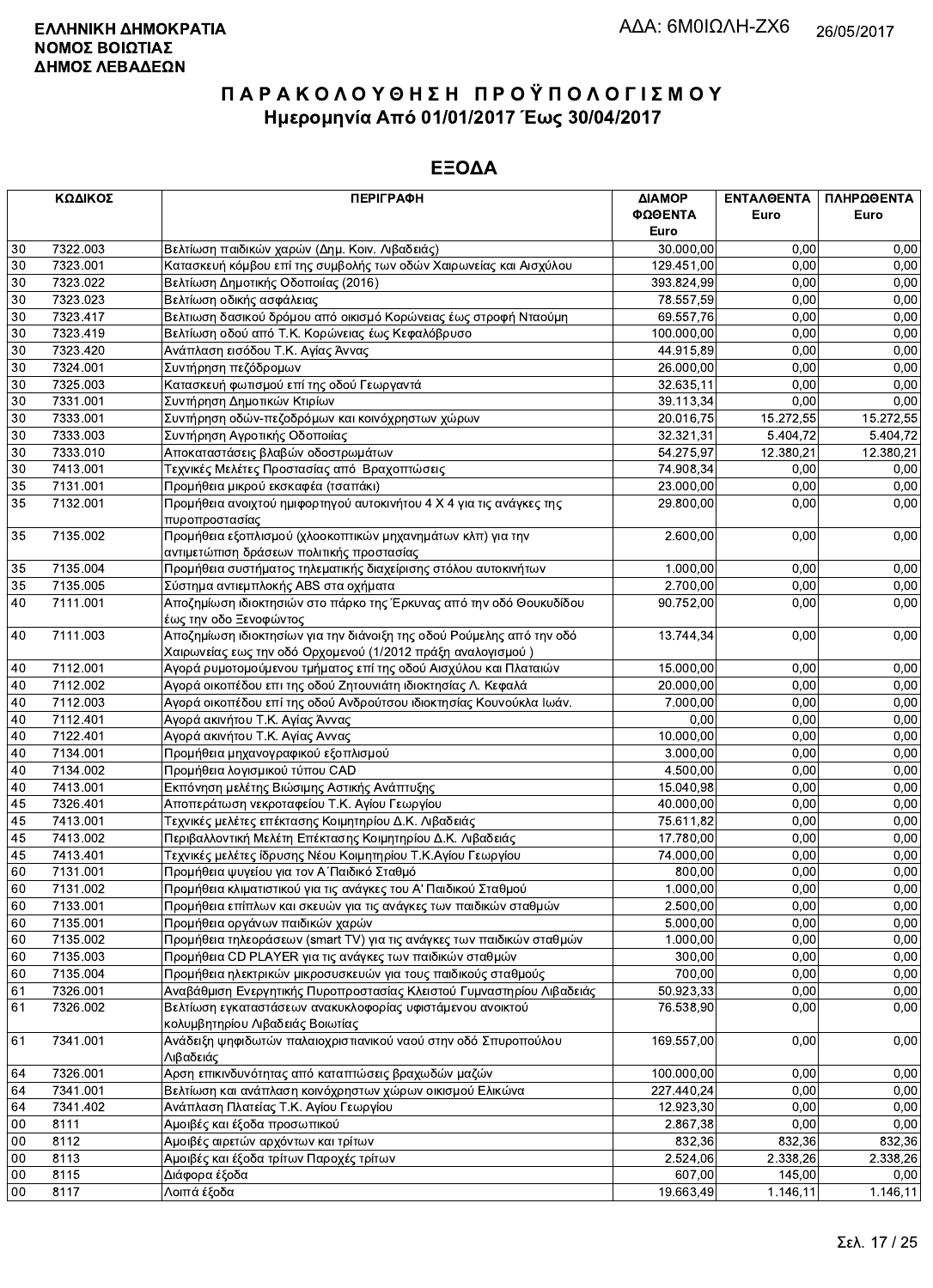|          | ΚΩΔΙΚΟΣ  | <b>ПЕРІГРАФН</b>                                                            | ΔΙΑΜΟΡ                    | ΕΝΤΑΛΘΕΝΤΑ     | ΠΛΗΡΩΘΕΝΤΑ |
|----------|----------|-----------------------------------------------------------------------------|---------------------------|----------------|------------|
|          |          |                                                                             | ΦΩΘΕΝΤΑ                   | Euro           | Euro       |
|          |          |                                                                             | Euro                      |                |            |
| 00       | 8211     | Απόδοση εισφοράς υπέρ του Δημοσίου στις αποδοχές και τα έξοδα<br>παράστασης | 190.000,00                | 67.772,41      | 67.772,41  |
| $00\,$   | 8221     | Απόδοση φόρων μισθωτών υπηρεσιών                                            | 270.000,00                | 91.568,65      | 91.568,65  |
| 00       | 8222     | Απόδοση φόρων και χαρτόσημο Δημάρχων Αντιδημάρχων, μελών Δημοτικών          | 3.500,00                  | 716,96         | 716,96     |
|          |          | Συμβουλίων και λοιπών συλλογικών οργάνων                                    |                           |                |            |
| 00       | 8223     | Απόδοση φόρων προμηθευτών εργολάβων ελ. επαγγελματιών κ.λ.π.                | 130.000,00                | 1.133,44       | 1.133,44   |
| 00       | 8224     | Λοιπές αποδόσεις κρατήσεων υπέρ του Δημοσίου                                | 95.000,00                 | 0,00           | 0,00       |
| 00       | 8231     | Εισφορές σε ασφαλιστικούς οργανισμούς και ταμεία                            | $\overline{1.4}25.000,00$ | 402.349,45     | 402.349,45 |
| 00       | 8232     | Εισφορά για το εφάπαξ βοήθημα του Ν 103/75                                  | 2.000,00                  | 507,36         | 507,36     |
| 00       | 8241     | Κρατήσεις στις αποδοχές για την εξόφληση δανείων του ΤΠ & Δ                 | 75.000,00                 | 18.996,48      | 18.996,48  |
| $00\,$   | 8242     | Λοιπές κρατήσεις υπέρ τρίτων                                                | 230.000,00                | 45.749,49      | 45.749.49  |
| 00       | 8251.001 | Πάγια προκαταβολή σε υπάλληλο του Δήμου                                     | 6.000,00                  | 6.000,00       | 6.000,00   |
| 00       | 8251.101 | Πάγια προκαταβολή σε πρόεδρο Δ.Κ. Λιβαδειάς                                 | 3.000,00                  | 3.000,00       | 0,00       |
| 00       | 8251.102 | Πάγια προκαταβολή σε πρόεδρο Τ.Κ. Λαφυστίου                                 | 1.000,00                  | 1.000,00       | 0,00       |
| 00       | 8251.103 | Πάγια προκαταβολή σε πρόεδρο Τ.Κ. Ρωμαίικου                                 | 1.000,00                  | 1.000,00       | 0,00       |
| 00       | 8251.201 | Πάγια προκαταβολή σε πρόεδρο Τ.Κ. Χαιρώνειας                                | 1.000,00                  | 1.000,00       | 0,00       |
| 00       | 8251.202 | Πάγια προκαταβολή σε πρόεδρο Τ.Κ. Προφήτη Ηλία                              | 1.000,00                  | 1.000,00       | 0,00       |
| $00\,$   | 8251.203 | Πάγια προκαταβολή σε πρόεδρο Τ.Κ. Προσηλίου                                 | 1.000,00                  | 1.000,00       | 0,00       |
| 00       | 8251.204 | Πάγια προκαταβολή σε πρόεδρο Τ.Κ. Θουρίου                                   | 1.000,00                  | 1.000,00       | 0,00       |
| 00       | 8251.205 | Πάγια προκαταβολή σε πρόεδρο Τ.Κ. Βασιλικών                                 | 1.000,00                  | 1.000,00       | 0,00       |
| 00       | 8251.206 | Πάγια προκαταβολή σε πρόεδρο Τ.Κ. Ανθοχωρίου                                | 1.000,00                  | 1.000,00       | 0,00       |
| 00       | 8251.207 | Πάγια προκαταβολή σε πρόεδρο Τ.Κ. Ακοντίου                                  | 1.000,00                  | 1.000,00       | 1.000,00   |
| $00\,$   | 8251.208 | Πάγια προκαταβολή σε πρόεδρο Τ.Κ. Αγίου Βλασίου                             | 1.000,00                  | 1.000,00       | 0,00       |
| 00       | 8251.301 | Πάγια προκαταβολή σε πρόεδρο Τ.Κ. Δαυλείας                                  | 1.000,00                  | 1.000,00       | 1.000,00   |
| 00       | 8251.302 | Πάγια προκαταβολή σε πρόεδρο Τ.Κ. Μαυρονερίου                               | 1.000,00                  | 0,00           | 0,00       |
| 00       | 8251.303 | Πάγια προκαταβολή σε πρόεδρο Τ.Κ. Παρορίου                                  | 1.000,00                  | 1.000,00       | 0,00       |
| 00       | 8251.401 | Πάγια προκαταβολή σε πρόεδρο Τ.Κ.Αγίας Αννας                                | 1.000,00                  | 0,00           | 0,00       |
| 00       | 8251.402 | Πάγια προκαταβολή σε πρόεδρο Τ.Κ. Αγίας Τριάδας                             | 1.000,00                  | 0,00           | 0,00       |
| 00       | 8251.403 | Πάγια προκαταβολή σε πρόεδρο Τ.Κ. Αγίου Γεωργίου                            | 1.000,00                  | 1.000,00       | 0,00       |
| 00       | 8251.404 | Πάγια προκαταβολή σε πρόεδρο Τ.Κ. Αλαλκομενών                               | 1.000,00                  | 0,00           | 0,00       |
| 00       | 8251.405 | Πάγια προκαταβολή σε πρόεδρο Τ.Κ. Κορώνειας                                 | 1.000,00                  | 1.000,00       | 0,00       |
| 00       | 8251.501 | Πάγια προκαταβολή σε πρόεδρο Δ.Κ. Κυριακίου                                 | 2.000,00                  | 2.000,00       | 0,00       |
| $00\,$   | 8261.001 | Επιστροφές αχρεωστήτως εισπραχθέντων εσόδων                                 | 39.226,75                 | 0.00           | 0,00       |
| 00       | 8261.003 | Επιστροφές χρημάτων για επιχορηγούμενες ληξιπρόθεσμες οφειλές               | 9.010,00                  | 3.003,04       | 3.003,04   |
| 00       | 8511     | Προβλέψεις μη είσπραξης εισπρακτέων υπολοίπων                               | 3.103.995,84              | 0,00           | 0,00       |
| 10       | 8111     | Αμοιβές και έξοδα προσωπικού                                                | 77,59                     | 0,00           | 0,00       |
| 10       | 8112     | Αμοιβές αιρετών αρχόντων και τρίτων                                         | 7.380,00                  | 7.380,00       | 7.380,00   |
| 10       | 8113     | Αμοιβές και έξοδα τρίτων Παροχές τρίτων                                     | 744,00                    | 744,00         | 744,00     |
| 10       | 8115     | Διάφορα έξοδα                                                               | $5.\overline{566,01}$     | 479,12         | 479,12     |
| 10       | 8116     | Δαπάνες προμήθειας αναλωσίμων                                               | 13.791,28                 | 2.726,38       | 2.726,38   |
| 15       | 8111     | Αμοιβές και έξοδα προσωπικού                                                | 43.981,88                 | 565,96         | 565,96     |
| 15       | 8112     | Αμοιβές αιρετών αρχόντων και τρίτων                                         | 1.354,20                  | 126,00         | 126,00     |
| 15       | 8113     | Αμοιβές και έξοδα τρίτων Παροχές τρίτων                                     | 10.902,04                 | 0,00           | 0,00       |
| 15       | 8115     | Διάφορα έξοδα                                                               | 30.371,49                 | 25.600,23      | 23.472,33  |
| 15       | 8116     | Δαπάνες προμήθειας αναλωσίμων                                               | 28.347,85                 | 9.383,70       | 8.142,62   |
| 15       | 8117     | Λοιπά έξοδα                                                                 | 224.907,95                | 31.203,05      | 0,00       |
| 15       | 8121     | Αγορές κτιρίων τεχνικών έργων και προμήθειες παγίων                         | 3.043,01                  | 533,99         | 533,99     |
| 15       | 8122     | Έργα                                                                        | 127.172,61                | 28.158,56      | 158,56     |
| 20       | 8111     | Αμοιβές και έξοδα προσωπικού                                                | 2.962,22                  | 970,56         | 970,56     |
|          | 8113     | Αμοιβές και έξοδα τρίτων Παροχές τρίτων                                     | 996,60                    |                |            |
| 20<br>20 | 8115     | Διάφορα έξοδα                                                               | 560,88                    | 996,60<br>0,00 | 996,60     |
| $20\,$   | 8116     | Δαπάνες προμήθειας αναλωσίμων                                               |                           | 20.548,62      | 0,00       |
|          |          |                                                                             | 27.062,43                 |                | 20.548,62  |
| 20       | 8511     | Προβλέψεις μη είσπραξης εισπρακτέων υπολοίπων                               | 186.348,11                | 0,00           | 0,00       |
| 25       | 8113     | Αμοιβές και έξοδα τρίτων Παροχές τρίτων                                     | 52.223,00                 | 52.218,00      | 52.218,00  |
| 25       | 8511.001 | Προβλέψεις μη είσπραξης εισπρακτέων υπολοίπων από τέλη άρδευσης             | 155.244,90                | 0,00           | 0,00       |
| 25       | 8511.002 | Προβλέψεις μη είσπραξης εισπρακτέων υπολοίπων από τέλη ύδρευσης             | 193.109,25                | 0,00           | 0,00       |
| 25       | 8511.003 | Προβλέψεις μη είσπραξης εισπρακτέων υπολοίπων από τέλη αποχέτευσης          | 15.504,43                 | 0,00           | 0,00       |
| 30       | 8111     | Αμοιβές και έξοδα προσωπικού                                                | 1.640,63                  | 299,00         | 299,00     |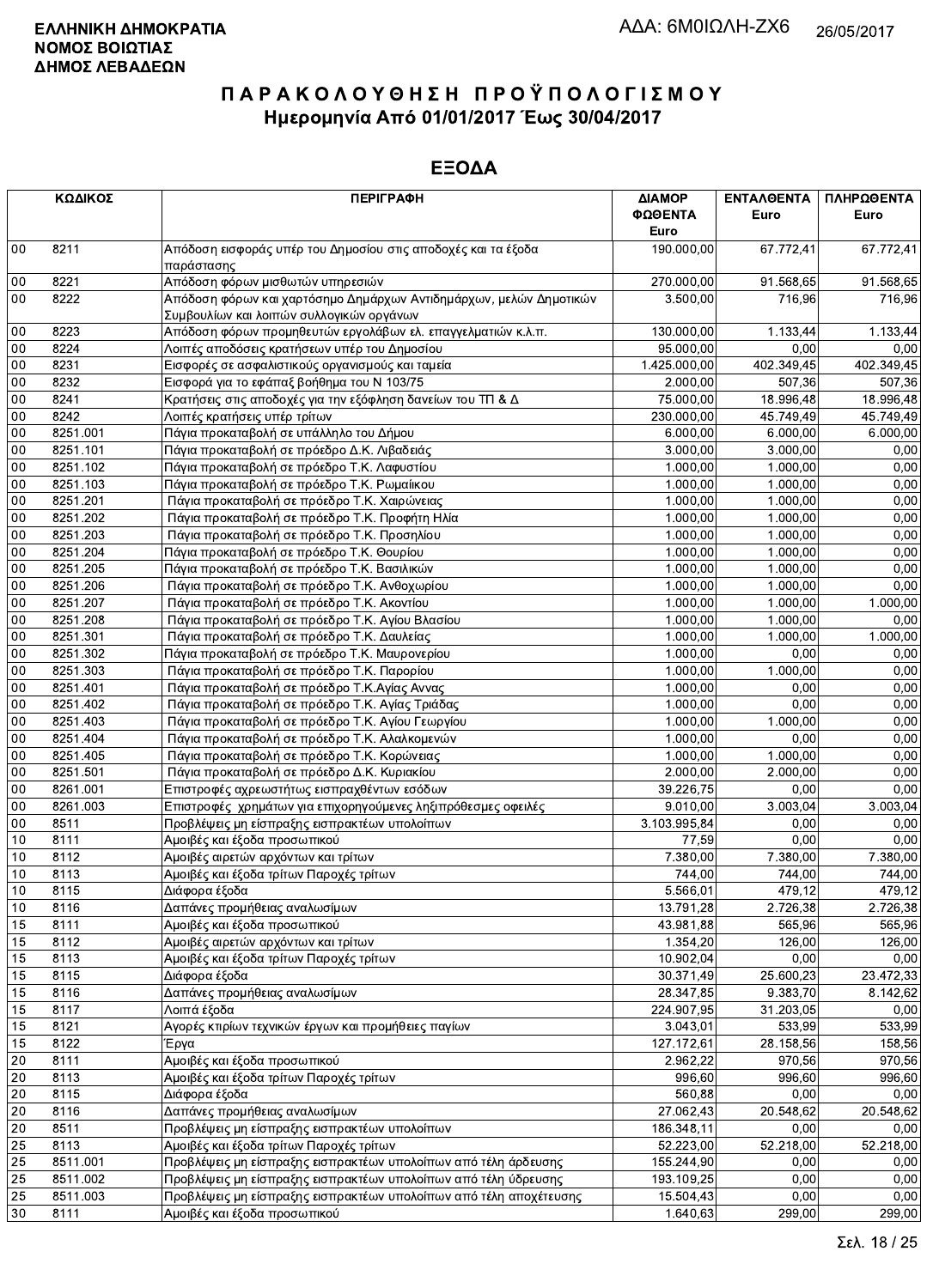|    | ΚΩΔΙΚΟΣ | <b>ПЕРІГРАФН</b>                                               | ΔΙΑΜΟΡ        | <b>ENTAAOENTA</b> | ΠΛΗΡΩΘΕΝΤΑ   |
|----|---------|----------------------------------------------------------------|---------------|-------------------|--------------|
|    |         |                                                                | ΦΩΘΕΝΤΑ       | Euro              | Euro         |
|    |         |                                                                | Euro          |                   |              |
| 30 | 8112    | Αμοιβές αιρετών αρχόντων και τρίτων                            | 27.377,20     | 0.00              | 0,00         |
| 30 | 8113    | Αμοιβές και έξοδα τρίτων Παροχές τρίτων                        | 107.256,75    | 104.198,45        | 856,43       |
| 30 | 8115    | Διάφορα έξοδα                                                  | 912,67        | 130.20            | 130,20       |
| 30 | 8116    | Δαπάνες προμήθειας αναλωσίμων                                  | 14.389,24     | 14.389.24         | 11.676,00    |
| 30 | 8117    | Λοιπά έξοδα                                                    | 33.972,01     | 4.969,34          | 0,00         |
| 30 | 8121    | Αγορές κτιρίων τεχνικών έργων και προμήθειες παγίων            | 0,00          | 0,00              | 0,00         |
| 30 | 8122    | Έργα                                                           | 48.926,81     | 8.802,00          | 3.802,00     |
| 30 | 8123    | Μελέτες Έρευνες πειραματικές εργασίες και ειδικές δαπάνες      | 3.124,80      | 3.124,80          | 3.124,80     |
| 35 | 8111    | Αμοιβές και έξοδα προσωπικού                                   | 902,51        | 106.79            | 106,79       |
| 35 | 8112    | Αμοιβές αιρετών αρχόντων και τρίτων                            | 13.801,20     | 0.00              | 0,00         |
| 35 | 8113    | Αμοιβές και έξοδα τρίτων Παροχές τρίτων                        | 26.326,67     | 566,66            | 150,02       |
| 35 | 8116    | Δαπάνες προμήθειας αναλωσίμων                                  | 2.545,61      | 2.545,61          | 2.545,61     |
| 35 | 8121    | Αγορές κτιρίων τεχνικών έργων και προμήθειες παγίων            | 2.452.04      | 0.00              | 0,00         |
| 40 | 8115    | Διάφορα έξοδα                                                  | 98,40         | 0.00              | 0,00         |
| 40 | 8121    | Αγορές κτιρίων τεχνικών έργων και προμήθειες παγίων            | 12.707,30     | 0.00              | 0,00         |
| 45 | 8111    | Αμοιβές και έξοδα προσωπικού                                   | 142,39        | 45.09             | 45,09        |
| 45 | 8121    | Αγορές κτιρίων τεχνικών έργων και προμήθειες παγίων            | 157,36        | 0.00              | 0,00         |
| 64 | 8122    | Έργα                                                           | 221.684,66    | 169.695.71        | 132.257,27   |
| 64 | 8262    | Επιστροφή χρημάτων λόγω ανάκλησης κατανομής χρηματοδότησης ΠΔΕ | 0.00          | 0.00              | 0,00         |
| 69 | 8262    | Επιστροφή χρημάτων λόγω ανάκλησης κατανομής χρηματοδότησης ΠΔΕ | 8.925,00      | 0.00              | 0,00         |
| 70 | 8112    | Αμοιβές αιρετών αρχόντων και τρίτων                            | 0.00          | 0.00              | 0,00         |
| 70 | 8113    | Αμοιβές και έξοδα τρίτων Παροχές τρίτων                        | 367,04        | 367,04            | 367,04       |
| 70 | 8116    | Δαπάνες προμήθειας αναλωσίμων                                  | 1.837,50      | 564,32            | 564,32       |
| 90 | 9111    | Αποθεματικό                                                    | 388.971,35    | 0.00              | 0,00         |
|    |         | ΣΥΝΟΛΑ                                                         | 25.465.011.87 | 4.768.101,46      | 4.521.433.06 |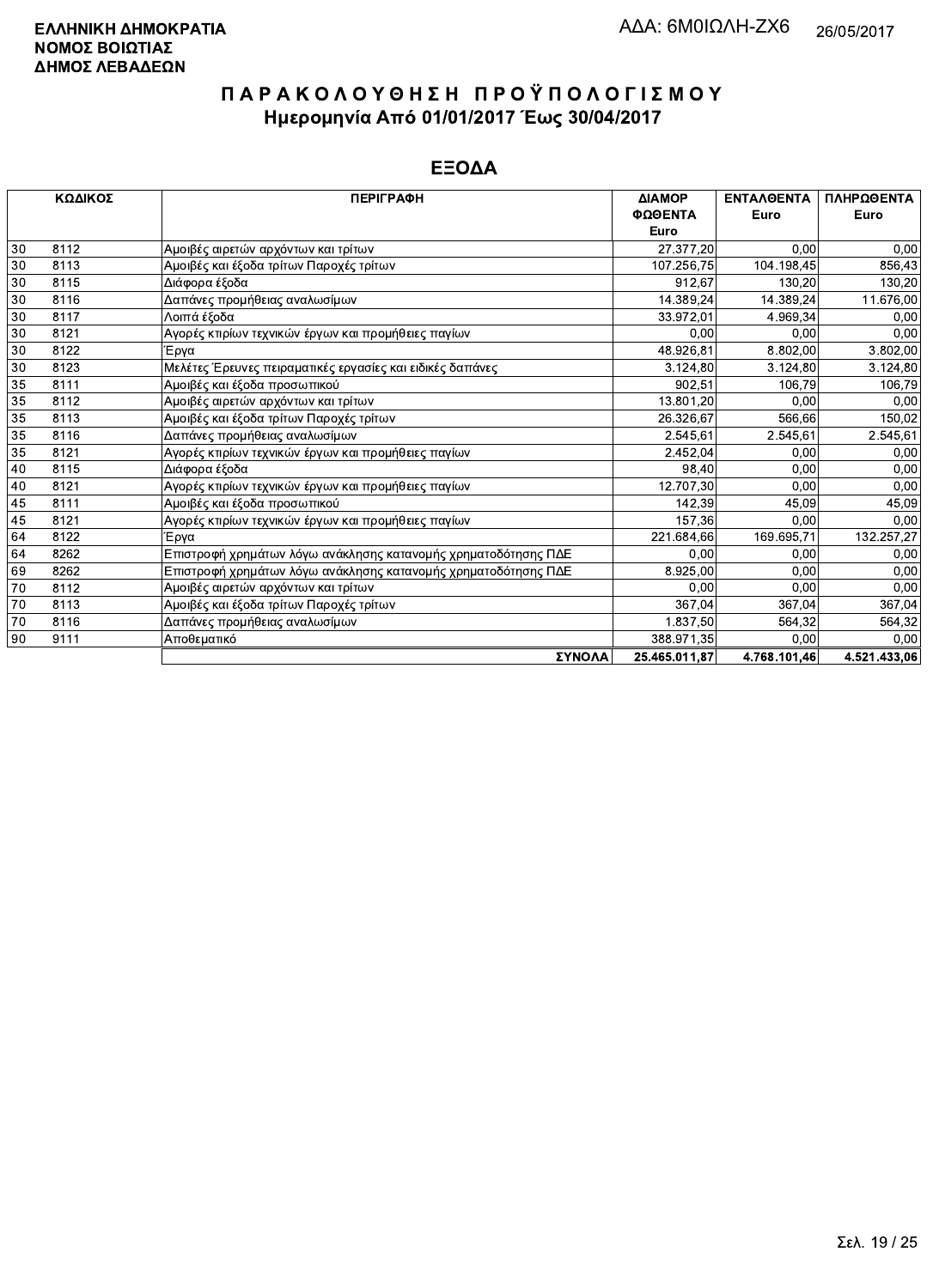#### ΓΕΝΙΚΗ ΑΝΑΚΕΦΑΛΑΙΩΣΗ

|                                         | ΔΙΑΜΟΡΦΩΘΕΝΤΑ<br>Euro | <b>ΒΕΒΑΙΩΘΕΝΤΑ</b><br>Euro | ΕΙΣΠΡΑΧΘΕΝΤΑ<br>Euro |
|-----------------------------------------|-----------------------|----------------------------|----------------------|
| ΕΣΟΔΑ                                   | 21.489.304,58         | 20.254.539,89              | 4.699.443,36         |
| <b>XPHMATIKO</b><br>ΥΠΟΛΟΙΠΟ<br>(K.A.3) | 3.975.707,29          | 3.975.707,29               | 3.975.707,29         |
| ΣΥΝΟΛΟ                                  | 25.465.011.87         | 13.936.174,86              | 8.675.150.65         |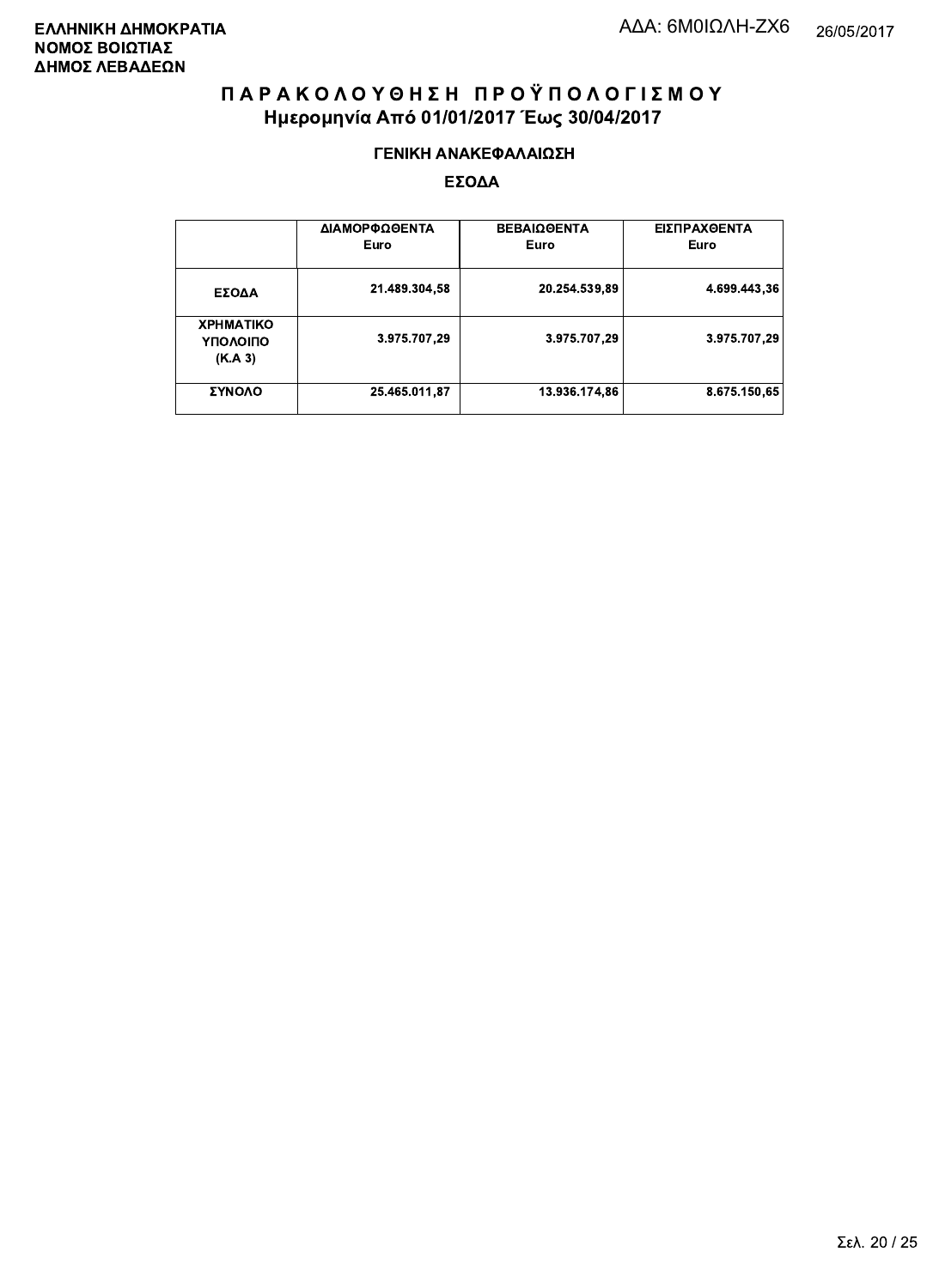#### ΕΞΟΔΑ

|             | ΔΙΑΜΟΡΦΩΘΕΝΤΑ<br>Euro | <b>ENTAAGENTA</b><br>Euro | ΠΛΗΡΩΘΕΝΤΑ<br>Euro |
|-------------|-----------------------|---------------------------|--------------------|
| ΕΞΟΔΑ       | 25.076.040,52         | 4.768.101,46              | 4.521.433.06       |
| ΑΠΟΘΕΜΑΤΙΚΟ | 388.971,35            | 0.00                      | 0.00               |
| ΣΥΝΟΛΟ      | 25.465.011,87         | 4.768.101.46              | 4.521.433.06       |
|             |                       |                           |                    |

#### ΑΝΑΚΕΦΑΛΑΙΩΣΗ 1ου ΕΠΙΠΕΔΟΥ

|  | λΔΙΚΟΣ | ΔΙΑΜΟΡΦΩΘΕΝΤΑ | <b>OENTA</b><br>FΝ | ΠΛΗΡΩΘΕΝΤΑ |
|--|--------|---------------|--------------------|------------|
|--|--------|---------------|--------------------|------------|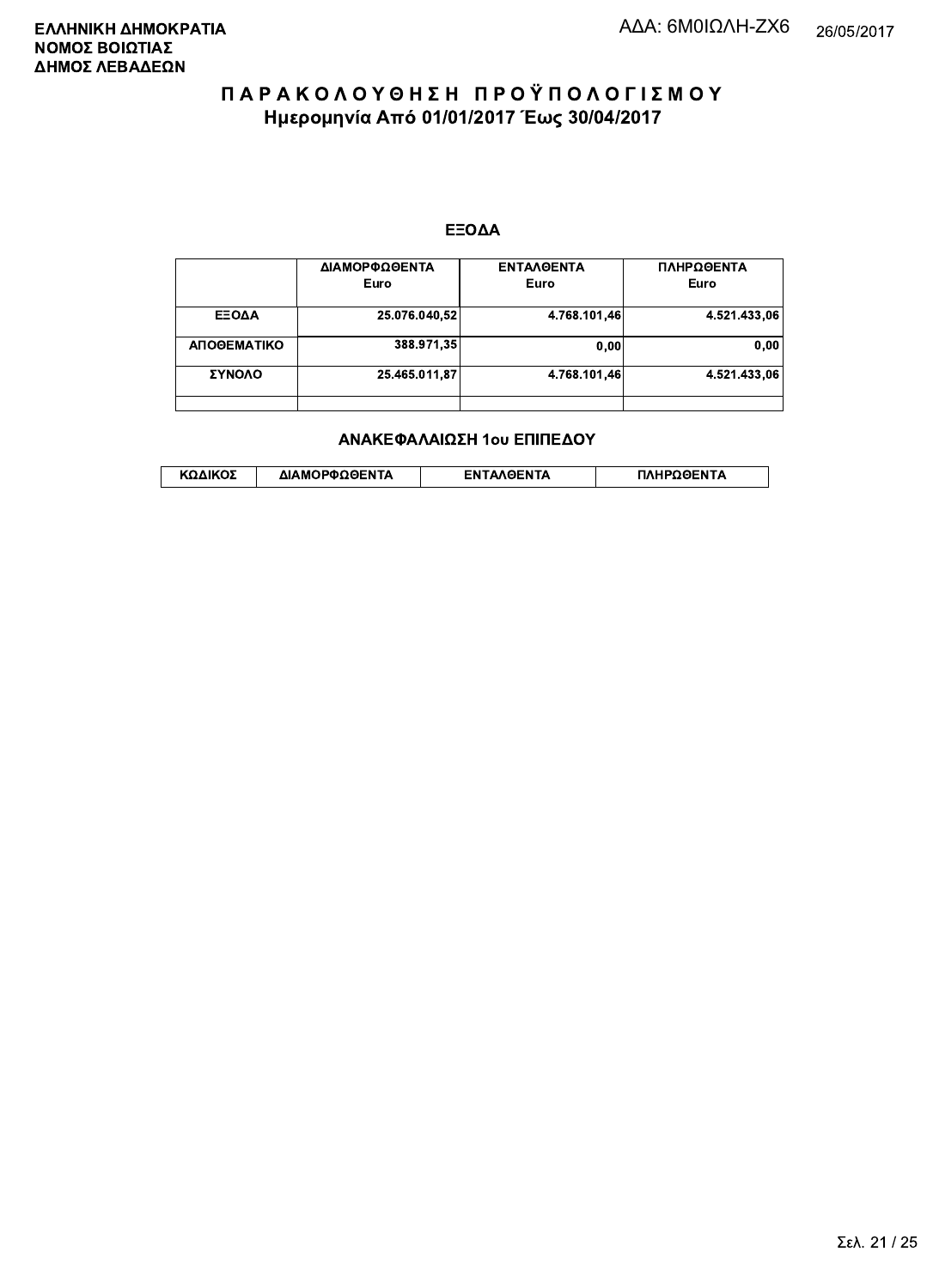ΑΝΑΚΕΦΑΛΑΙΩΣΗ ΕΣΟΔΩΝ ΑΠΟ 01/01/2017 ΕΩΣ 30/04/2017

|                | TAKTIKA EZOAA                                                               |                       |              |
|----------------|-----------------------------------------------------------------------------|-----------------------|--------------|
|                |                                                                             | <i>EYNOAO:</i>        | 2.638.873,62 |
|                | EKTAKTA EZOAA                                                               |                       |              |
|                |                                                                             | <i>EYNOAO:</i>        | 384.359,70   |
| 2              | EZOAA ΠΑΡΕΛΘΟΝΤΩΝ ΟΙΚΟΝΟΜΙΚΩΝ ΕΤΩΝ (Π.Ο.Ε.) ΠΟΥ ΒΕΒΑΙΩΝΟΝΤΑΙ ΓΙΑ ΠΡΩΤΗ ΦΟΡΑ |                       |              |
|                |                                                                             | <i>EYNOAO:</i>        | 65.737,17    |
| 3              | EIZNPASEIZ ANO AANEIA KAI ANAITHZEIZ ANO N.O.E.                             |                       |              |
|                |                                                                             | ΣΥΝΟΛΟ:               | 1.001.725,78 |
| $\overline{A}$ | ΕΙΣΠΡΑΞΕΙΣ ΥΠΕΡ ΤΟΥ ΔΗΜΟΣΙΟΥ ΚΑΙ ΤΡΙΤΩΝ ΚΑΙ ΕΠΙΣΤΡΟΦΕΣ ΧΡΗΜΑΤΩΝ             |                       |              |
|                |                                                                             | <i>EYNOAO:</i>        | 608.747,09   |
| 5              | ΧΡΗΜΑΤΙΚΟ ΥΠΟΛΟΙΠΟ                                                          |                       |              |
|                |                                                                             | ΣΥΝΟΛΟ:               | 3.975.707,29 |
|                |                                                                             | ΓΕΝΙΚΟ ΣΥΝΟΛΟ ΕΣΟΔΩΝ: | 8.675.150.65 |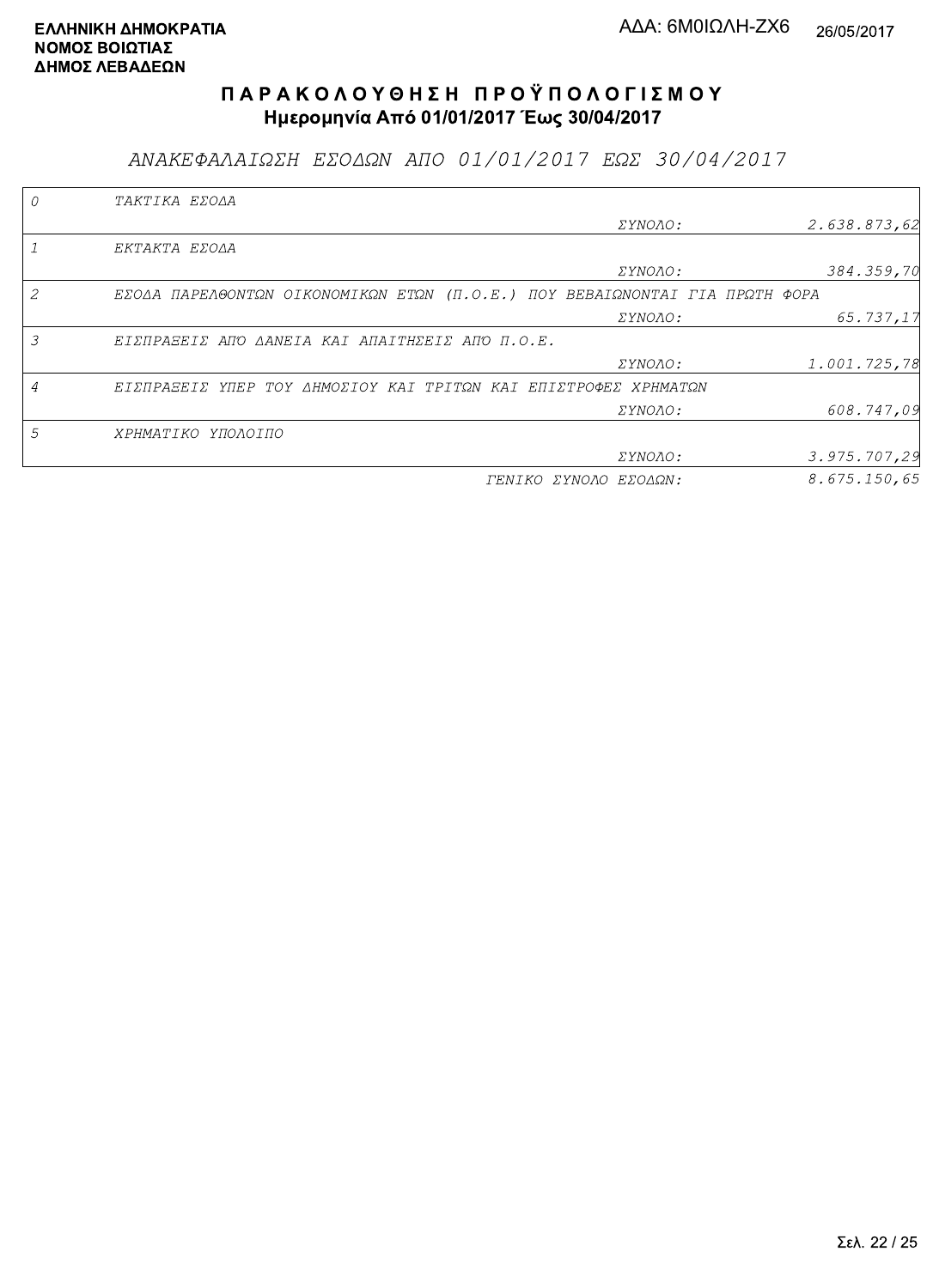### ΑΝΑΚΕΦΑΛΑΙΩΣΗ ΕΞΟΔΩΝ ΑΠΟ 01/01/2017 ΕΩΣ 30/04/2017

| $\epsilon$                | Έξοδα χρήσης                                                                                                      |                          |
|---------------------------|-------------------------------------------------------------------------------------------------------------------|--------------------------|
| 61                        | Αμοιβές αιρετών και τρίτων                                                                                        | 84.001,15                |
| 66                        | Δαπάνες προμήθειας αναλωσίμων                                                                                     | 81.931,05                |
| 67                        | Πληρωμές για μεταβιβάσεις εισοδημάτων σε τρίτους Παραχωρήσεις<br>- Παροχές - Επιχορηγήσεις - Επιδοτήσεις - Δωρεές | 1.137.750,47             |
| 63                        | $Φ$ όροι - Τέλη                                                                                                   | 0,00                     |
| 60                        | Αμοιβές και έξοδα προσωπικού                                                                                      | 1.580.216,42             |
| 64                        | Λοιπά γενικά έξοδα                                                                                                | 29.420,12                |
| 65                        | Πληρωμές για την εξυπηρέτηση της δημόσιας πίστης                                                                  | 237.672,48               |
| 62                        | Παροχές τρίτων                                                                                                    | 417.753,77               |
| 68                        | Λοιπά έξοδα                                                                                                       | 528,80                   |
|                           | ΣΥΝΟΛΟ:                                                                                                           | 3.569.274,26             |
| $\overline{7}$            | Επενδύσεις                                                                                                        |                          |
| 73                        | Έργα                                                                                                              | 33.057,48                |
| $71\,$                    | Αγορές κτιρίων τεχνικών έργων και προμήθειες παγίων                                                               | 0,00                     |
| $\overline{75}$           | Τίτλοι πάγιας επένδυσης (συμμετοχές σε επιχειρήσεις)                                                              | 0,00                     |
| 74                        | Μελέτες, έρευνες, πειραματικές εργασίες και ειδικές δαπάνες                                                       | 0,00                     |
|                           | <i>EYNOAO:</i>                                                                                                    | 33.057,48                |
| $\mathcal S$              | Πληρωμές υποχρεώσεων (Π.Ο.Ε.)                                                                                     |                          |
| $\mathcal{S} \mathcal{I}$ | Πληρωμές υποχρεώσεων (Π.Ο.Ε.)                                                                                     | $\overline{279.304}$ ,04 |
| 82                        | Λοιπές αποδόσεις                                                                                                  | $\overline{639.797,28}$  |
| 83                        | Επιχορηγούμενες Πληρωμές Υποχρεώσεων Π.Ο.Ε.                                                                       | 0,00                     |
| 85                        | Προβλέψεις μη είσπραξης εισπρακτέων υπολοίπων βεβαιωμένων<br>κατά τα ΠΟΕ εντός του οικονομικού έτους              | 0,00                     |
|                           | ΣΥΝΟΛΟ:                                                                                                           | 919.101,32               |
| $\mathcal S$              | ΠΛΗΡΩΜΕΣ Π.Ο.Ε & ΛΟΙΠΕΣ ΑΠΟΔΟΣΕΙΣ ΚΑΙ ΠΡΟΒΛΕΨΕΙΣ                                                                  |                          |
| $\mathcal{S}1$            | Πληρωμές υποχρεώσεων (Π.Ο.Ε.)                                                                                     | 279.304,04               |
| 82                        | Λοιπές αποδόσεις                                                                                                  | $\overline{639.797,28}$  |
| 83                        | Επιχορηγούμενες Πληρωμές Υποχρεώσεων Π.Ο.Ε.                                                                       | 0,00                     |
| 85                        | Προβλέψεις μη είσπραξης εισπρακτέων υπολοίπων βεβαιωμένων<br>κατά τα ΠΟΕ εντός του οικονομικού έτους              | 0,00                     |
|                           | ΣΥΝΟΛΟ:                                                                                                           | 919.101,32               |
| 9                         | Αποθεματικό                                                                                                       |                          |
| 91                        | Ποσό διαθέσιμο για αναπλήρωση των ανεπαρκών πιστώσεων για τη                                                      | 0,00                     |
|                           | δημιουργία νέων μη προβλεπόμενων στον προϋπολογισμό                                                               |                          |
|                           | ΣΥΝΟΛΟ:                                                                                                           | 0,00                     |
|                           | FENIKO XYNOAO EFOAQN:                                                                                             | 5.440.534.38             |